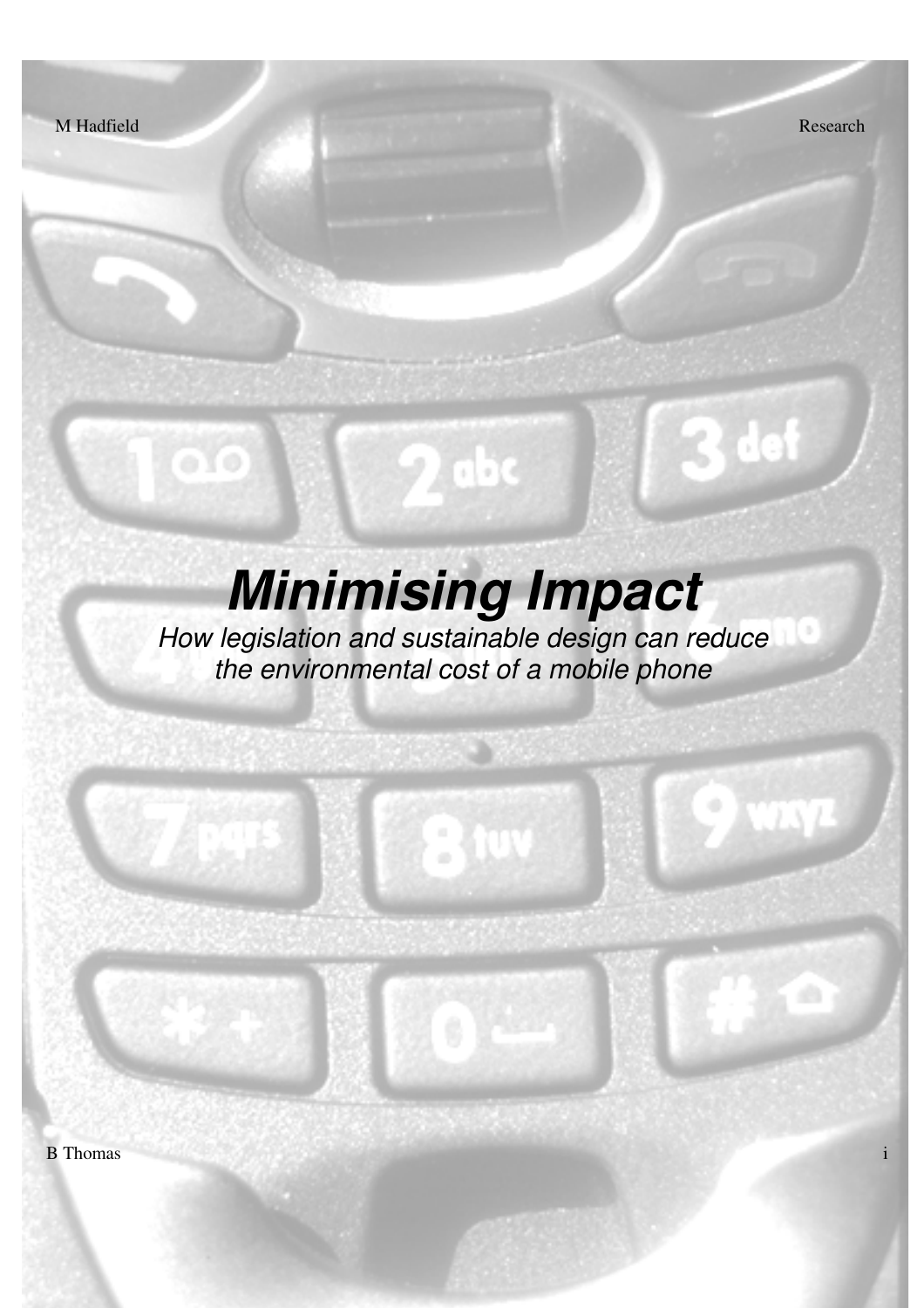# Copyright Waiver and Self Declaration

 This copy of the Thesis has been supplied on condition than anyone who consults it is understood to recognise that its copy right rests with it author and due acknowledgement must be made of the use of any of the material contained in, or derived from, this thesis.

# Acknowledgements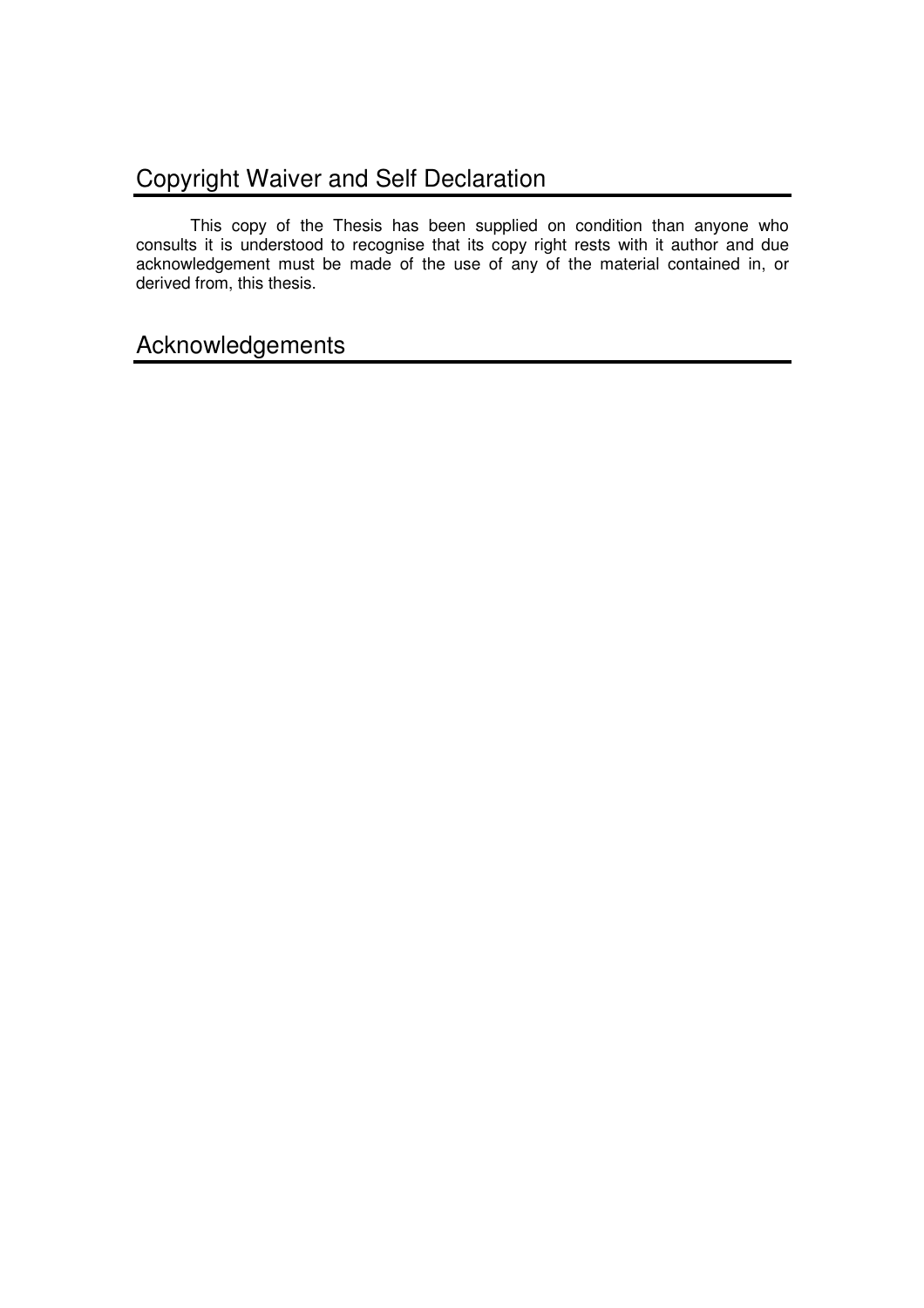# **Contents**

|                                               | Page No.                |
|-----------------------------------------------|-------------------------|
| <b>Title Page</b>                             | $\mathbf{1}$            |
| <b>Acknowledgements</b>                       | $\ddot{\rm n}$          |
| <b>Notation</b>                               | $\overline{\mathbf{u}}$ |
| <b>Contents</b>                               | iii-vi                  |
| <b>List of Figures</b>                        | vii                     |
| 1. Abstract                                   | $\mathbf{1}$            |
| 2. Introduction                               |                         |
| 1.1 Research framework                        |                         |
| 1.2 Literature                                |                         |
| 3. Historical Overview                        |                         |
| 3.1 History of Problem                        |                         |
| 3.2 The rise of WEEE                          |                         |
| 3.21 Restrictions on Movements of potentially |                         |
| harmful substances                            |                         |
| 3.3 State of the Art                          |                         |
| 3.31 Recycling at EoL                         |                         |
| 3.32 Re-using                                 |                         |
| 3.4 Current legislation                       |                         |
| 3.41 The WEEE Directive                       |                         |
| 3.42 The Restriction of Hazardous Substances  |                         |
| Directive                                     |                         |
| 3.43 The Basel Convention                     |                         |
| 3.5 Critique and Summary                      |                         |
| 3.51 Legislation                              |                         |
| 3.52 EOL options and design limitations       |                         |
| 3.53 LCA to evaluate environmental impact and |                         |
| design solutions                              |                         |
| 3.6 Need for design solution                  |                         |
| <b>4. Design Solutions</b>                    |                         |
| 4.1 Material Substitution                     |                         |
| 4.11 The RoHS Directive                       |                         |
|                                               |                         |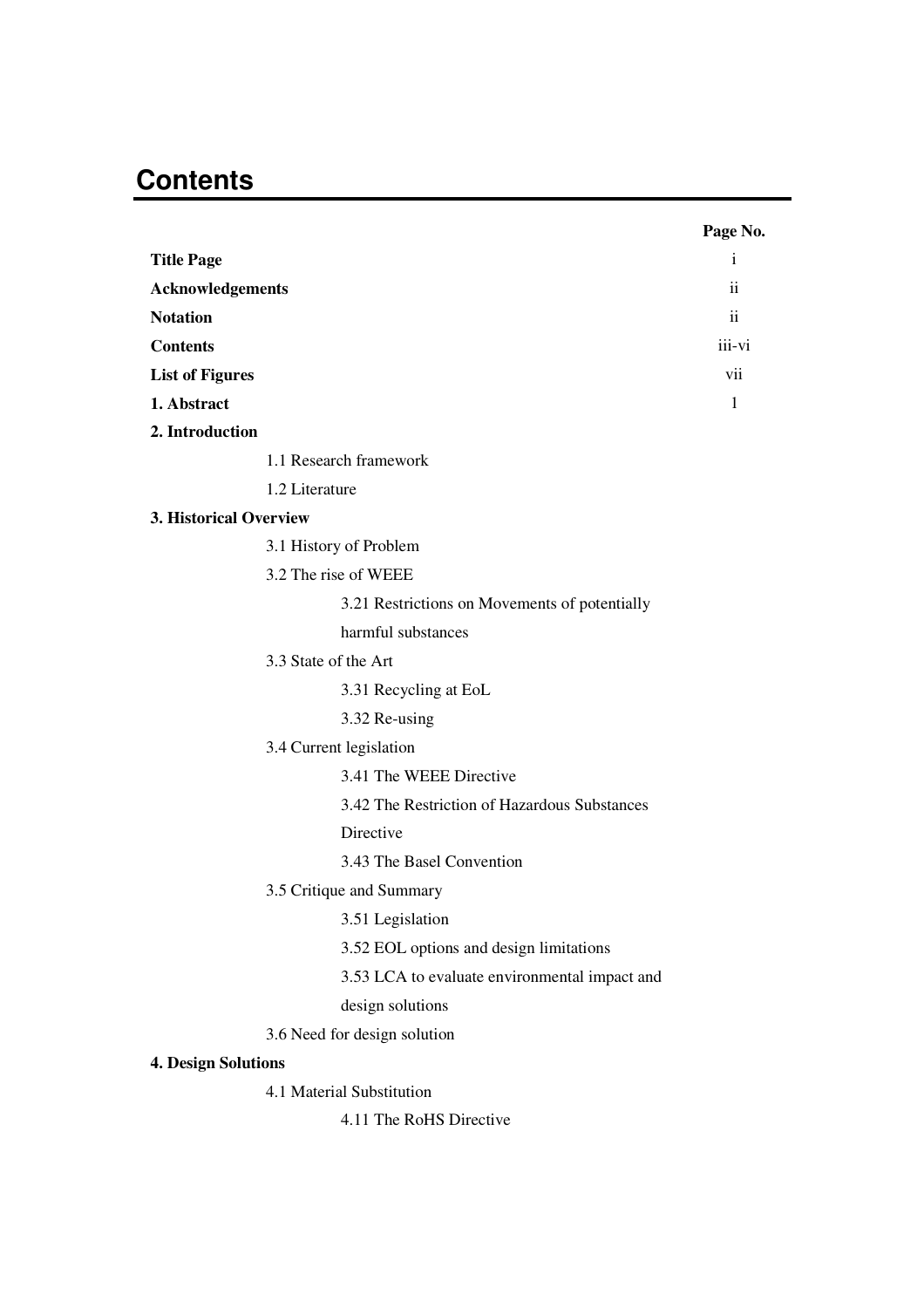4.12 Material substitution to minimise

environmental effects

4.2 Recyclability

4.21 Materials Reduction

4.22 Ease of Disassembly

4.23 Recyclability of materials

4.3 Recovery percentage (WEEE)

4.4 Design life

4.5 Energy Efficiency

4.6 Refurbishment for Resale

4.7 Discussion

#### **5. Life Cycle Analysis**

5.1 Methodology of LCA

5.11 Evaluating Environmental Impact

5.12 Using LCA software

5.2 LCA of typical mobile phone compositions

5.21 LCA analysis of the Takeback Phone

Composition

 5.22 LCA analysis of the Nokia phone composition

5.23 Comparison

5.3 LCA for Material substitution

5.31 Material Substitution for Typical Nokia

Handset

5.32 Material Substitution for Typical Takeback

Handset

5.4 LCA for increased recyclability

5.5 LCA for the effects of the WEEE directive

5.51 LCA for a handset without recycling

 5.511 LCA for Takeback phone composition discarded by landfill 5.512 LCA for Nokia phone composition discarded by landfill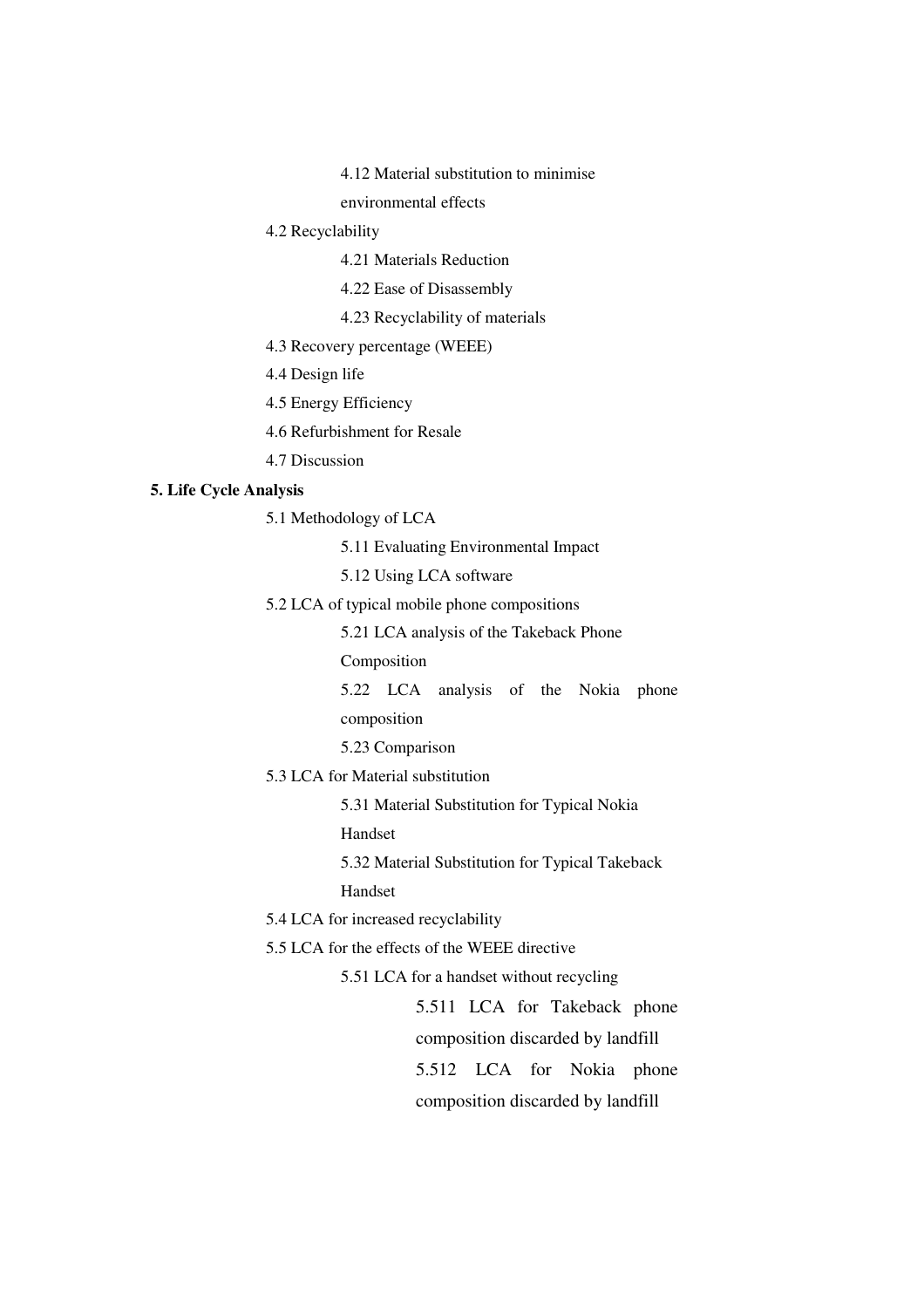5.52 LCA for a Handset 65% recycled

5.521 LCA for Takeback phone

composition 65% recycled

5.522 LCA for Nokia phone

composition 65% recycled

5.53 LCA for Handset 100% recycled

5.531 LCA for Takeback phone

composition 100% recycled

5.532 LCA for Nokia phone

composition 100% recycled

#### 5.54 Discussion

- 5.6 LCA for Use Life
- 5.7 Energy Efficiency
- 5.8 Refurbishment
- **6. Conclusions**
- **7. Recommendations**
- **8. References**

#### **9. Appendices**

Appendix A: Material Properties for Takeback Phone Composition Appendix B: Material Properties for Nokia Phone Composition Appendix C: Correspondence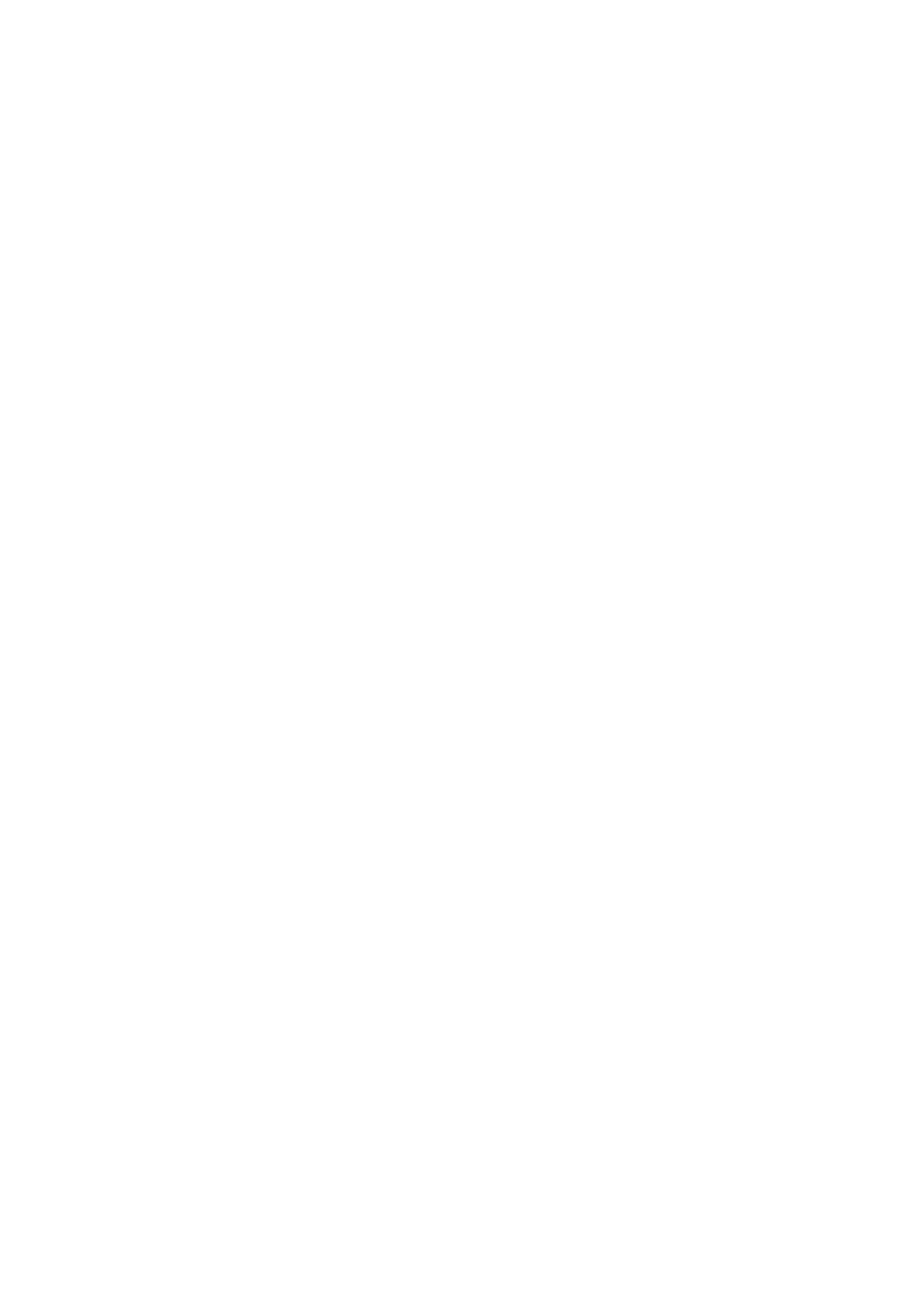"Minimising Impact: How legislation and sustainable design can reduce the environmental cost of a mobile phone"

# **1. Abstract**

 This paper looks at the factors involved in the environmental cost of a mobile phone handset. It initially looks at the development of mobile handsets and the trends in weight, energy consumption, use life and mobile ownership. The environmental impacts of these trends are discussed, as is the issue of refurbishing mobile handsets for resale abroad.

The paper then examines the likely effects of forthcoming EU legislation, in particular the Waste Electrical and Electronic Equipment (WEEE) Directive, the various options available at End of Life for handsets (i.e. recycling, refurbishment for resale and disposal to landfill) and the effects of various sustainable design modifications on the overall environmental cost of the handset.

 Each factor is evaluated using Life Cycle Analysis (LCA) to compare their effects on the overall impacts of both an older mobile phone design from 1999 and a modern phone (2004). LCA is used to compare the impacts of the older phone with the newer phone, investigate the effects of material substitution for environmental gain, the effects of the forthcoming WEEE directive and the effects of the power consumption targets for chargers outlined in the voluntary Code of Conduct on the Efficiency of External Power Supplies (2000). The environmental impacts of refurbishing mobile phones for resale abroad are also examined.

 The paper concludes from the LCA results that the greatest impact of EEE over its life cycle is from the energy consumed during the use phase, and that this is the main difference between the environmental impact of newer and older handsets. It also notes that while material substitution for environmental gain is beneficial, increasing energy efficiency has a far greater effect on the overall impact of the handset. Similarly it notes that the gains to be made by the implementation of the WEEE directive (which requires manufacturers to be responsible for the collection and recycling of their products at End of Life (EoL) and to meet recycling for material recovery targets of 65%) are small compared with those made voluntarily by mobile manufacturers in the Code of Conduct on the Efficiency of External Power Supplies (2000). It is also shown that design for recycling can greatly improve the economic incentives for recycling of handsets at EoL.

 Finally, the paper recommends legislation to enforce the targets voluntarily laid out by the voluntary Code of Conduct on the Efficiency of External Power Supplies (2000) and calls for environmental legislation to take into greater account the effects of mobile handsets over their entire life cycle.

 On the issue of refurbishing mobile handsets for resale abroad the paper concludes that this has no environmental benefit as the reduced power consumption of newer mobile handsets outweighs the benefits of extending the use life of mobile handsets. It is recommended that refurbished handsets be fitted with modern, energy efficient chargers before they offer any real environmental benefit to the developing world over newer handsets.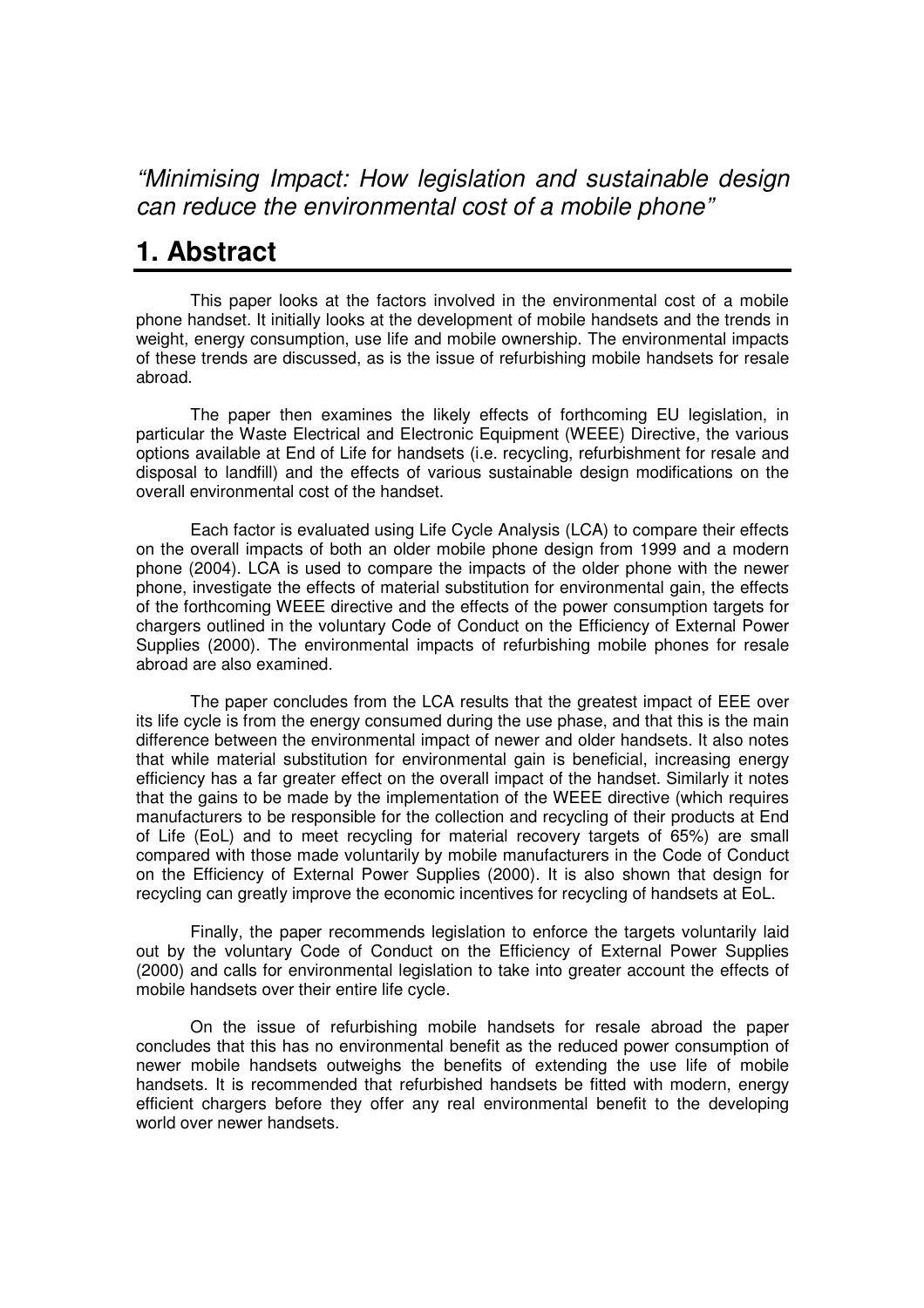# **2. Introduction**

 Mobile phones are becoming an increasingly ubiquitous part of everyday life, there are currently over 50 million mobile phones in use in the UK and approximately 75% of the population have at least one mobile phone<sup>1</sup>. Mobile communications technology is advancing very quickly and handsets are replaced, on average every 18 months. This means that there are an estimated 15 million mobile phone handsets thrown away every year, presenting hazardous materials into the waste stream<sup>2</sup>.

 To take advantage of the fast turnover of mobile phones, a number of collection and recycling schemes for mobile phones have been set up. These usually refurbish handsets and chargers (replacing batteries, SIM cards e.t.c.) before selling the phone on to developing countries in Africa, Asia and South America. Most of these schemes are commercial operations, though many give some donation to charity, and all emphasise their 'green' credentials in their publicity. This practice of refurbishing old handsets is presented as a safe and environmentally friendly way of extending the useful life of mobile phones, however the environmental benefits of this are dubious. With an average use-life of 18 months, mobile phones have a short design life, and so, even with refurbishment it is doubtful how long the phone is going to continue to function. At the end of their life the phones will still need to be disposed of safely in order to prevent hazardous chemicals leaching into ground water, and most of the Developing countries buying the phones lack the necessary facilities for this. It is questionable whether these schemes are really providing useful technology or simply exporting electronic waste under the guise of recycling.

 The export of electronic waste is banned under the Basel convention, to which the UK, along with all the OECD countries except the US are committed. Supplementary EU legislation is also in place in the form of the Regulation on the Shipment to Certain Non-OECD Countries of Certain Types of Waste (1999)<sup>3</sup>. Despite this, and despite import bans on electronic waste by many of the countries most affected, electronic waste for 'recycling' still appears in large quantities in countries like China and Pakistan in the form of computers, phones and other consumer electronics from the developed world.

 In the EU, Waste Electrical and Electronic Equipment (WEEE) is the fastest growing single waste stream currently accounting for 4% of municipal waste and growing at  $3 - 5$ % per annum<sup>4</sup>. This means that in 5 years this will have increased by  $16 - 28$ %, and in 12 years it will have doubled. 90% of WEEE collected goes to landfill, incineration or is recovered without any pre-treatment<sup>4</sup> and this accounts for a large portion of the pollutants in the municipal waste stream. Electrical and Electronic Equipment (EEE) is also notable for the resources it consumes in its manufacture, particularly energy. This is very much greater than the resources consumed by other municipal waste streams.

 Mobile phones contain a number of potentially hazardous materials that can cause problems at disposal. From landfill, hazardous materials such as lead, arsenic and beryllium can leach into the surrounding groundwater and if incinerated the brominated fire retardant used in plastics and circuit boards can, particularly in the presence of copper, produce dangerous dioxins.

 New EU regulation in the form of the Waste Electrical and Electronic Equipment (WEEE) directive aims to reduce the problems caused by the disposal of electrical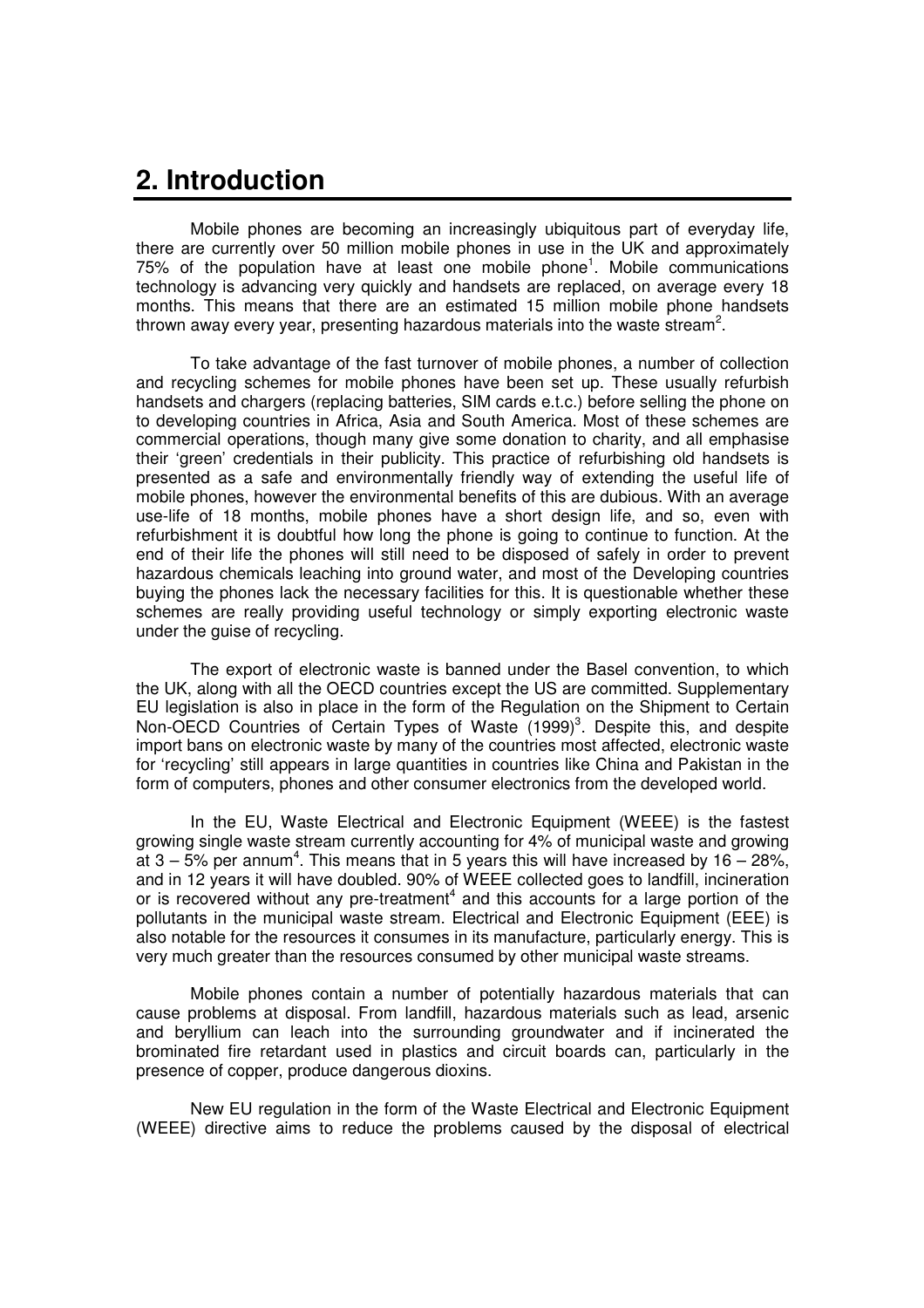equipment by increasing producer responsibility for the safe disposal and/or recycling and reusing of their products. The directive also emphasises the need for separate collection facilities for such waste.

"In order to reduce the amount of electrical and electronic waste disposed of in landfills and incinerators the proposed WEEE directive seeks to establish separate collection and recycling systems for such waste. It also implements the principle of producer responsibility to provide incentives for producers to take into account, already at the product design stage, the need to reduce the use of hazardous substances and to improve the recyclability of these products." $4$ 

 This means that mobile phone manufacturers, in common with other electrical and electronic goods manufacturers, are required to accept responsibility for the environmental impact of their products. They are obliged to provide collection facilities and, by 2006 must ensure that 65% of the weight of the product is 'recovered'. This requires manufacturers to design their products with EOL dismantling and recycling in mind. Manufacturers are also required to substitute certain environmentally hazardous materials such as heavy metals and brominated flame retardants for less harmful substances by 2006.

 While the WEEE directive concentrates its legislation on ensuring proper end of life collection and recycling of EEE, it also heavily emphasises the need for recyclability and waste minimisation to be addressed at the design stage of new products.

"The costs for reuse and recycling will be lowered in future through better design of new equipment due to the feedback mechanism of producer responsibility and through additional instruments such as design standards and general obligations for Member States to encourage eco-design<sup>'5</sup>

 Sustainable design practices will need to be implemented across the EEE industry if the conditions of the new directive are to be met. The strict recycling targets will likely require manufacturers to reduce the number of materials used and increase the ease of dismantling the product at EOL. The requirement to phase out certain hazardous chemical by 2008 is also likely to affect the design and complementary legislation in the form of the Restriction of Hazardous Substances Directive will also mean certain substances, particularly lead, will have to be phased out of EEE by 2006.

 All this is particularly relevant to mobile phones. Currently mobile phones have too short a life cycle, contain too many hazardous materials, and are too difficult to recycle. There is a danger that the E-Waste situation seen with computers and other household electronics will soon include significant numbers of mobile phones if a solution to these problems is not found soon. Currently it is extremely difficult to recover much of the materials used in mobile phones at EOL due to dismantling difficulties and the mixture of materials involved. Even with the best mobile takeback schemes much of the plastic used in a mobile phone is either incinerated for power or shredded and made into low grade plastic for traffic cones or horse gallops.

 It is clear that much of the environmental impact of the mobile phone is inherent in its design and with the emphasis on sustainable design in the new European WEEE directive there will soon be a legal imperative for sustainable design. In the case of mobile phones, more sustainable design would need to focus on the reduction or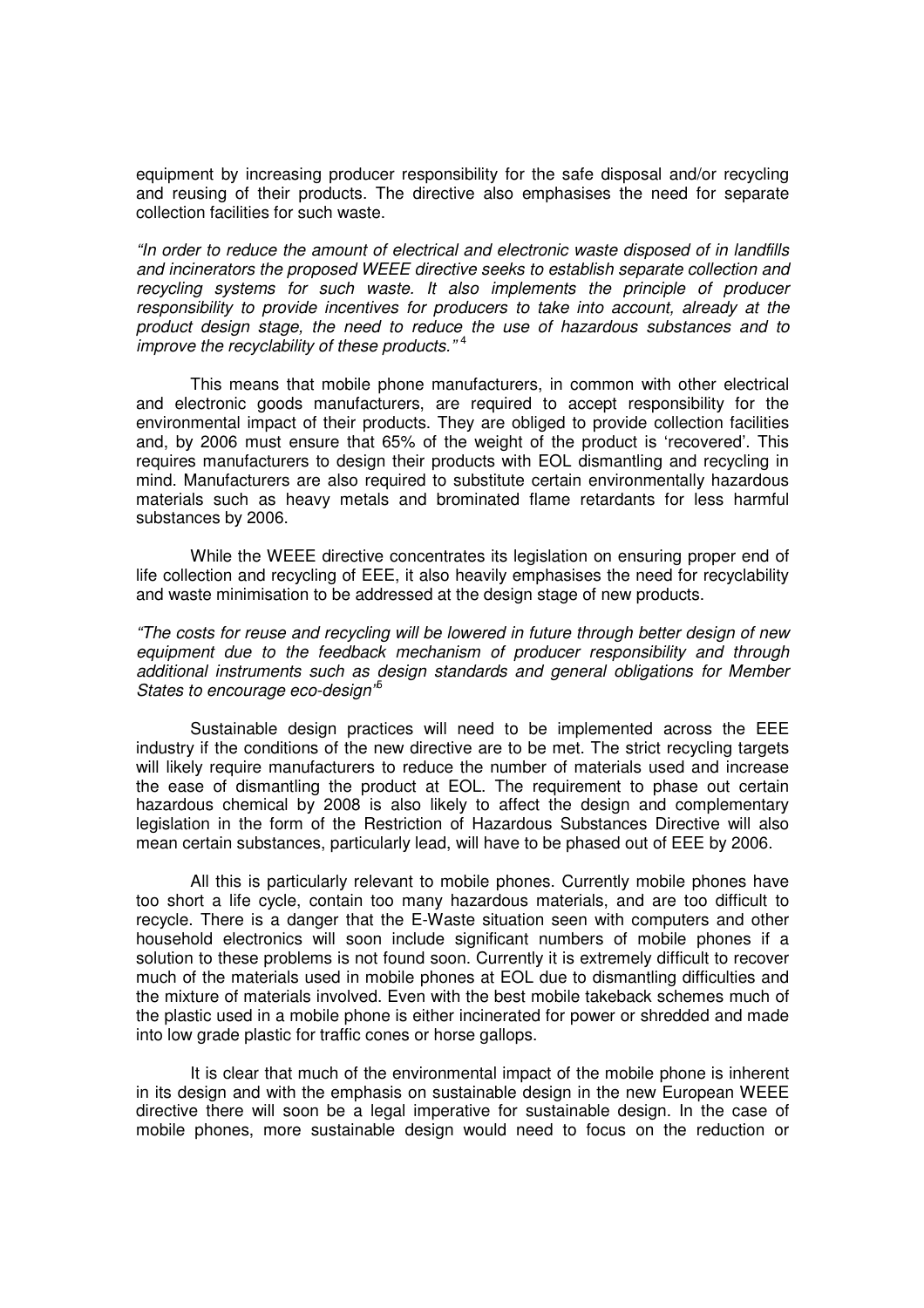removal of toxic substances in the phone and its accessories, the minimisation of waste during manufacture, improving recyclability at end of life by reducing the number of materials used and increasing ease of dismantling, and looking at ways to reduce the environmental impacts during the use phase of the handset.

### **2.1 Research framework**

 This dissertation will investigate the environmental impacts of the disposal options for mobile phones at their End of Life (EoL). Initial research will establish the limits of the paper, firstly investigating the current situation. This paper will concentrate on the situation within the EU as Asian and American markets have very different trends and technologies and in order to set some limit to the scope of the paper. This will involve looking at the current options for mobile handsets at EoL, talking to recyclers, refurbishers, and manufacturers for their opinions on the various options. This will also require investigating the current state of the industry and determining the major and emerging manufacturers. It will also require the environmental impacts of each EoL option to be determined, so some system of measuring impacts will need to be found.

 Secondly, it will be necessary to investigate the trends in mobile phone design and EoL options in order to further understand the nature of the industry and the drivers behind the design of the products. This will involve looking at changes in weight, design, functionality, power consumption and disposal options.

 Next, it will be necessary to investigate the current environmental legislation regulating the industry; this will allow the legal drivers affecting mobile phone usage and design to be established.

 Then it will be necessary to investigate future trends in design, phone usage and legislation, to identify the changing direction of the mobile industry and the drivers likely to affect the future design and disposal of mobile handsets.

 It will also be necessary to look at the history of the mobile phone, looking at how it has developed, how usage has spread and the problems this has caused. A historical perspective can also allow the drivers that have driven mobile phone development in the past to be identified; these can then be compared with the current and future factors affecting the designs.

 A historical perspective on the environmental legislation governing mobile handsets will also prove useful, identifying the rising environmental problems that have prompted legislation and why these have been particularly identified for regulation.

 Finally, techniques and measures for minimising the environmental impact of mobile handsets will need to be identified. This will require looking into the rising role of the environment in the design of mobile handsets, and the principles of sustainable development that govern this. This will also involve looking into methods for evaluating the environmental impact of products such as Life Cycle Analysis.

 The analysis stage will require evaluating the environmental implications of the various EoL options currently available for mobile handsets, the impact of current and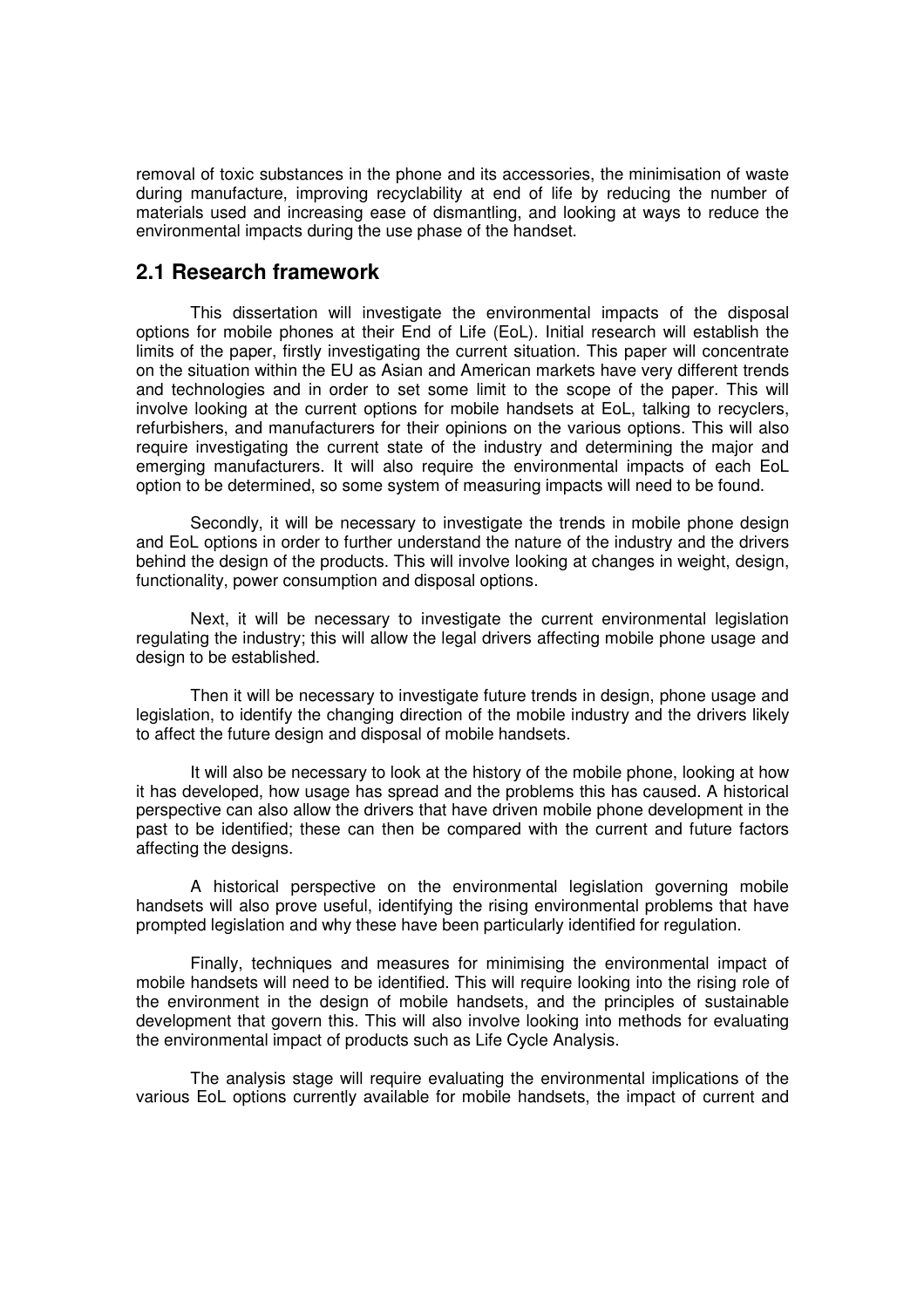forthcoming legislation on this and the impact of possible design modifications to target and reduce areas of environmental impact.

 From this research and analysis it is hoped that the comparative benefits of the different environmental legislation and design options will be identified and conclusions on the effectiveness of each to be drawn. Recommendations for future action based on the effectiveness of these in reducing environmental impact can then be made.

### **2.2 Literature Review**

 Looking firstly at the EoL options available for mobile phones, the largest UK scheme for the collection and refurbishment of mobile handsets is a scheme called FoneBak. It is supported by the five mobile service operators in the UK and by the Dixons group. The scheme itself is run by a company called Shields Environmental, who are an Environmental management company that have close ties to the mobile phone industry. Information about the refurbishment process and the recycling for phones that cannot be recycled is found in a number of Frequently Asked Questions factsheets<sup>2</sup>. Further information about the company and its environmental policy is available on its website<sup>39</sup>. Further questions about their operations were discussed via E-mail correspondence and this is provided in Appendix C. Other mobile handset takeback schemes were also investigated but FoneBak, being the largest and having broad based industry support, is typical of the more environmentally conscious operators. For this reason data for refurbished mobile handsets comes mostly from this source.

 The second source of information was the mobile handsets manufacturers themselves, having identified the largest manufacturers<sup>16</sup>, information on their environmental policy, attitudes to sustainable design, EoL options, EU environmental legislation, the current environmental impact of their handsets and future trends were collated. While all 5 of the major manufacturers provided information towards these areas, the greatest amount of literature by far was provided by Nokia. Sony-Ericsson also provided literature. For this reason (and because with 55.3% of the UK market<sup>16</sup> they are also the market leader) the majority of the information on manufacturer attitudes to these issues is provided by Nokia. Attitudes of the other mobile manufacturers are similar however, but with less environmental information provided would not have allowed as detailed analysis.

 Information on the early development of the cell phone and cell phone technology was found on the web in a comprehensive series of articles<sup>6</sup>. Information on trends in mobile phone ownership across the OECD is from EU publications<sup>7</sup>. The UK telecommunications regulator OfCom's report into mobile ownership<sup>9</sup> and revenues also revealed data on the current size and state of the industry.

 General information on the development of environmental legislation was provided in T Brenton's 'The Greening of Machiavelli<sup>24</sup>, which provides a useful summary of historical environmental thinking, legislation and trends. More specific information on EU legislation affecting the Electronic industry was provided by the Environment Agency<sup>40</sup>, and by mobile manufacturers<sup>32</sup>.

 More specific information on the problems presented by electronic waste was provided by a number of news sources, notably from the BBC $41$  and CNN $11$ . Justification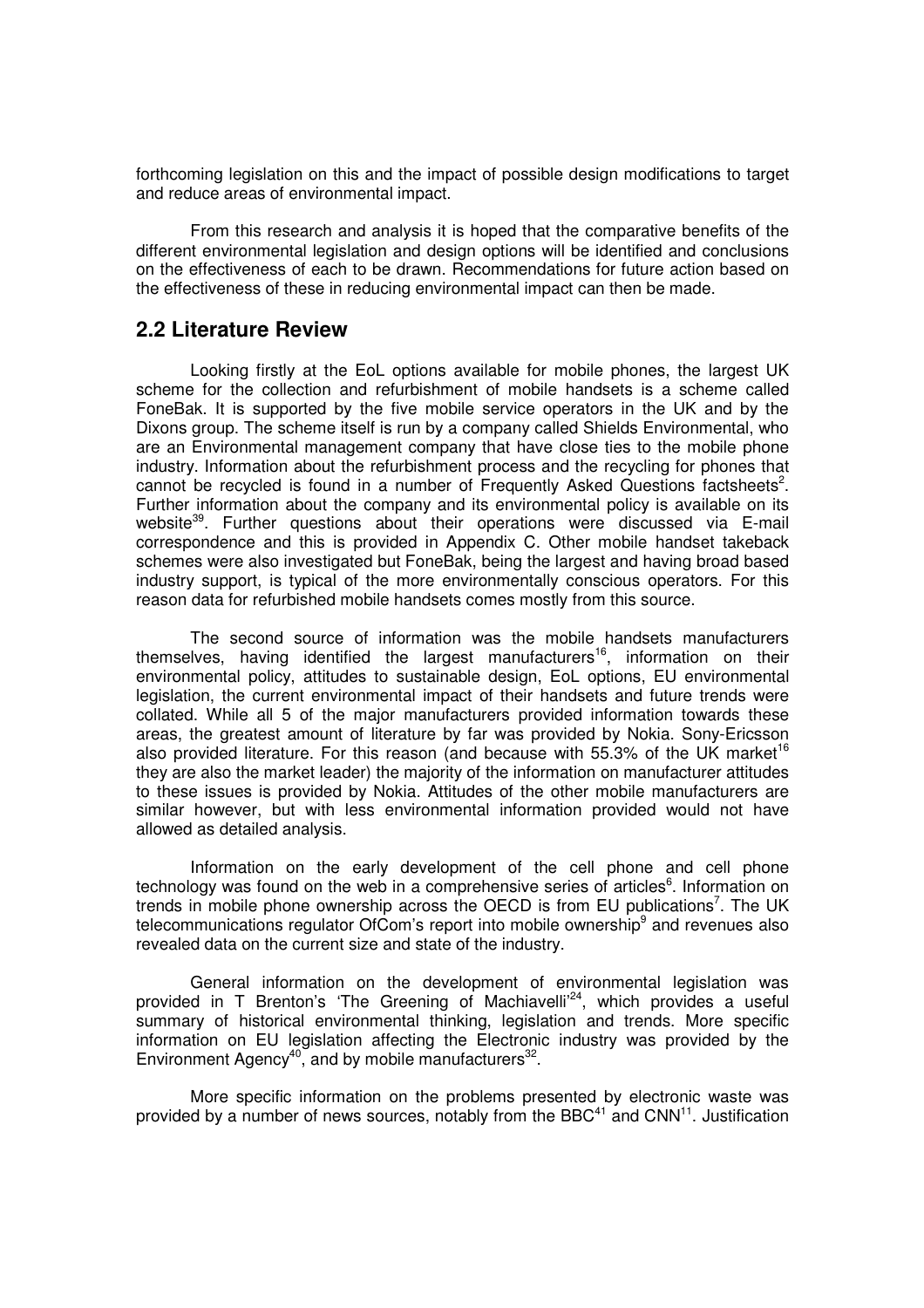for future legislation was also outlined in the Proposal for a Directive of the European Parliament and of the Council on Waste Electrical and Electronic Equipment and on the Restriction of Certain Hazardous Substances in Electrical and Electronic Equipment  $(2000)^4$ . Information on the growing problems of electronic waste being exported to the developing world was found in the Basel Convention<sup>42</sup>, the Regulation Establishing Common Rules and Procedures to apply to shipments to Certain Non-OECD countries of Certain Types of Waste<sup>3</sup>. The Report, Exporting Harm - The high Tech Trashing of Asia<sup>12</sup> from the Basel Action Network was also useful in exposing the health risks associated with electronic waste.

 The EU was able to provide the full directives on Waste Electrical and Electronic Equipment  $(2003)^{18}$  and the Restriction of Hazardous Substances  $(2003)^{23}$  identified as being the primary legislation affecting the electronics and electrical manufacturing industry. These allowed the specific impacts of this legislation on the mobile phone industry to be evaluated.

 Information on sustainable design principles was gathered throughout this Sustainable Product Design MSc with particular reference made to Prof. G Howarth's 'Sustainable Product Development Guidance for Designers'<sup>43</sup>. Information on Life Cycle Analysis principles was provided by Pré Consultants<sup>34</sup>, with specific information on the use and limitations of Eco Indicator 95 provided by the Eco Indicator 95 Manual for Designers<sup>36</sup>. Material properties and other information in appendices A and B is from the Cambridge Engineering Selector<sup>38</sup> (CES) materials database.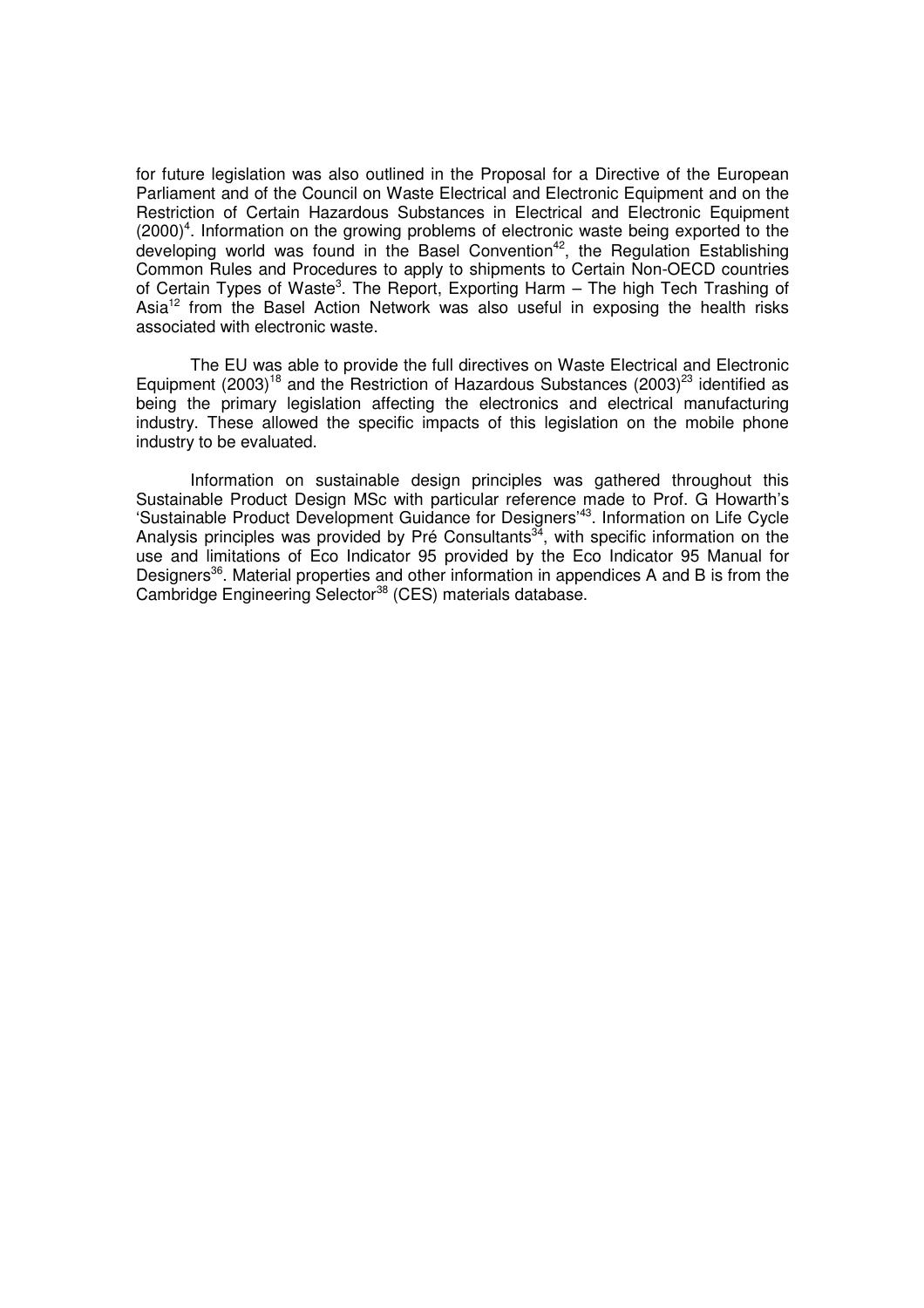# **3. Historical Overview**

### **3.1 History of Problem**

 The history of cell phones begins in 1947 when American researchers proposed a system for mobile car phones that used 'cells' or ranges of service area and frequency switching to greatly increase the traffic capacity of existing systems. The technology to implement this was still a long way off however and the Federal Communications Commission (FCC) was reluctant to allocate the necessary radio spectrum frequencies to the new technology. The frequencies made available for cell phones only allowed 23 simultaneous conversations in each service area severely limiting any potential commercial applications of the new technology.

This situation continued until 1968 when the FCC issued a statement that:

"if the technology to build a better mobile phone service works, we will increase the cellular phone frequencies allocation, freeing the airwaves for more mobile phones."<sup>6</sup>

 Following this pronouncement AT & T proposed a cellular phone system consisting of a number of small, low powered broadcast towers each covering a 'cell' of a few miles with the towers collectively covering a far larger area. Each tower was to use only a few of the frequencies allocated to the network and as cars moved across the area the signal from their cell phone would be transferred from tower to tower.

 In 1977 AT & T developed a prototype cell phone system, this was extended in 1978 to public trail of the new system in Chicago. In 1979 the first commercial cell phone network was opened in Tokyo and the modern commercial cell phone became possible.

 Cell phone networks were introduced to Europe in 1981 when the Nordic Mobile Telephone System began operating in Denmark, Sweden, Finland, and Norway. This was also the first multinational application of the new technology. In 1985 the UK introduced its own Total Access Communications System (TACS), quickly followed by the West German C-Netz System, the French Radiocom 2000 system, and the Italian RTMI/RTMS system. Soon Europe had nine separate, incompatible radio telephone systems. This situation was not sustainable however and in 1982 plans were first developed for a single, digital, European wide system called Group Speciale Mobile (GSM). GSM was introduced commercially throughout Europe in 1991.

 Handset technology was also increasing at pace with phones rapidly developing from bulky, briefcase sized units, via converted police radio designs to the first truly handheld digital GSM phone, the Ericsson Olivia in 1989. (see diagram 3.12).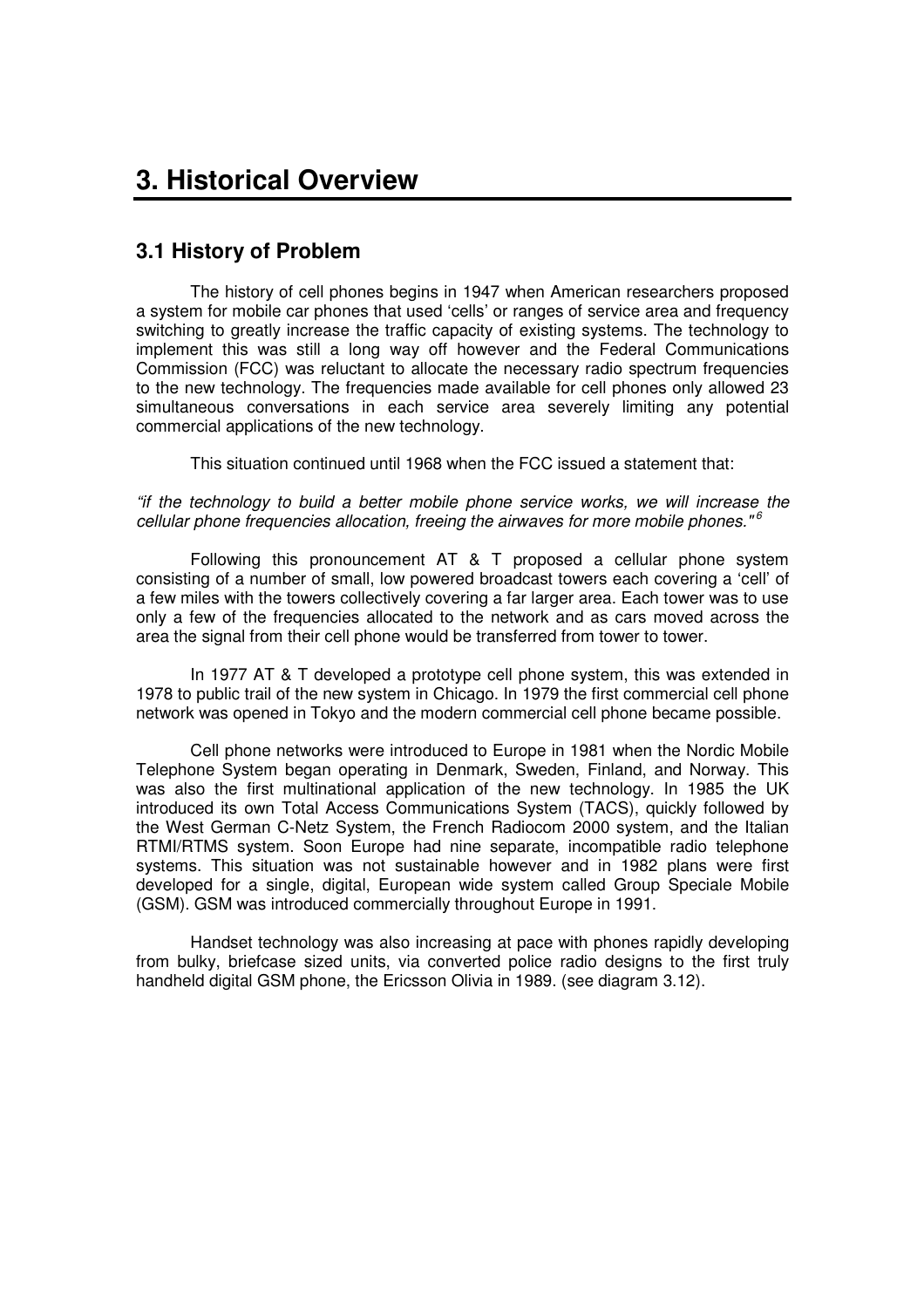

Cellular phone technology proved immensely popular, and ownership has increased across thee OECD from just 1% in 1990 to 27% in 1999<sup>7</sup>. Since then ownership has continued to increase exponentially and it is estimated that there are currently 50 million mobile handsets in circulation in the UK representing 75% of the population<sup>1</sup>.

 As the technology develops mobile phone handsets have become smaller, lighter and have longer battery life. This is illustrated by the diagram above which graphically shows the rapid reduction in size and weight of mobile handsets during the early stages of the European digital GSM network. Mobile handsets today are a fraction of the size and weight of the early 'brick' phones and offer far greater functionality and battery life. Indeed the technology has developed to the point where the size and weight of a conventional mobile handset is now limited by ergonomics rather than technological abilities and this has led to a levelling off in the trend for ever lighter, smaller mobile phones. As the diagram below shows the weight and energy efficiency of mobile handsets have continued to improve though show some signs of levelling off.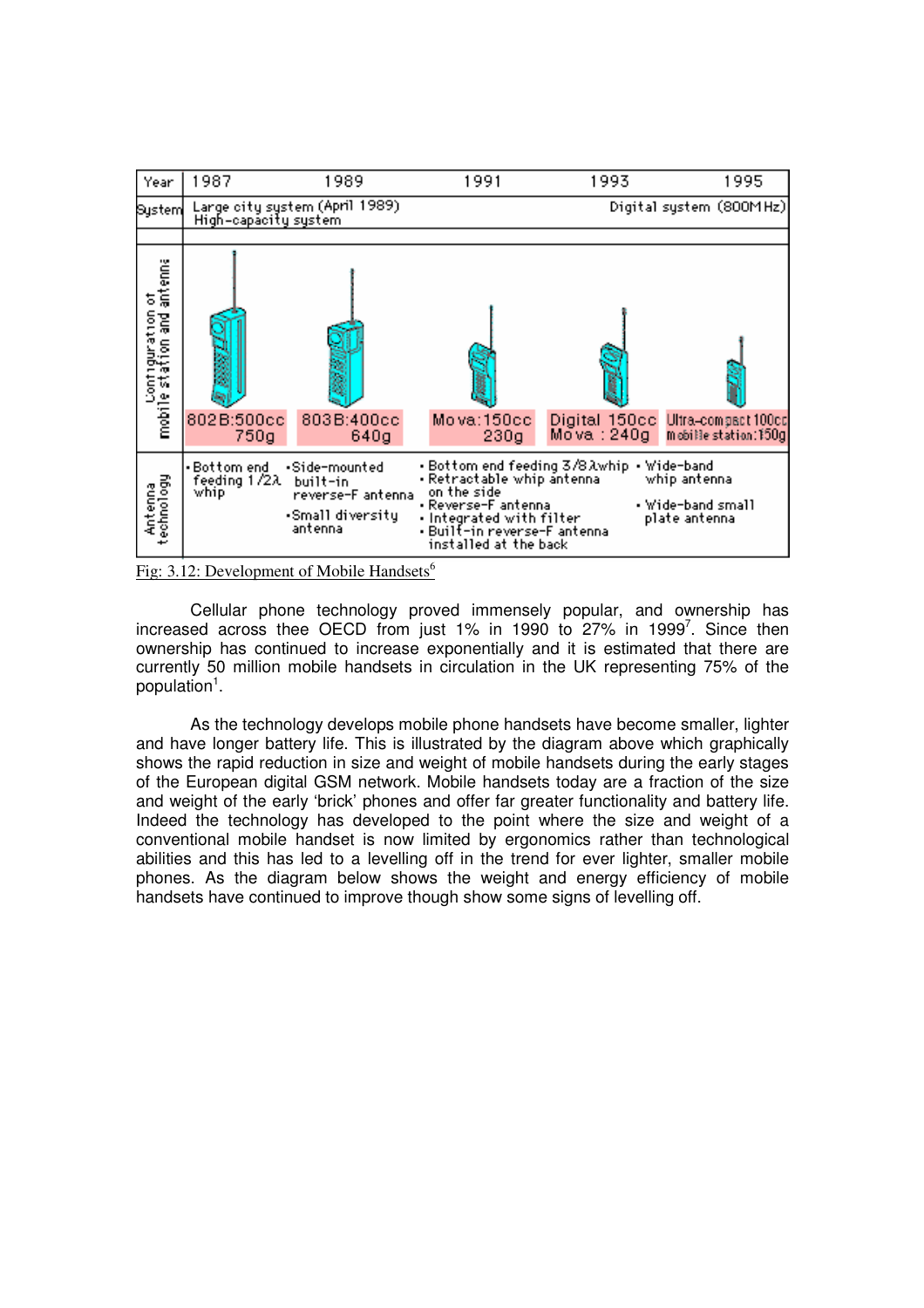

Fig 3.13: The growth in UK and OECD Mobile Ownership<sup>7</sup>

New emerging technologies such as 3G allowing very fast data exchanges and video calls, and the combining of mobile handsets with digital cameras and palmtop computers in the form of Personal Data Organisers (PDA's) have led to a slight increase in size, weight and power consumption in recent years but this is offset by the far greater range of services offered.



The range of services available on standard 2G mobile phones has also broadened with text messaging and ever more customisable ring tones, covers and screensavers proving immensely popular. This broadening of services is likely to continue as 3G technology becomes more widespread and the mobile handset looks set to become far more than a simple portable telephone.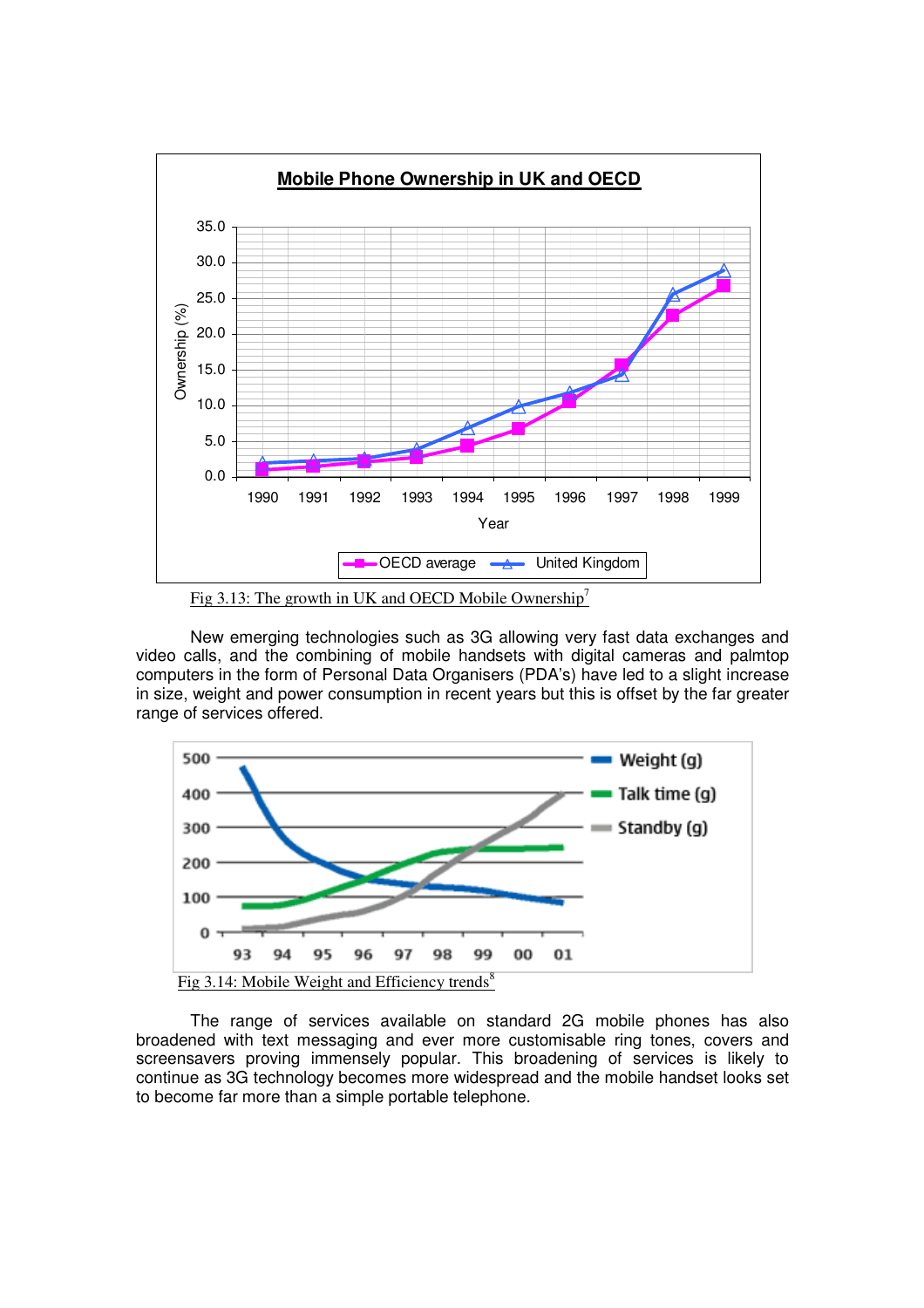

 The most recent figures for the UK (2003) show that the number of mobile handsets in circulation has exceeded 50 million with 75% of the population now owning at least one mobile handset<sup>1</sup>. Calls made form mobile phones account for 15% of the total volume of calls made in the UK and 47% of the revenue, with the retail revenue per customer for service providers increasing to its highest level in 3 years, illustrating the size of the market for mobile phone manufacturers and providers<sup>1</sup>.

# **3.2 The Rise of WEEE**

 The number of household electronic and electrical goods has been growing rapidly as more and more labour saving and entertainment devices appear. As technology accelerates the useful life of household Electronic and Electrical Equipment (EEE) has shortened. For example, in the 1960's the first computers were used for an average period of 10 years, today that period has shrunk to 4.3 years and, for the most innovative products like mobile phones, already less than 2 years<sup>10</sup>. This has meant that EEE has increasingly become a significant and rapidly growing waste stream. Today WEEE is the fastest growing waste stream in Europe, more than 90% of it is either landfilled or incinerated<sup>4</sup> and due to the complex mixture of materials in EEE it is responsible for a large proportion of various pollutants found in the municipal waste stream.

*According to a new study by environmental research group Inform, people living in the United States will soon be getting rid of about 130 million mobile phones every year. "That's about 65,000 tons of cell phones and ultimately they are thrown away," says Joanna Underwood, spokesperson for Inform. Manufacturers offer a steady stream of newer, multi-function models, prompting the average customer to purchase a new wireless phone every 18 to 24 months."*<sup>11</sup>

 In order to combat this rise in potentially toxic waste the EU has introduced a number of directives aimed at minimising the impact of WEEE. The two most significant of these are the WEEE directive, which obliges manufacturers to collect their products at disposal and meet certain recycling targets at EoL, and the Restriction of Hazardous Substances in Electrical and Electronic Equipment directive (RoHS), which calls for the significant reduction or elimination of potentially<br>harmful substances in Electronic and Electrical harmful substances in Electronic Equipment, in particular lead, a major component of solder for electronic components. These directives will mean a far greater accountability for manufacturers to the waste and environmental hazards their products create. EEE and the environment are likely to be increasingly linked at the design stage and these directives will present significant design challenges in meeting recycling targets and material substitution for substances like lead, used in solder and restricted under the RoHS directive. Both of these directives are likely to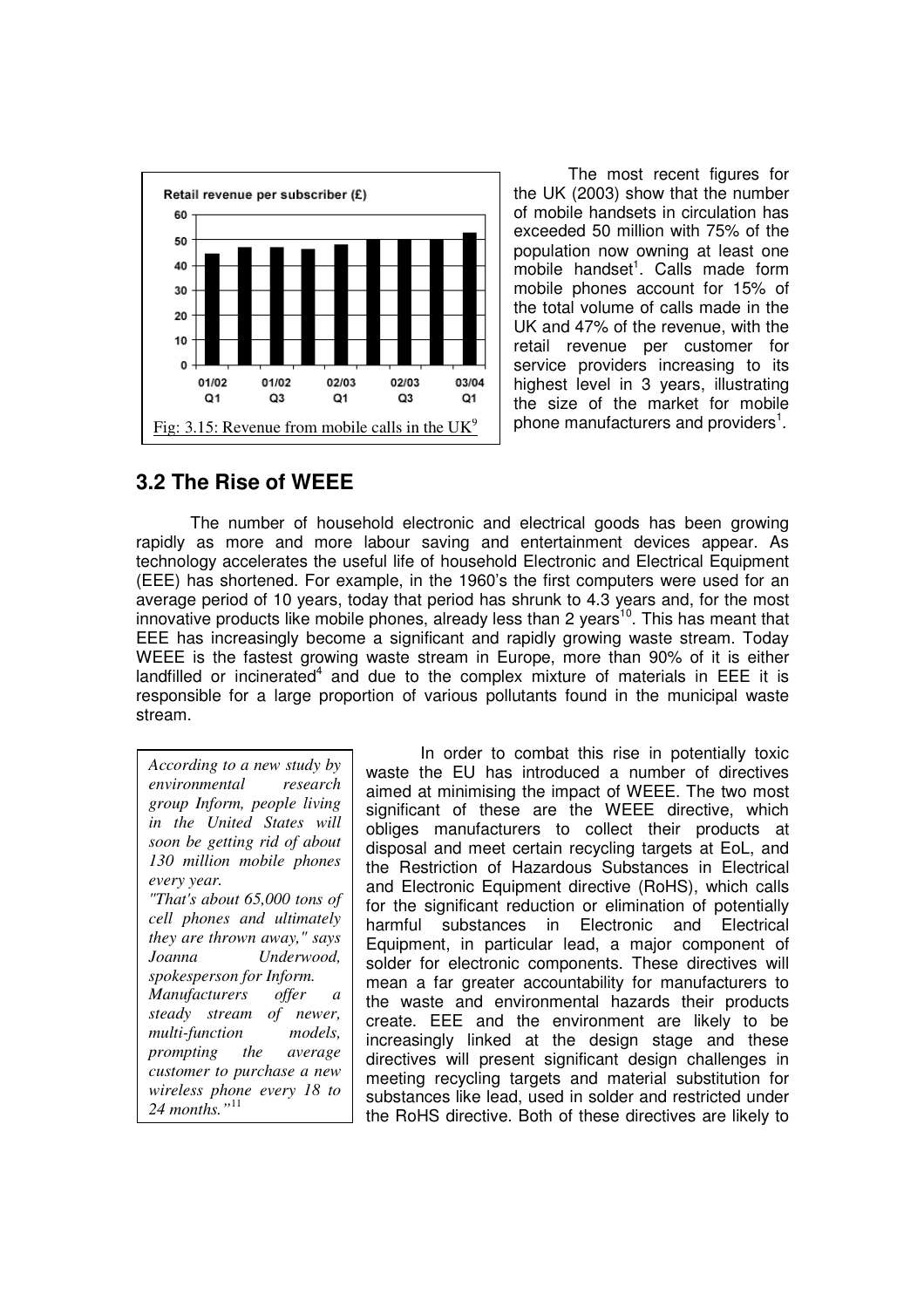have significant impacts on the future designs and actions of household electrical and electronic goods manufacturers and these are discussed further in section 3.3.

#### **3.21 Restrictions On Movements Of Potentially Harmful Substances**

 Increasing environmental awareness through the 80's prompted the creation of an international treaty regulating the trade in toxic wastes. The Basel convention was proposed in 1989 and entered force in 1992, and aims to regulate the international movement of hazardous waste. The Convention calls for countries to become selfsufficient in the management of their hazardous waste and to reduce the generation of such waste. The Convention also sets strict controls on the 'trans-boundary movements' of hazardous waste aiming to prevent the export of waste from developed countries to developing countries for economic means. The exporting country is required to notify and obtain the consent of the importing country and the export of waste from OECD countries to non-OECD countries is totally banned.

 The Basel convention has already been cited with regard to the economic export of computer and other household electronic waste for repair and recycling in Asia and Pakistan. A report, called Exporting Harm: The High Tech Trashing of Asia<sup>12</sup> details specific case studies of villages in China, Pakistan and India where piles of computers, telephones and cell phones arrive from the US for 'recycling'. The WEEE is then dismantled and valuable components salvaged (though the most valuable components are usually removed by the 'recycling' companies responsible for exporting the WEEE). The waste is the burnt over open fires or has acid poured on it to release small quantities of precious metals which are then sold. This causes significant health problems releasing dangerous carcinogens and heavy metals such as lead, cadmium and mercury into the air and into the water table.



 A case could be made for applying the Basel convention to the economic export of refurbished mobile phones. Again 'recycling' is being used to justify the shipment of potentially hazardous goods with limited performance and life span to the developing world. By exporting these phones as refurbished goods OECD countries are able to sell to non-OECD countries which have limited resources for

dealing with the potentially dangerous substances these contain at end of life. If refurbished mobile handsets are dealt with at disposal in this way they will simply add to an already serious problem. As the life cycle analysis of mobile phones in section 5 indicates, there is a significant environmental burden generated by the high numbers of components and potentially dangerous substances at end of life. Refurbishment and export of mobile handsets shifts the environmental burden of disposing of the handset to the developing world.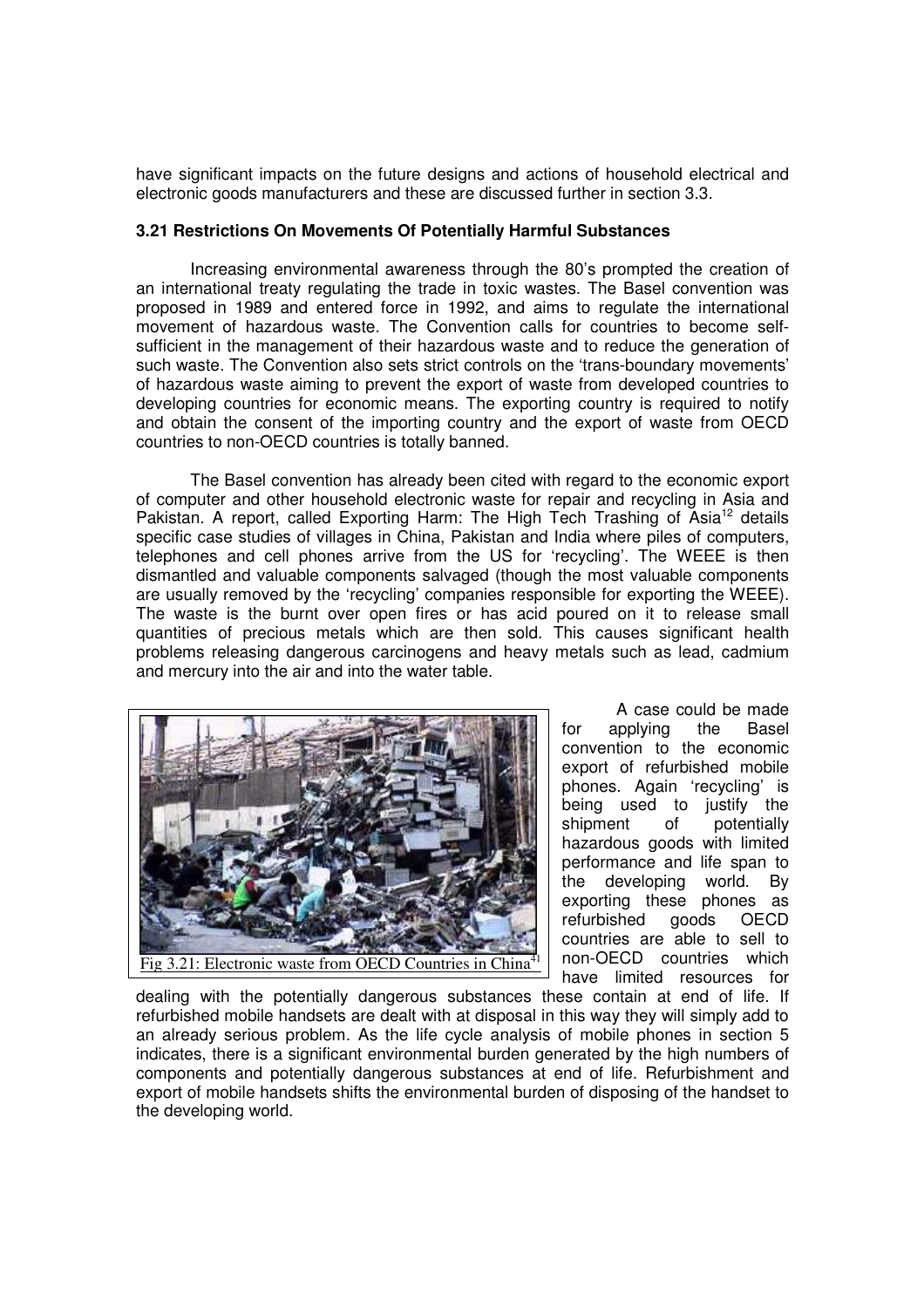Mobile phone refurbishment is also opposed by mobile phone manufacturers; they see the sale of refurbished handsets overseas as direct competition, the performance of refurbished handsets as potentially damaging to their image and are keen to point out the environmental dangers of disposing of the phones at EoL without sufficient waste management resources. Nokia illustrates the unease with which manufacturers view this emerging industry in the following quote (For full correspondence see Appendix C):

"Nokia does not carry out refurbishment business as a company. We do not currently support any refurbishment carried out by refurbishment companies.

There are two reasons for this:

 First of all Nokia has no control over the quality or safety of the phones that are resold after restoration. Furthermore we do not want to make the third world a place where the industrialised world dumps old technology. We believe that a more sustainable solution is to utilise the significant advances made in technology in the past decade, and offer products that are optimised for developing markets."<sup>13</sup>

 Nokia also cites the Basel convention in reference to the safe disposal of mobile handsets at end of life in its environmental policy.

"Nokia has entered broad-based cooperation on the environmentally sound management of end-of-life mobile phones under the aegis of the UN Basel Convention to promote, among other things, environmentally sound take-back of end-of-life mobile phones."<sup>14</sup>

 In addition to the Basel convention the European Union has passed the directive on the Trans-boundary Shipment of Wastes which also limits the shipment of certain types of waste to non-OECD countries like those receiving refurbished mobile handsets.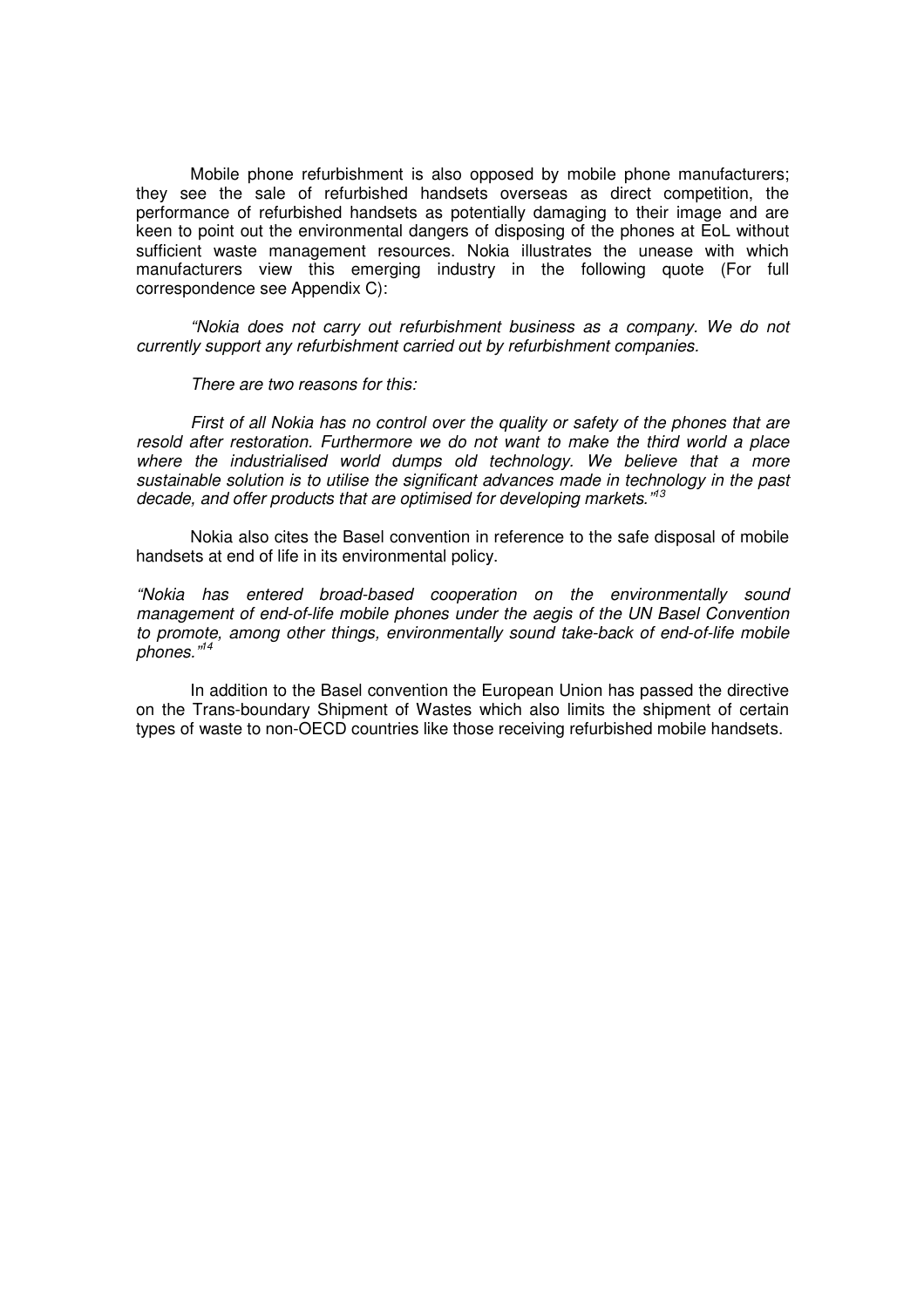# **3.3 State of the Art**

 Currently the mobile handset market in the UK is dominated by 5 major manufacturers, with Nokia holding by far the greatest share. Siemens, the second largest manufacturer, has increased its market share in the UK by 5% over 2002 to overtake its rivals. The market for mobile handsets is extremely fickle, with trends and fashions playing a major part in determining the fortunes of a new handset. This is graphically illustrated by the plight of Motorola, once one of the world leading mobile handset manufacturers, now lagging behind relative newcomers like Siemens in market share and facing financial difficulties.



 The mobile market is however one of rapidly evolving technologies and advances like third generation phones ('3G') and the combined personal data assistants (PDA) and cell phones may well significantly change the market balance in the coming years.

 At the present time imminent environmental legislation in the form of the WEEE directive is forcing many household goods manufacturers including mobile phone manufacturers to reassess the design of their products to ensure they are able to meet the new strict recycling targets required.

Looking at the environmental policies of some of the larger mobile handset manufacturer's shows sustainable design principles emphasised. For example, the market leader Nokia has an extensive section of their web site devoted to the companies' environmental policy, particularly highlighting the need for full life cycle analysis on all products to evaluate their true environmental impact. The policy also outlines the key design principles used to minimise energy and materials consumption while maximising the possibility for recycling and reusing at end of life. These are listed as:

- Use recyclable materials
- Use compatible materials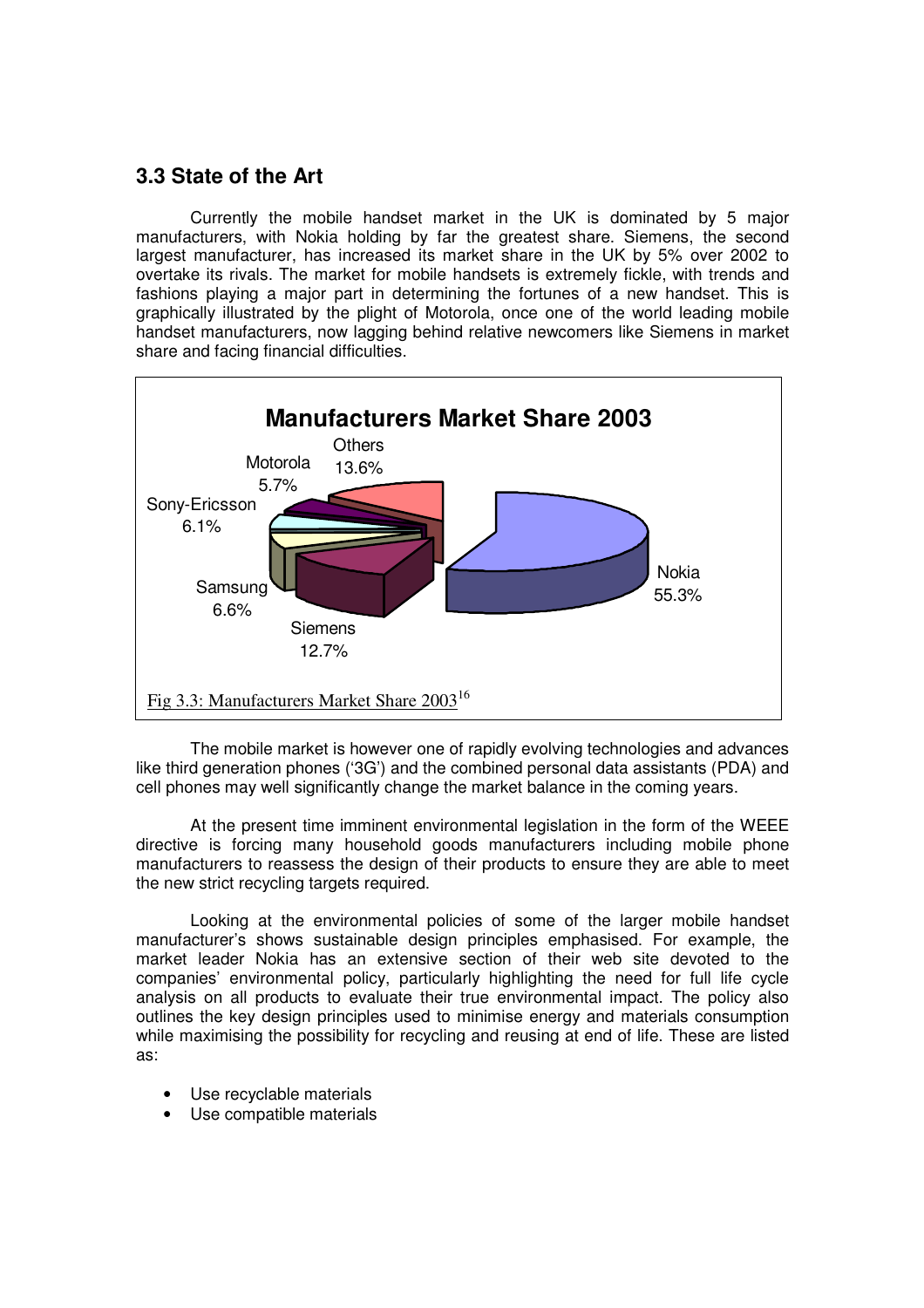- Avoid contaminants
- Use simple fastening methods to join materials together
- Use clear material identification and marking
- **•** Ensure easy removal of batteries and printed wiring boards<sup>14</sup>

Each of these design aspects is discussed further and ranked for their potential effect on a mobile handsets environmental impact in section 4.

There is no mention of increasing the use life or repairability of the handsets though as these would likely reduce the turnover of mobile phones and thus the number of customers for handsets this is not really surprising.

The policy also outlines 'focus areas' for improving sustainable design in their mobile phones, these are:

- Material substitution
- Disassembly aids the separation of materials for recycling
- Recyclability
- **•** Energy efficiency of power supplies<sup>14</sup>

Reducing the energy consumption of power supplies can be extremely significant in reducing the overall environmental impacts of mobile handsets, as this is the main cause of environmental impact during the use phase of the product. Though there is currently no legislation enforcing efficiency targets for power supplies, Nokia, in common with other mobile phone manufacturers and household EEE manufacturers, has signed up to the EU's voluntary Code of Conduct on Efficiency of External Power Supplies  $(2000)^{15}$  which sets targets for reducing the power consumption of power supplies, in particular the stand by power consumption. The impact of this is discussed further in sections 4 & 5.

Sony-Ericsson also presents a similarly impressive environmental policy, again emphasising the use of life cycle analysis in sustainable design. Recycling is again mentioned as a focus area for reducing the impact of mobile handsets, and is again the only EoL option discussed.

On the subject of end of life practices both companies focus on recycling as the primary method of reducing the environmental impact of their products. Nokia outlines the need for manufacturers to collect their products at EoL citing schemes in Finland, Asia and Australia to illustrate differing ways of doing this. Neither company mentions in their recycling policy the possibility of refurbishing handsets to extend their use life or expresses any opinions on this option.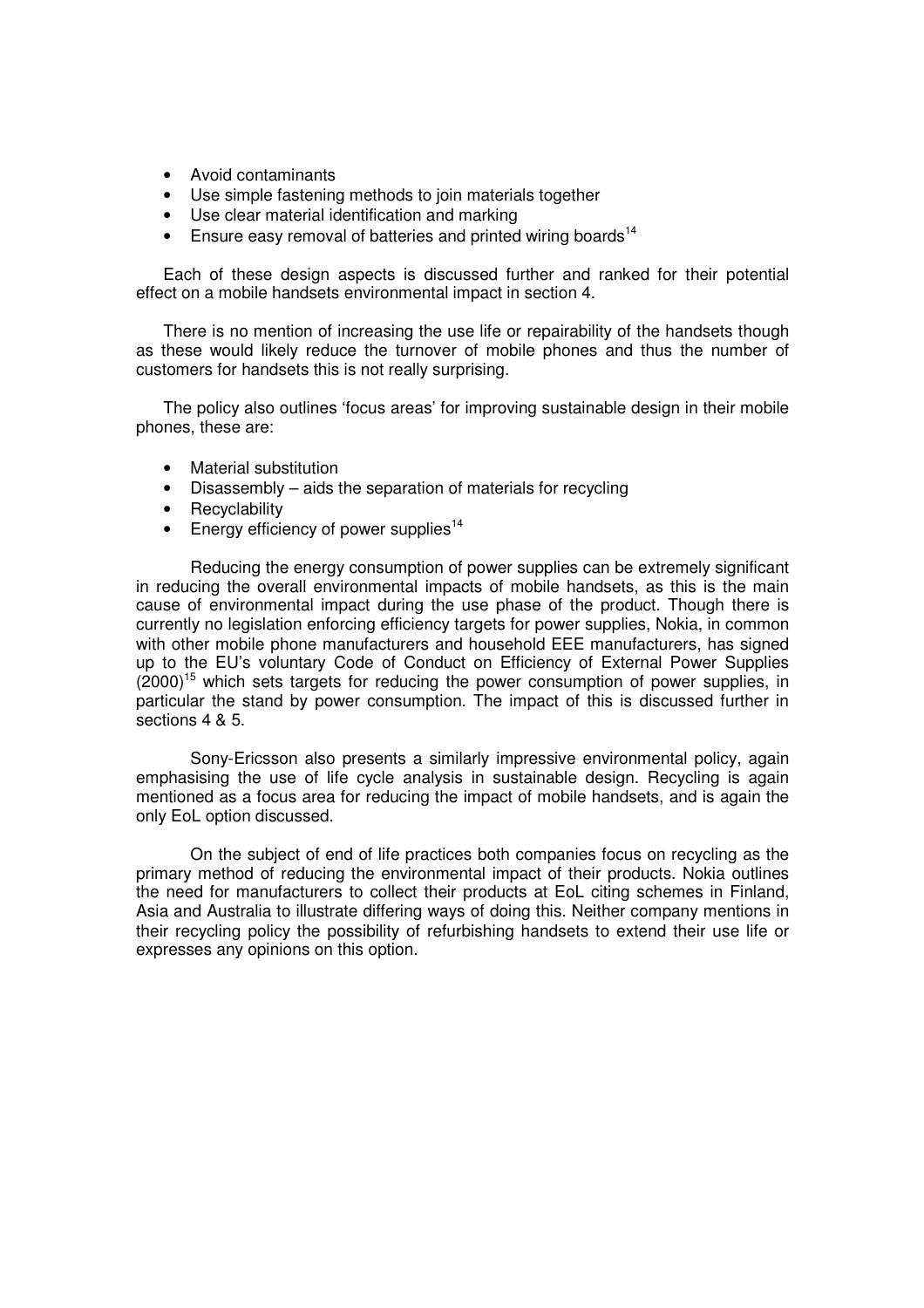#### **3.31 Recycling at EoL**

Current methods of recycling mobile phones at EoL (in common with most EEE) are relatively crude, mostly hindered by the difficulty of separating out different materials for individual recycling. The ease of disassembly of their handsets is an area already highlighted by Nokia for particular focus in their environmental policy.

Nokia's environmental policy also gives a brief description of the recycling process used:

"In a typical process, mobile phones are shredded after the battery has been removed. Plastics and metals are then separated - precious metal refining and copper smelting are used to recover the metals and the plastics and attached materials can be used as fuel during metal recovery."<sup>14</sup>

There is usually some manual pre-treatment to remove obvious components containing precious metals or those requiring special treatment. Recycling in this way recovers metal content but plastics and other materials are usually burnt as fuel. This is because it is difficult to fully separating the plastics for recovery and they are often contaminated with decals, paints and flame retardants or bonded to dissimilar plastics or other materials. Burning these plastics as fuel allows some recovery of the energy invested in their manufacture.



Fig 3.31: Flow chart for typical mobile handset recycling<sup>14</sup>

Recycling in this way can still prove economically viable however and Nokia is keen to point this out: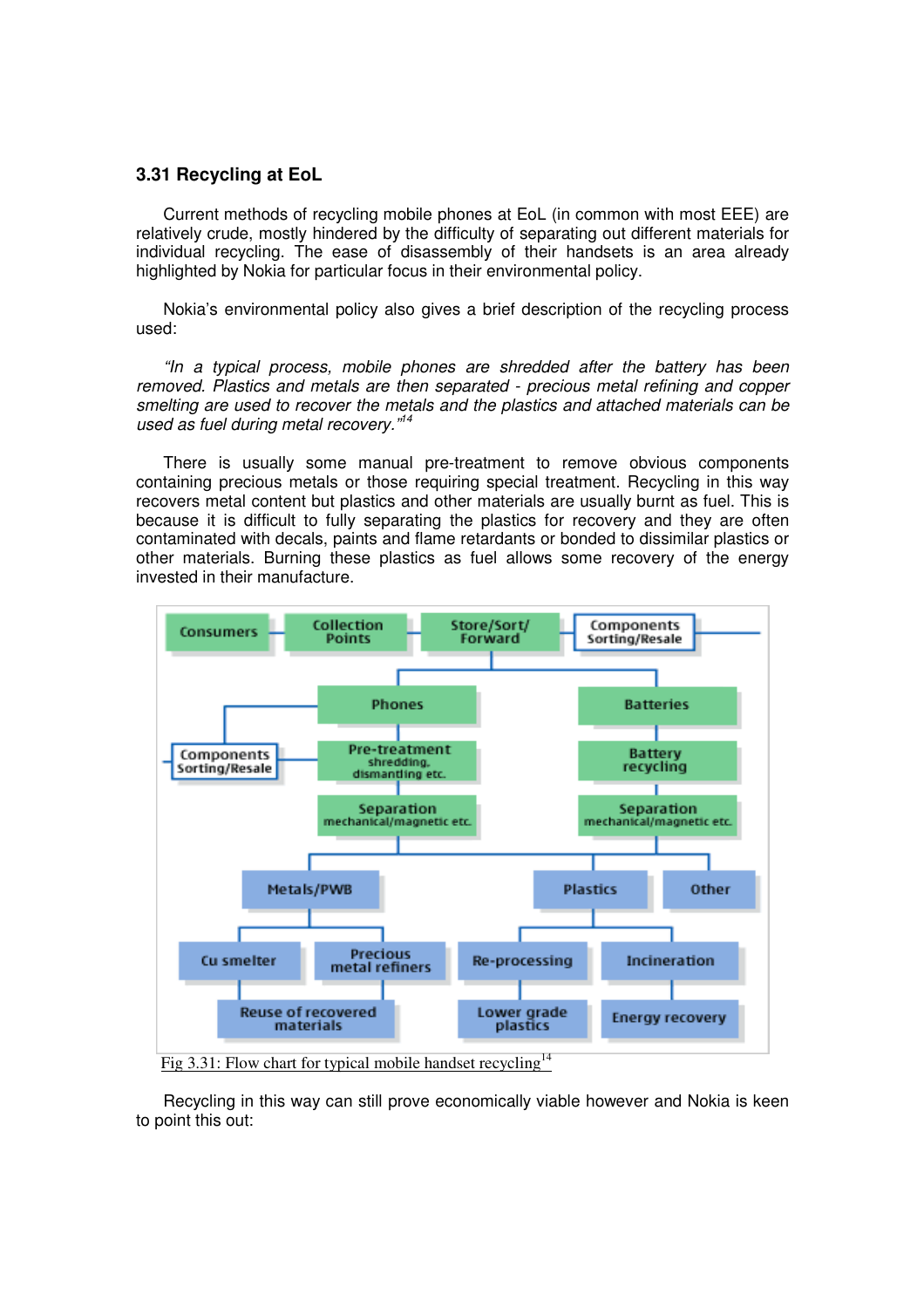"Our studies show that it definitely pays to recycle products. The recovery of metals is valuable, as recovered metals will have lower energy content than virgin metals. Where commercial companies are involved, competition has also greatly reduced recycling fees."<sup>14</sup>

The economic viability of recycling is likely to increase as landfill taxes for WEEE increase prior to the full implementation of the WEEE directive which may provide an additional incentive for companies to adopt 'design for recycling' concepts at the design stage.

Sustainable design concepts facilitating ease of disassembly and material separation at end of life are already in place for the majority of phone manufacturers and this is set to increase as the WEEE recycling targets come into force.

New technologies such as Active Disassembly using Smart Materials (ADSM) are also being developed which, if they can be economically implemented would allow far greater material separation and therefore greater material recovery. ADSM technology is discussed further in section 3.5.

#### **3.32 Re-using**

 Many mobile handsets in this country however, are not recycled at end of life. A number of companies specialising in repairing and refurbishing mobile handsets for sale overseas have appeared, the largest being Fonebak, which is run by Shields Environmental and supported by the 5 big UK mobile operators and a number of high street retailers. Handsets are collected through collection points in retail outlets or through freepost envelopes. Of the collected handsets between  $50-80\%$ <sup>17</sup> are then refurbished and repaired (this consists mainly of checking and replacing batteries, removing old SIM cards, unlocking the handsets and replacing simple damaged components like LCD displays) before being sold throughout Europe, the Middle East, Africa and Asia. Handsets that cannot be repaired are cannibalised for useable components before being recycled in a similar way to that described above, i.e. with metals recovery for recycling and energy recovery from plastics and other components.

The fonebak scheme handles about 100,000 handsets annually and earned shields environmental £25 million from overseas sales last year (2002)<sup>2</sup>.

Manufacturer's reactions to reuse and reselling schemes like Fonebak have so far been to consider it direct competition. This is because the refurbished phones are being sold in competition with new handsets in emerging markets. There is also contention over the effect of such sales on the perceived image of the company. It is unlikely that a refurbished mobile handset, which will already be nearing the end of its design life and has been transported to a new climate, will be as reliable as a new handset and this may damage the reputation of the original manufacturer.

When questioned as to the attitude of manufacturers to the refurbishment and resale of their handsets at EoL Nokia responded by saying that they did not support this practice because of its potential effects on the perceived quality of the brand and impact at EoL in countries with insufficient waste management infrastructure to deal with WEEE (see Appendix C for full correspondence).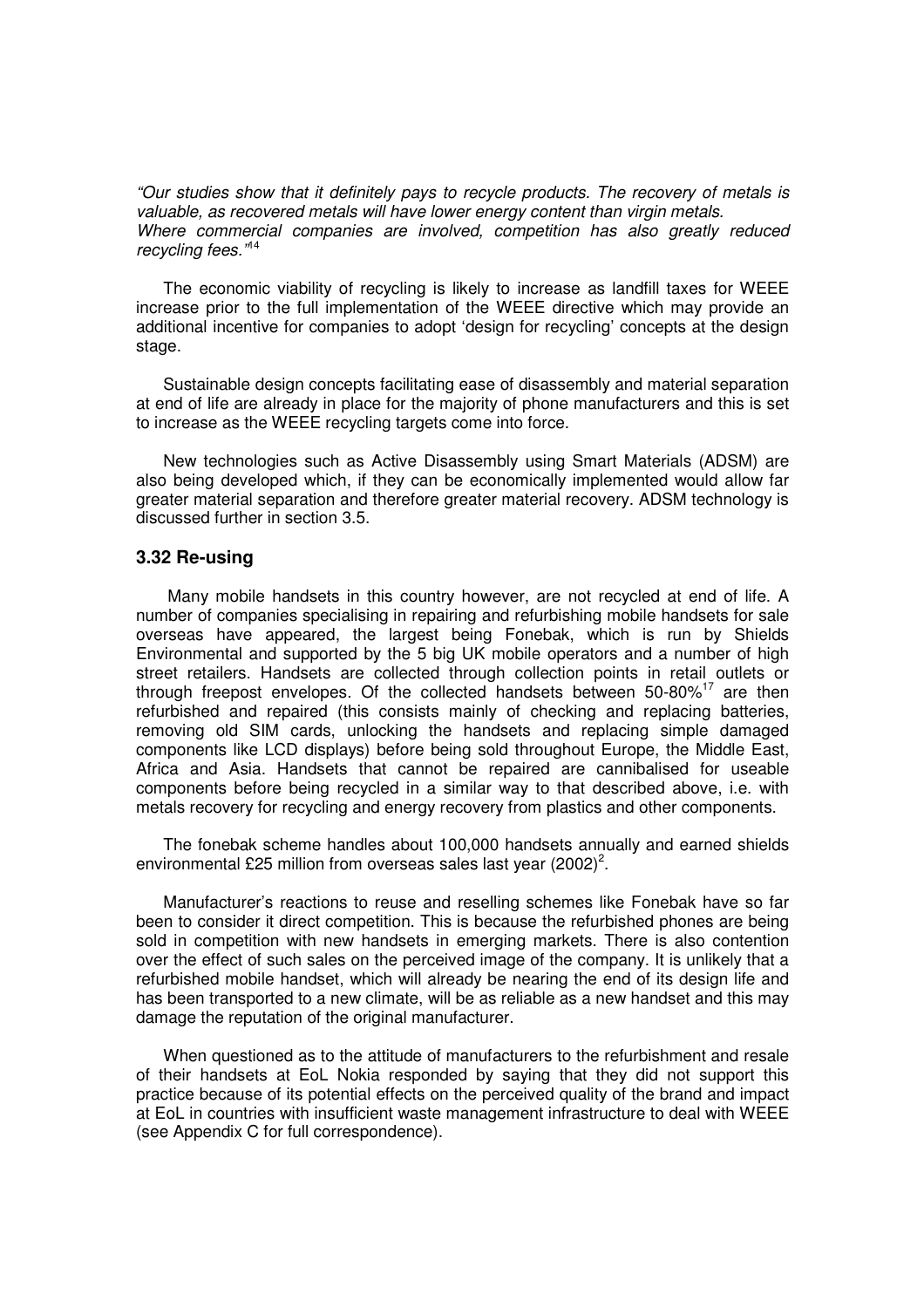However, as new legislation in the form of the WEEE directive comes into force, complete with a clause in article 6 stating that "Member states shall give priority to the  $re$ -use of whole appliances<sup> $n = 8$ </sup> it is hoped by Fonebak that support will grow. However the proposal for the WEEE directive also includes the statement:

"The recycling targets of Article 6 merely refer to waste equipment which has been separately collected according to Article 4 of the Proposal. The re-use of components, not the re-use of whole appliances, contributes to the achievement of these targets.<sup>49</sup>

 This implies that such schemes are not going to contribute to the recycling targets set, and therefore manufacturer support is unlikely to be forthcoming.

### **3.4 Current legislation**

 As awareness of the problems posed to the environment by the ever increasing use of technology, and particularly by the impacts of potentially dangerous materials finding their way into the waste stream through the disposal of Electrical and Electronic Equipment a raft of new EU environmental legislation has been introduced. This legislation and its likely impacts on the mobile phone industry are summarised below.

#### **3.41 The WEEE Directive**

To combat the environmental impact of rising levels of WEEE and other waste throughout the EU, a number of directives have been passed. Potentially the most significant of these is the WEEE directive (2003). This directive aims to greatly reduce the volume and impact of EEE in the waste stream. This is to be achieved by increasing producer responsibility to include takeback schemes for electrical equipment at the end of its life in order to separate them from the household waste stream towards specific recycling facilities. Restrictions on the use of some of the more hazardous chemical and additives are also imposed to prevent these leaching into the surrounding soil from landfill sites. Perhaps the most significant aspects of the WEEE directive however are the recycling requirements for EEE at EoL. These require EEE manufacturers' products to be between 65 and 85% recyclable by weight depending on the nature of the EEE, for mobile phones the figure is 65%.

 The WEEE directive, particularly the recycling targets it outlines are likely to have a significant impact on the design, marketing and disposal of electronic products such as mobile phones. The directive, in common with other EU environmental directives, adheres to the 'polluter pays' principle outlined at the start of the directive:

"The objectives of the Community's environment policy are, in particular, to preserve, protect and improve the quality of the environment, protect human health and utilise natural resources prudently and rationally.

That policy is based on the precautionary principle and principles that preventive action should be taken, that environmental damage should as a priority be rectified at source and that the polluter should pay.<sup>80</sup>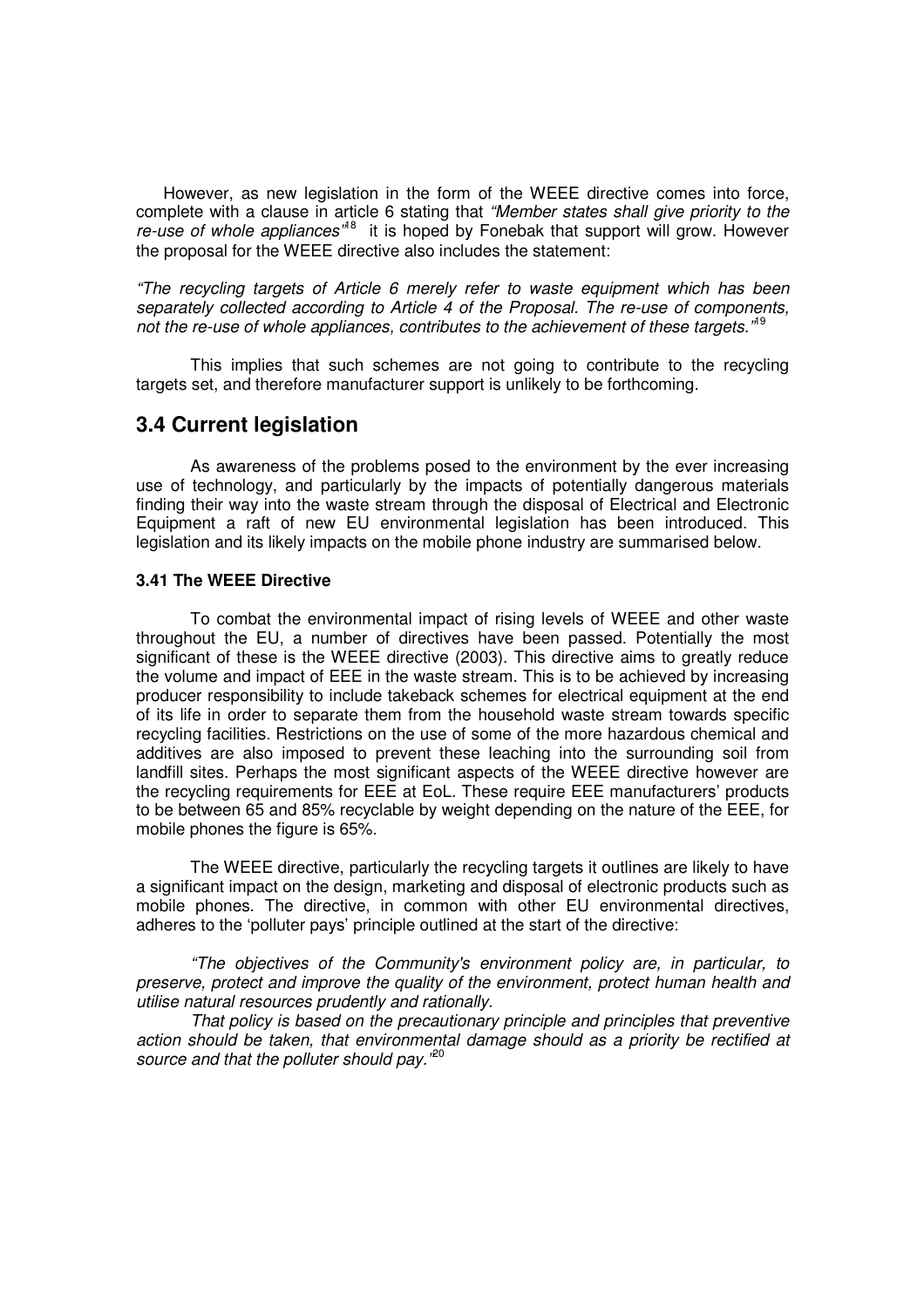This means that it is the manufacturers' responsibility to ensure their products comply with the new regulations and are collected, disassembled and recycled at EoL to meet the recycling targets.

The directive also indicates the need for more sustainable design to minimise the impact of electronic equipment over its life cycle. Sustainable Design concepts involve minimising the likely impacts of a product at all stages of its production. With this emphasis the EU aims to deal with likely environmental impacts at the source:

"The establishment, by this Directive, of producer responsibility is one of the means of encouraging the design and production of electrical and electronic equipment which take into full account and facilitate their repair, possible upgrading, reuse, disassembly and recycling."<sup>21</sup>

#### And:

"Member States should encourage the design and production of electrical and electronic equipment which take into account and facilitate dismantling and recovery, in particular the re-use and recycling of WEEE, their components and materials. Producers should not prevent, through specific design features or manufacturing processes, WEEE from being reused, unless such specific design features or manufacturing processes present overriding advantages, for example with regard to the protection of the environment and/or safety requirements.<sup>'20</sup>

 The directive also indicates re-use as the most environmentally sound technique for minimising the environmental impact of EEE:

"Where appropriate, priority should be given to the reuse of WEEE and its components, subassemblies and consumables. Where reuse is not preferable, all WEEE collected separately should be sent for recovery, in the course of which a high level of recycling and recovery should be achieved. In addition, producers should be encouraged to integrate recycled material in new equipment.<sup>"22</sup>

 This seems to indicate that the refurbishment of old mobile handsets complies with the WEEE directive and indeed seems to be encouraged, however the proposal for the directive includes the statement:

"The recycling targets of Article 6 merely refer to waste equipment which has been separately collected according to Article 4 of the Proposal. The re-use of components, not the re-use of whole appliances, contributes to the achievement of these targets. $188$ 

 This indicates that refurbishment cannot be counted as contributing to the recycling targets the WEEE directive sets out. When questioned as to where the refurbishment of mobile handsets sits in relation to the WEEE directive FoneBak responded as follows:

"The WEEE Directive encourages reuse as a better alternative to materials recycling – in order for reuse to take place mobile phones have to be refurbished"<sup>17</sup>

The effect of the increased recovery of materials from mobile phones at EoL that will follow the full implementation of the WEEE directive on the total environmental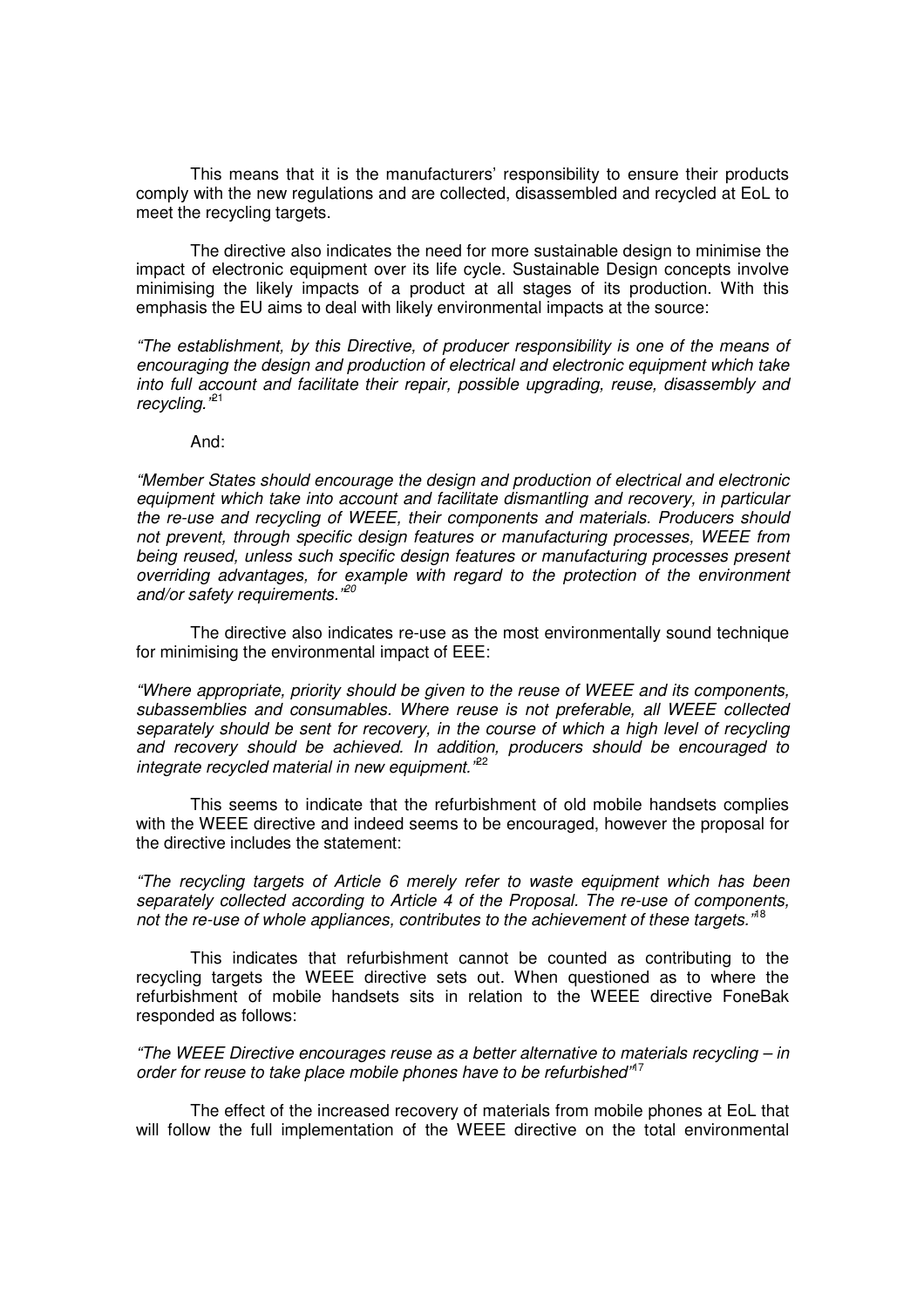impact of mobile handsets is investigated further in section 5. The environmental impact of refurbishing mobile handsets is also discussed in section 5.

#### **3.42 The Restriction of Hazardous Substances Directive**

The Restriction of Hazardous Substances Directive (2003)<sup>23</sup> affects manufacturers of electrical and electronic equipment containing lead, mercury, cadmium, hexavalent chromium, polybrominated biphenyls or polybrominated diphenyl ethers. Each of these substances is to be phased out due to their hazardous affect on health. The directive is intended to complement the WEEE directive in reducing the environmental impact of EEE. The most significant of the restricted substances for the EEE sector is lead. This is a major component in solder for electrical and electronic components and the transfer to lead free solder is likely to cause manufacturing problems. The directive comes into force in 2004 and the hazardous substances it names must be eliminated from all new EEE but a few special exemptions by 1 July 2006. The environmental effects of eliminating these substances from mobile handsets are discussed in section 4.

#### **3.43 The Basel Convention**

 The Basel Convention, and the complementary EU Regulation Establishing Common Rules and Procedures to Apply to Shipments to Certain Non-OECD Countries of Certain Types of Waste (1999) make it clear that the export of WEEE and the dangerous chemicals it contains is to non-OECD countries is not allowed. This affects mobile handset refurbishers, who, as they are exporting EEE technology which would otherwise enter the waste stream, could be considered to be exporting WEEE. In reality the case is more complex than this. When asked as to how mobile handset refurbishment fits into the new WEEE directive FoneBak responded by claiming that the average design life of a mobile handset is 7 years (see Appendix C for a full transcript of correspondence). However literature supplied with new mobile phones suggests that the battery, at least should be replaced every 6 months<sup>44</sup> and are only quaranteed for this period of time. As batteries contain a significant proportion of the dangerous chemical within mobile handsets this would suggest that even handsets exported with new batteries may need replacement batteries in just 6 months.

 The issue of what constitutes waste electrical goods is a complex one; however Life Cycle Analysis (LCA) in section 5.7 indicates that there may be other environmental impacts from refurbished phones (namely their energy efficiency) that make it difficult to justify refurbishment for resale abroad in environmental terms. It should be noted however that economically this business can be very lucrative for refurbishment schemes run for profit.

# **3.5 Critique and Summary**

#### **3.51 Legislation**

 Environmental legislation remains the primary tool for governments to enforce the protection of the environment and since the first rise in public awareness over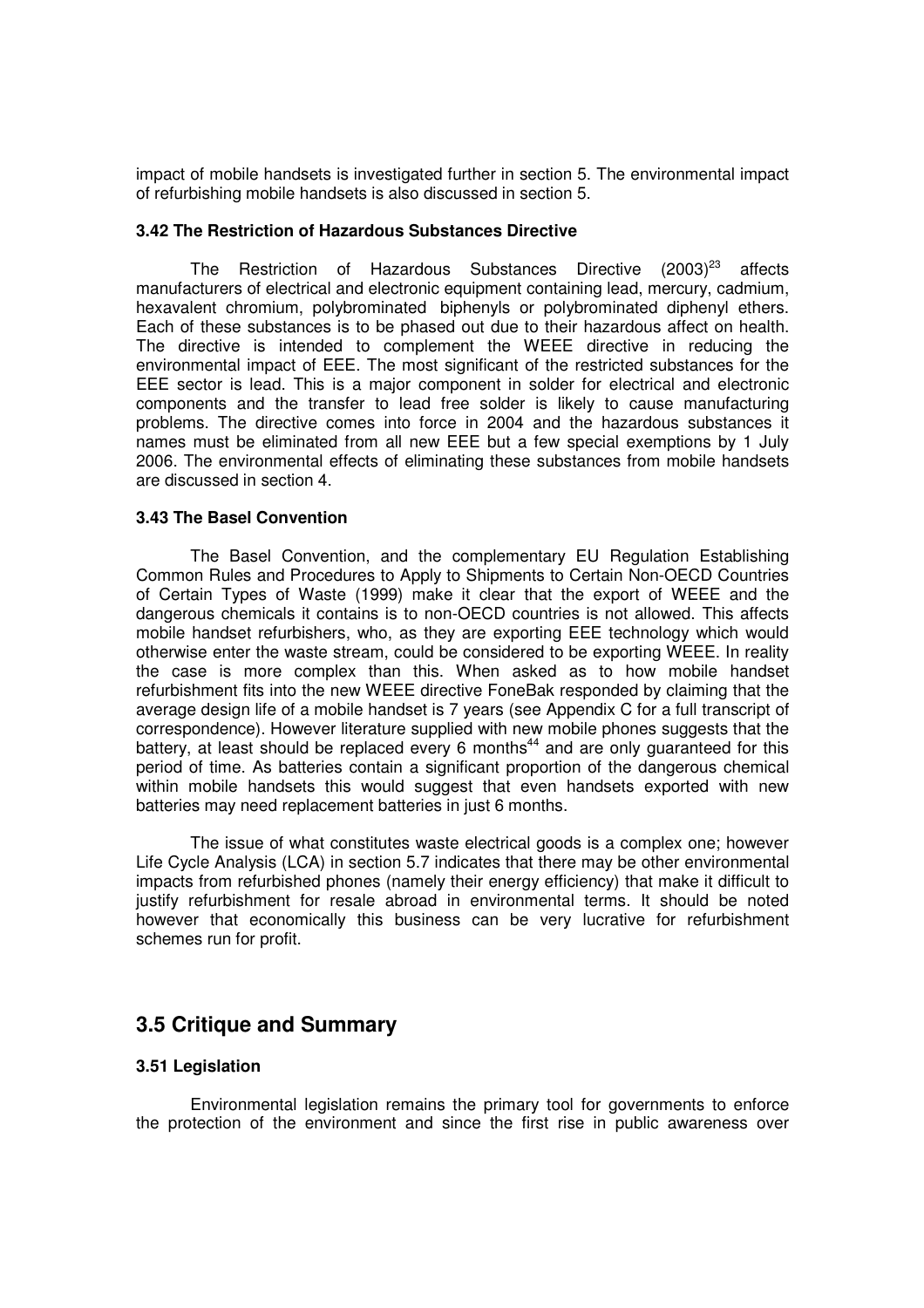environmental issues in the 1960's. Since then, a huge raft of both domestic and international environmental legislation has been put in place with varied success. Historically the success of environmental legislation has been dependant on realistic targets and effective enforcement with sufficient penalties for non compliance to deter polluters. This has been illustrated by the situation in the former USSR where unachievable targets, light penalties and an economy that remained overwhelmingly focussed on production targets meant that the legislation was largely powerless with fines for non-compliance in many cases simply budgeted in advance $^{24}$ .

 The new wave of environmental legislation within the EU, and in particular the WEEE directive set very strict targets and are aimed at generating a cultural shift towards a sustainable economy at all levels. The WEEE directive and the forthcoming End of Life Vehicles Directive<sup>25</sup> set new and unprecedented standards in producer responsibility for the environmental impact of their products at EoL. Both directives require manufacturers to develop and implement collection schemes for their products, removing them from the environment so they can be recycled and disposed of safely. The Restriction of Hazardous Substances Directive requires the phasing out of hazardous substances such as lead in electronic equipment (in particular in solder) by 2006. These directives are part of the European Union's drive towards sustainability and aim to encourage sustainable design principles in design including techniques such as Life Cycle Analysis to look at the full impact of products along their life cycle, particularly at EoL. The EU has tried to ensure these directives are successful through industry consultation and the gradual phasing in of targets but the pitfalls that hampered the effectiveness of environmental legislation in the former USSR in the form of unachievable targets, little state support for necessary improvements, inadequate policing and very light penalties for non compliance still apply. These new directives provide a very real incentive for companies to adopt sustainable design concepts for their products, but this is dependant on real enforcement of the directives.

 It is also important for the true benefits of the environmental legislation in question to be evaluated. In section 5 the environmental impacts of a typical mobile handset over its life cycle are analysed using Life Cycle Analysis (LCA), the changes to the total environmental impact caused by the introduction of the WEEE directive, the voluntary Agreement on the Efficiency of Power Supplies and the Reduction of Substances Hazardous to Health directive can then be shown. This can illustrate which, if any of these measures significantly reduces the environmental impact of the handset.

#### **3.52 EOL options and design limitations**

 Currently mobile phones face either refurbishment, limited recycling or dumping with conventional household waste at end of life. Given the problems outlined above and in section 5.7 with refurbishing old mobile handsets for export excluded from the recycling targets, with 50-80% of phones sent for recycling refurbished and the forthcoming WEEE directive strictly controlling the disposal and recycling of electronic waste it seems likely that the collection and recycling rate of mobile handsets will have to be greatly improved if the target of 65% by weight of material recovery for mobile handsets is to be met economically.

 In order to meet the recycling targets of the WEEE directive there will need to be real action by mobile manufacturers, stores and mobile network providers to increase the collection and separation of EEE for recycling. Currently the recycling of EEE is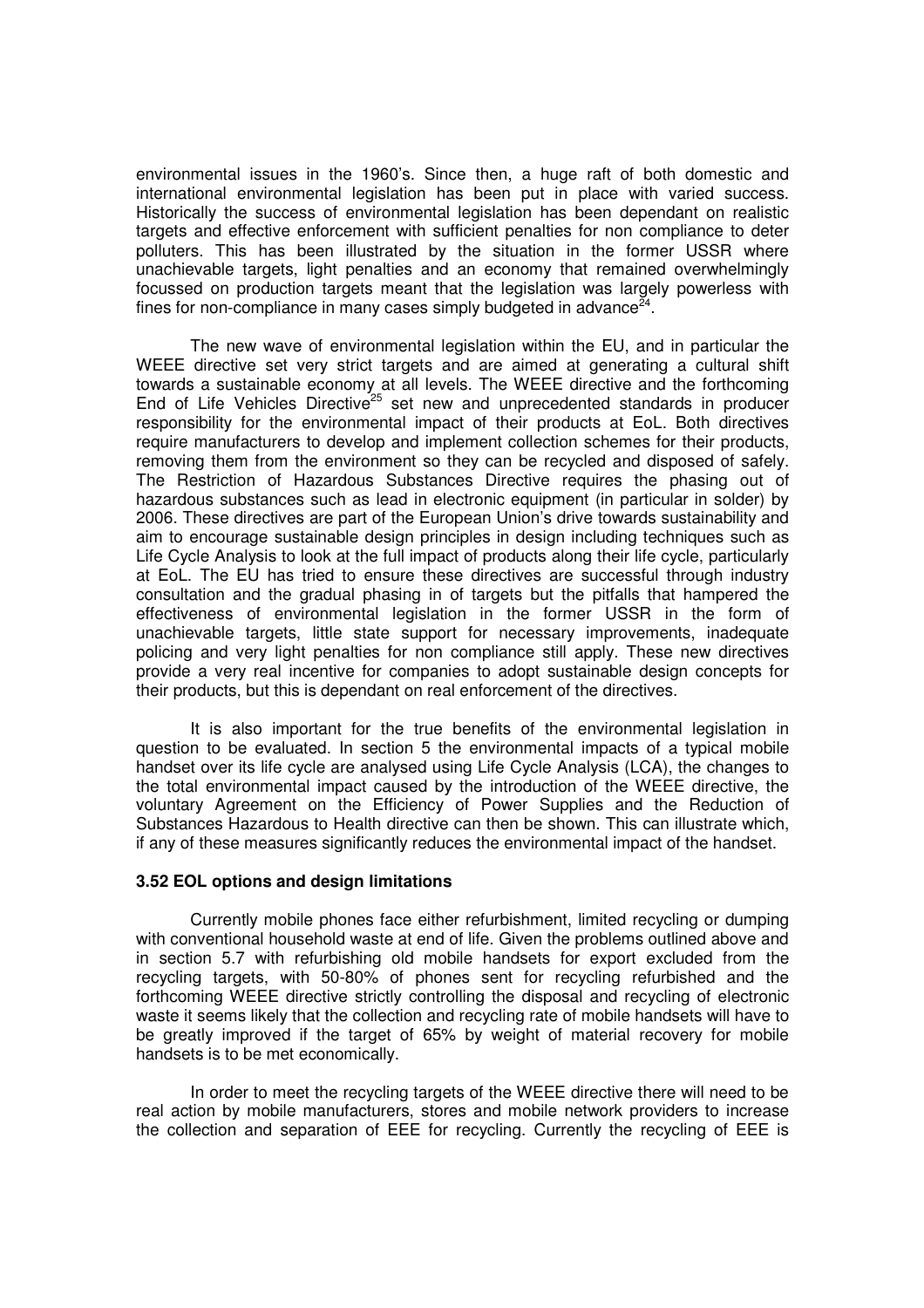economically viable, but only just, for there to be real economic as well as environmental drivers towards recycling the ease of recycling mobile handsets must be increased. This is also the case with meeting the material recycling targets, again it is possible to recycle many mobile phones for material recovery but it is an energy intensive process and is dependant on the recovery of valuable metals to subsidise the recovery of other materials. Increasing the ease of recycling mobile handsets will reduce the amount of energy invested in recycling to meet the WEEE directive targets and allow the recycling industry to become more economically viable.

 So what are the factors limiting the recyclability of mobile handsets? The prime problem is the difficulty of dismantling the handset components to isolate individual materials. Mobile phones are a complex and compact mix of electronic components, circuit boards, metal housings and plastic casings. The extreme difficulty of separating out these separate components severely limits the ability to recover potential materials through recycling and current solutions involve grinding down the handsets to isolate metal components for recycling, the remaining plastics, circuit boards, ceramics and epoxies are then incinerated as fuel to recover energy.

 The simple answer would seem to be to increase the dismantability of mobile handsets, but in order for recycling to continue to flourish it must be economically viable, the work required to dismantle the handsets cannot be so excessive as to make the entire operation financially unfeasible. Another factor would be to reduce the number of materials used; this would simplify the segregation of materials for recycling. It is also important to consider the recyclability of the materials used, certain plastics, ceramics and epoxies are simply not recoverable, and flame retarding additives to plastic casings make it very difficult to recycle these also.

 There is a good deal of research into increasing the disassembly of electrical equipment. Current strategies range from simplifying the fasteners used and reducing the number of bonded dissimilar components to using advanced shape memory metals and polymers to automatically disassemble the handsets. Such automatic disassembly is called Active Disassembly using Smart Materials (ADSM) and uses materials called Shape Memory Alloys (SMA's) and Shape Memory Polymers (SMP's) which can be moulded into a specific shape for normal use but will return to their original shape when heat is applied. This ability to have two shape phases allows catches and clasps to open automatically at certain temperatures disassembling the handset. It is also possible to set different fasteners to open at different temperatures allowing sequential separation of different material types. Nokia has been researching the possibility of using this technology to increase the recyclability of its handsets and has produced prototype handsets based on their popular 5110 model (shown in fig. 3.52 below).

 These prototypes show that this technology can be used to aid dismantling for recycling without greatly increasing the size of the handset. Instead certain fastening components can be directly replaced with similar shape memory components that release their fastening when heated. One of the more promising applications of this is in the manufacture of screws and bosses that release their threads at the phase shift temperature.

ADSM technology, though promising is still a long way off being economically viable at this time however and the gains in the recyclability of mobile handsets that are likely to be necessary will have to be achieved through simplifying the disassembly of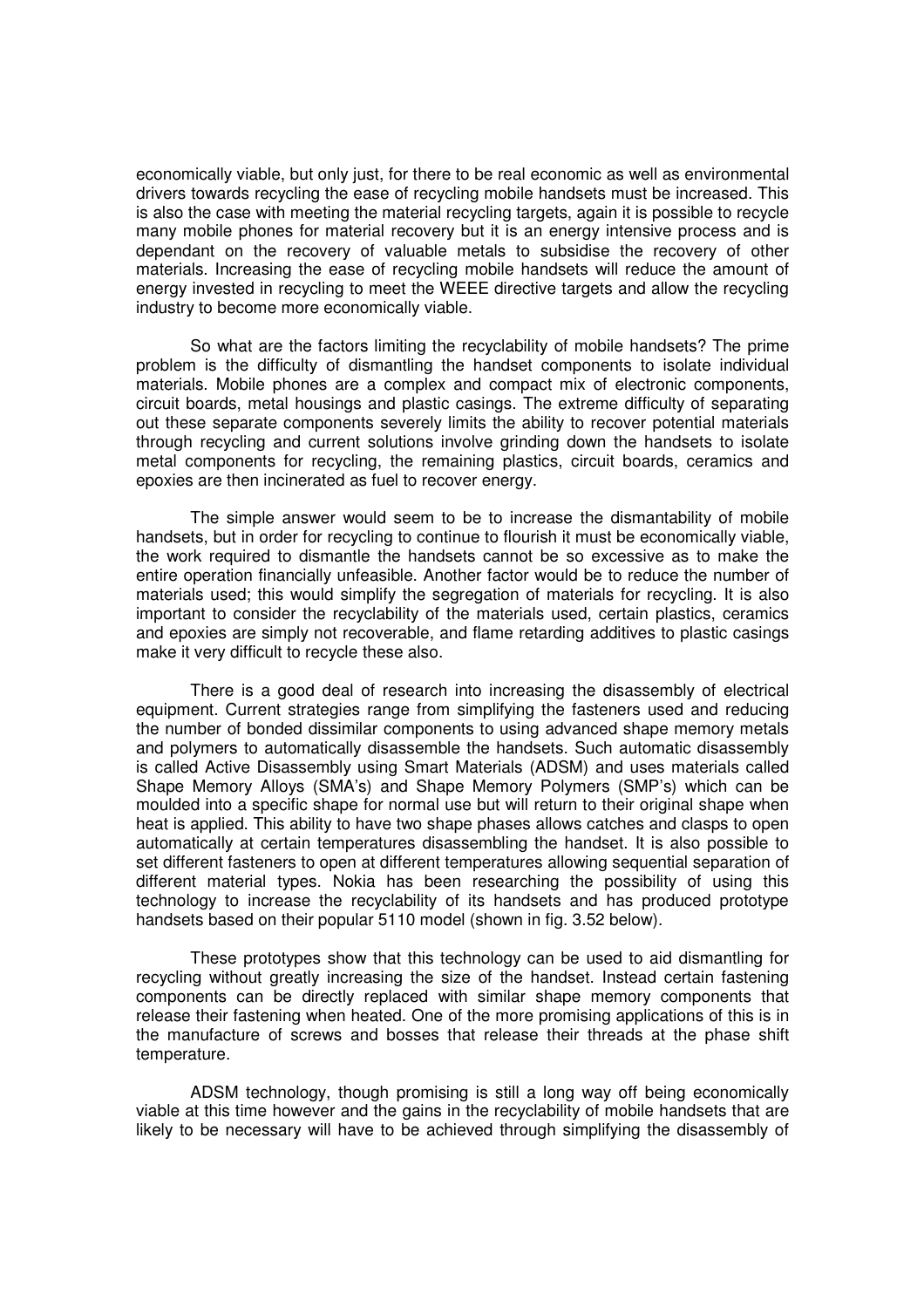the handset, using more recyclable materials and reducing the number of materials used at the design stage.



In this Nokia 5510 prototype, smart materials disassemble the phone into sections when heated. Shape Memory Alloy (SMA) actuators curve to open the snap fits holding the cover, display, and display window in place. The screws and screw bosses are made out of a Shape Memory Polymer (SMP), such that no extra parts are required for active disassemby.

Fig: 3.52 Shape Memory Components Could Allow Mobile handsets to automatically  $disssemble themselves<sup>26</sup>$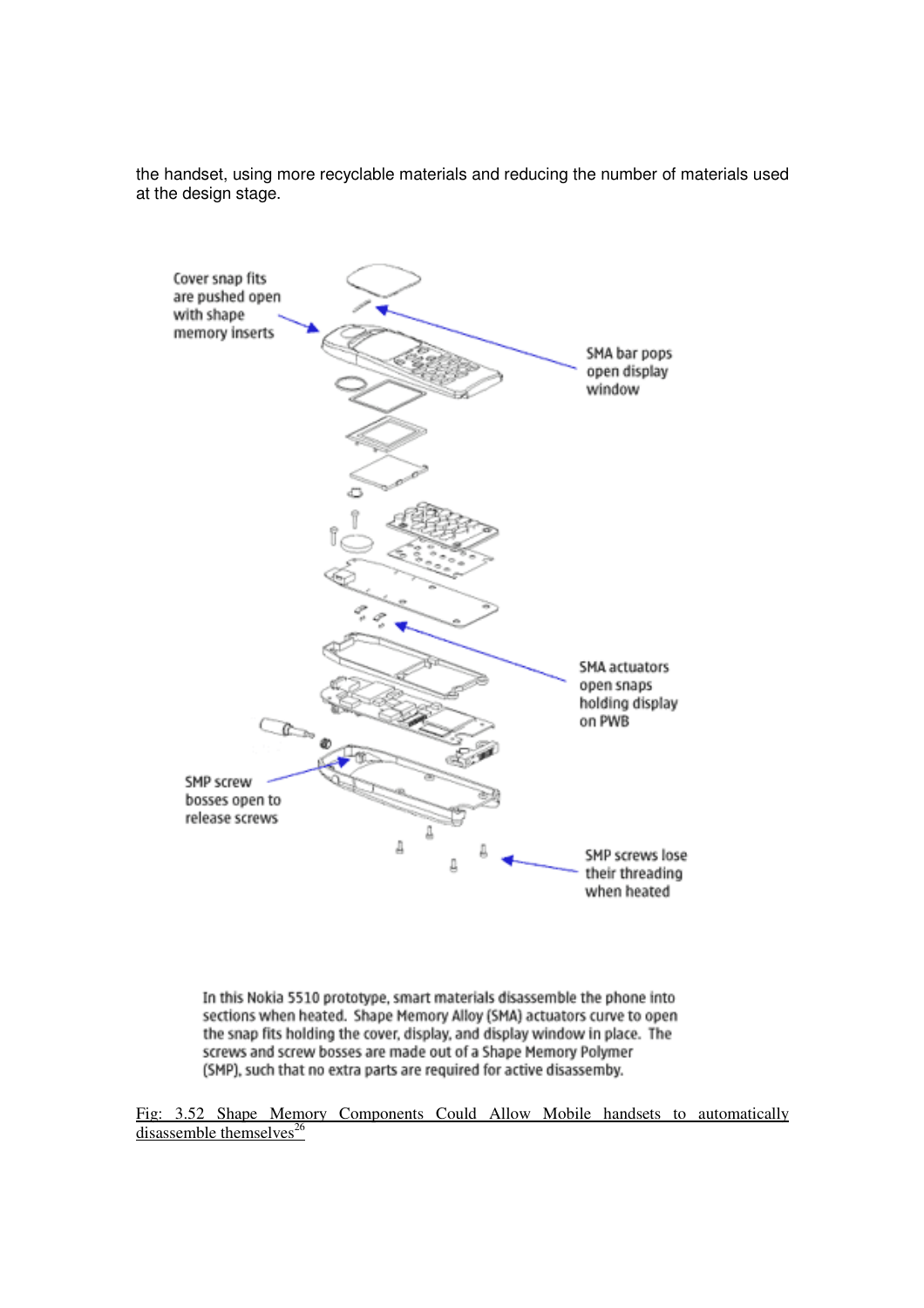#### **3.53 LCA to evaluate environmental impact and design solutions**

 One important tool for evaluating the environmental impact of a product is Life Cycle Analysis (LCA). LCA involves looking at the full impact of a product at all stages in its life cycle, these are generally divided into raw material abstraction, manufacture, distribution, use and disposal. Life Cycle Analysis is extremely useful for illustrating the true environmental impacts of a product and where they occur. These may not be immediately obvious, but identification can be used to focus on the areas where the environmental impact is most pronounced. Typically with household electronic equipment the greatest environmental impact comes from the energy consumed during the use phase, with the impacts from manufacture and disposal also significant.

Environmental impacts during the disposal phase mostly occur from the pollutants emitted during incineration or leaching into the surrounding soil from landfill. Recycling at disposal also give the opportunity to recover much of the energy invested in the raw material abstraction required for the production phase. This would immediately identify increasing power efficiency, reducing the hazardous content of the item and increasing the recyclability as the prime methods for reducing the environmental impact of individual handsets. Detailed LCA however can be used to identify in far greater detail the consequences of improving the handsets environmental performance in these areas and can be used to prioritise the changes producing the greatest reduction in environmental impact.

 This ability to precisely identify the environmental impact of each stage of an item's life cycle makes LCA a very useful tool for minimising the potential environmental impact at the design stage.

 LCA is also useful for evaluating the effects of environmental legislation on the impact of the handset. The WEEE directive, voluntary Agreement on the Efficiency of Power Supplies and the Reduction of Substances Hazardous to Health directive each provides differing design challenges and the impact of these changes in each case can be identified.

### **3.6 Need for design solution**

 With the raft of existing and forthcoming environmental legislation expected to grow, action to minimise the environmental impacts of mobile handsets should be taken. This is most economically done at the design level, by incorporating sustainable design concepts and using tools such as life cycle analysis to identify likely impacts and tackling these at source. Life cycle analysis allows the impacts at manufacture, distribution, use and disposal to be itemised and quantified. Typically household electronic equipment such as mobile phones have the single greatest environmental impact during the use phase of their life cycle due to the electricity they consume. The energy consumed during production is usually the second biggest impact followed by the environmental impacts of any potentially harmful substances at disposal. The distribution costs of a product can be highly variable and, though an important consideration when analysing the overall impact of a product are beyond the scope of initial design modifications.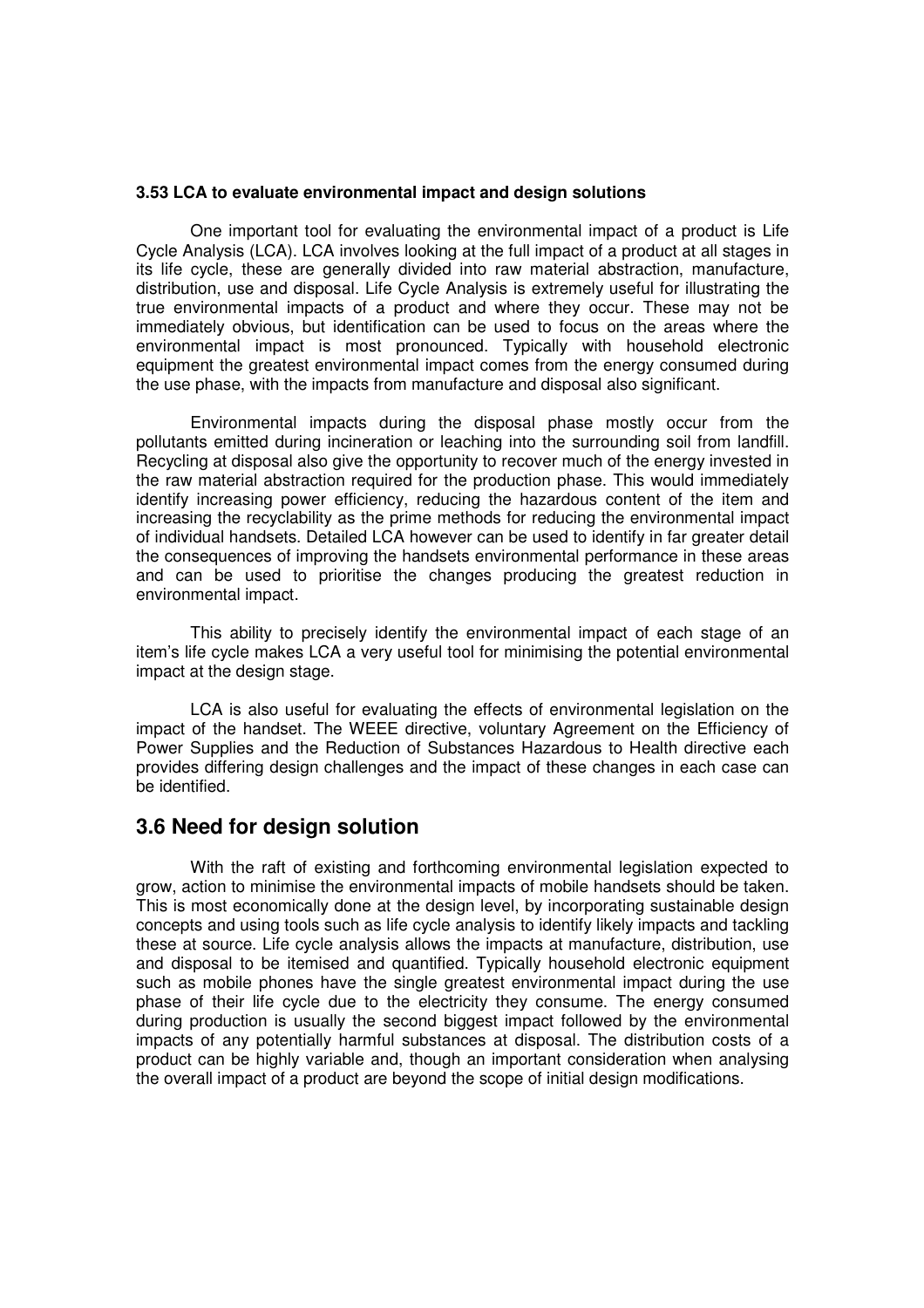This gives three distinct areas for improving the environmental performance of mobile handsets. Firstly, the energy consumed during manufacture and the environmental impacts of the materials used in the handset can be minimised. This can be achieved through materials selection including increasing the use of recycled materials, adopting new lower energy manufacturing processes and looking at the arrangement of the factory as a whole to maximise efficient material flow.

 The second area of environmental impact is the use phase. In a mobile phone this is due to the power consumed by the charger charging the battery. Improvements in phone power efficiency, battery technology and charger efficiency can all help to minimise the impact at this stage. Of particular interest is the stand-by power consumption of chargers, modern chargers require about  $160 \text{ mins}^{27}$  to charge the battery, the remainder of the time they are in stand-by mode. This means that on a typical overnight charge the energy consumed by the charger while it is on standby can have a significant contribution to the total power consumed. Minimising this stand-by power consumption is one area that can significantly reduce the overall environmental impact of mobile handsets during their use phase.

 Actual environmental impacts at disposal for many household electronic goods are less that might be expected however, the disposal of waste throughout the EU is becoming a significant environmental issue as landfill sites fill up and the volumes of household waste continue to increase. EEE is the fastest growing household waste stream and legislation in the form of the WEEE directive is already in place to reduce the amount of EEE that enters the household waste stream. This may make the reduction of environmental impacts at disposal an issue of legislation rather than true environmental benefit. The prime method for reducing the levels of WEEE outlined in the directive is the responsibility of the manufacturers to collect and ensure the correct disposal of their products and end of life. The directive sets out strict recycling targets to further minimise the impacts at EoL.

 Currently the theoretical recyclability of mobile handsets lies between 65 and  $80\%$ <sup>28</sup>, this is within the recycling targets outline in the WEEE directive however, this is difficult to achieve in practice as the difficulty and time involved in segregating the various materials can make the process uneconomical. Minimising the environmental impact at disposal, as well as meeting environmental legislation will involve the reduction or elimination of dangerous substances from mobile handsets and improving the ease of recyclability at EoL by increasing the ease of dismantling, minimising the number of materials used and increasing the number of recyclable materials used.

 The following section outlines in more detail specific design improvements for minimising the environmental impact of mobile handsets.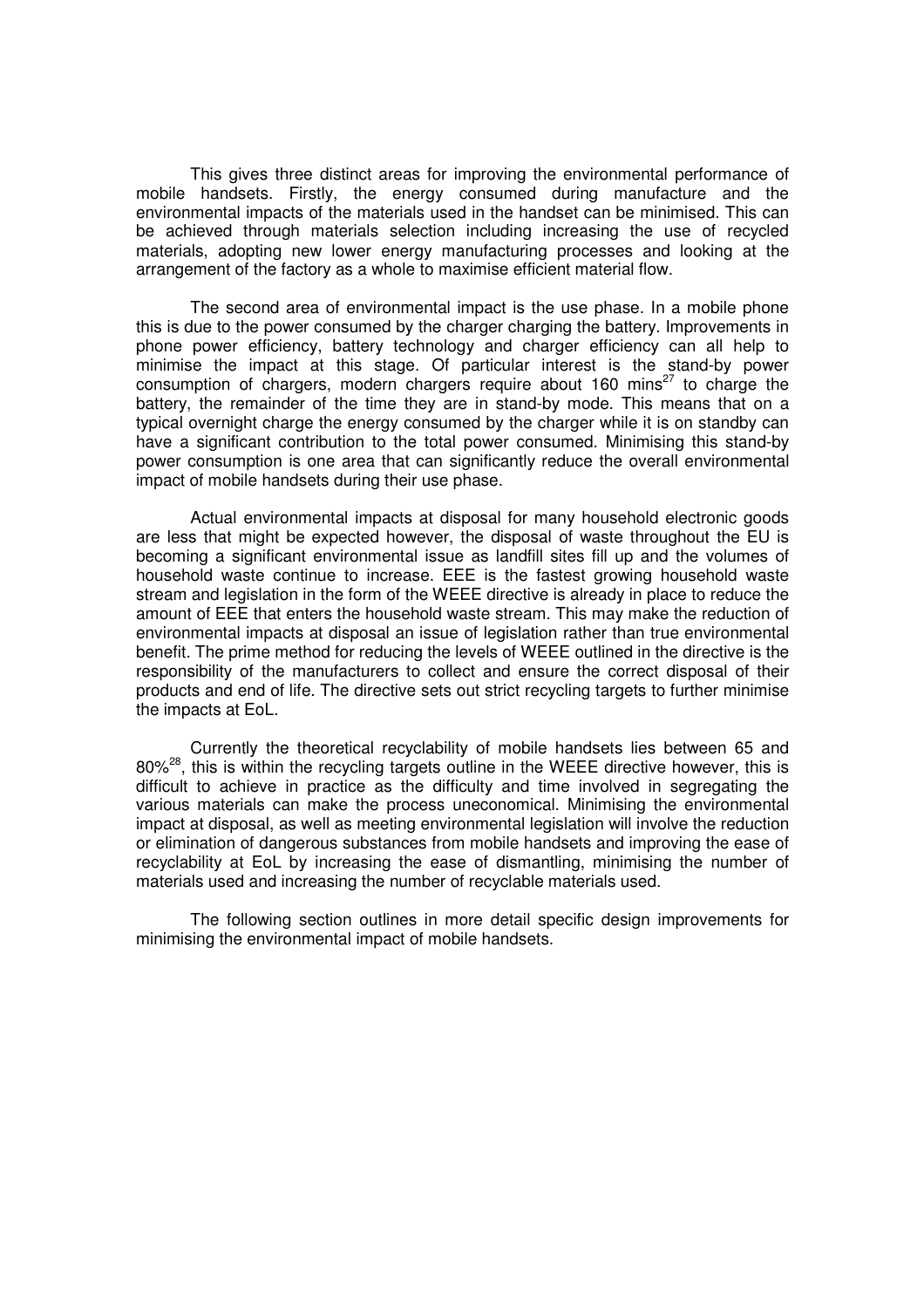# **4. Design Solutions**

 The easiest way to reduce the environmental impact of a product is to do it at the design stage; this is identified in the relevant European environmental law as being the priority. Sustainable design involves designing products and processes with reducing the likely impacts on the environment from the raw materials used to the impacts throughout the products life very much in mind. The aim is to create products that do not cause environmental problems through their production, use or disposal by identifying and minimising the impacts at each of those stages. The use of LCA software can be an extremely useful aid in identifying where the greatest impacts lie, the causes of the impacts and can be used to test out the effects of different materials and technologies on the overall impacts of the handset.

 In this section design solutions for improving various aspects of the environmental performance of a mobile handset are proposed before each is evaluated using LCA software in the following section. This allows the likely benefits of improving each of these aspects to be identified and this can be used to prioritise and rank the design modifications according to their effect on the handsets overall environmental impact.

 Unfortunately the full data for the processes energy used in the production of mobile handsets is unavailable, so the environmental cost of production is based solely on the environmental costs of abstracting the materials that typically constitute a mobile phone. This means that material substitution in order to minimise manufacturing and disposal costs may not incorporate potential increases in energy consumption or waste arising from any new or modified manufacturing processes that may be necessary.

 Another area that affects the environmental cost of production is the overall efficiency of the factory, this not only includes the energy consumption and efficiency of each process used, but also the efficiency of material flow through the factory. Historically similar manufacturing processes have been grouped together but this may lead to very convoluted and inefficient material paths through the factory. Techniques such as rank order clustering can aid in organising factories so that the length of the material paths through the factory for individual products is minimised. Such techniques however would require detailed information on the layout, processes and energy consumption of mobile phone factories and this is beyond the scope of this dissertation.

 The following aspects of mobile phone design are analysed using life cycle analysis in section 5 to evaluate their effect on the overall environmental impact of the phone. In each case modifications are proposed based on two estimates of a typical mobile handsets material composition. The first of these is data from mobile takeback sites in 2001 $29$  and shows a reasonable average weight percentage of materials for the phone they have received for refurbishment or recycling. Given that handsets sent to the takeback scheme were most likely bought between 18 months and 2 years prior to the publication of these figures this can be assumed to be a typical consumption for older mobile phones from around 1999. Full details of the material properties for the materials in this composition are given in Appendix A.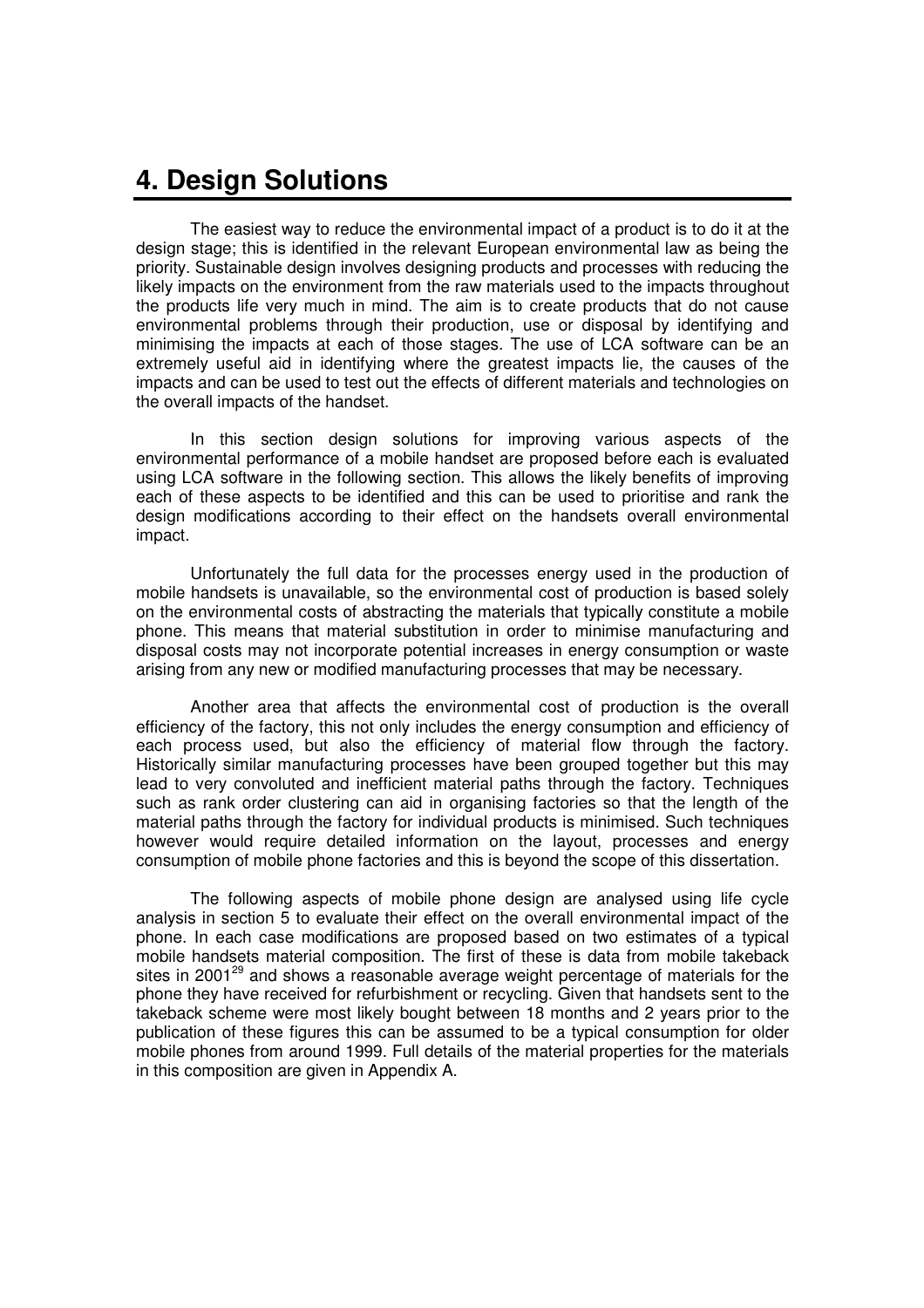| <b>ABS-PC</b>                                 | 29%    |
|-----------------------------------------------|--------|
| <b>Ceramics</b>                               | 16%    |
| <b>Cu and compounds</b>                       | 15%    |
| <b>Silicon Plastics</b>                       | 10%    |
| Epoxy                                         | 9%     |
| <b>Other Plastics</b>                         | 8%     |
| Iron                                          | 3%     |
| <b>PPS</b>                                    | 2%     |
| <b>Flame Retardant</b>                        | 1%     |
| <b>Nickel and Compounds</b>                   | $1\%$  |
| <b>Zinc and Compounds</b>                     | 1%     |
| <b>Silver and Compounds</b>                   | 1%     |
| Al, Sn, Pb, Au, Pd, Mn, etc.                  | $>1\%$ |
| <b>TOTAL</b>                                  | 100%   |
| Table 4.1: Typical Takeback Phone Composition |        |

The second mobile phone composition is from Nokia $30$  and can be regarded as representing the typical consumption of a modern mobile phone, designed with sustainability in mind. Full material properties for each of the materials in this composition are given in Appendix B.

| <b>ABS-PC</b> | 20%  |
|---------------|------|
| Cu            | 19%  |
| Glass         | 11%  |
| Αl            | 9%   |
| Fe            | 8%   |
| <b>PMMA</b>   | 6%   |
| <b>SiO2</b>   | 5%   |
| <b>Epoxy</b>  | 5%   |
| PC            | 4%   |
| Si            | 4%   |
| <b>POM</b>    | 2%   |
| PS            | 2%   |
| TBBA          | 2%   |
| Ni            | 1%   |
| Sn            | 1%   |
| <b>LCP</b>    | 1%   |
| <b>TOTAL</b>  | 100% |

Table 4.2: Typical Nokia Phone Composition<sup>30</sup>

These two compositions can be regarded as representing an older design of handset and a more modern handset designed with greater regard to sustainability principles. A comparison of the two compositions and summary of assumptions made for overall environmental impact of each is shown in section 5.2.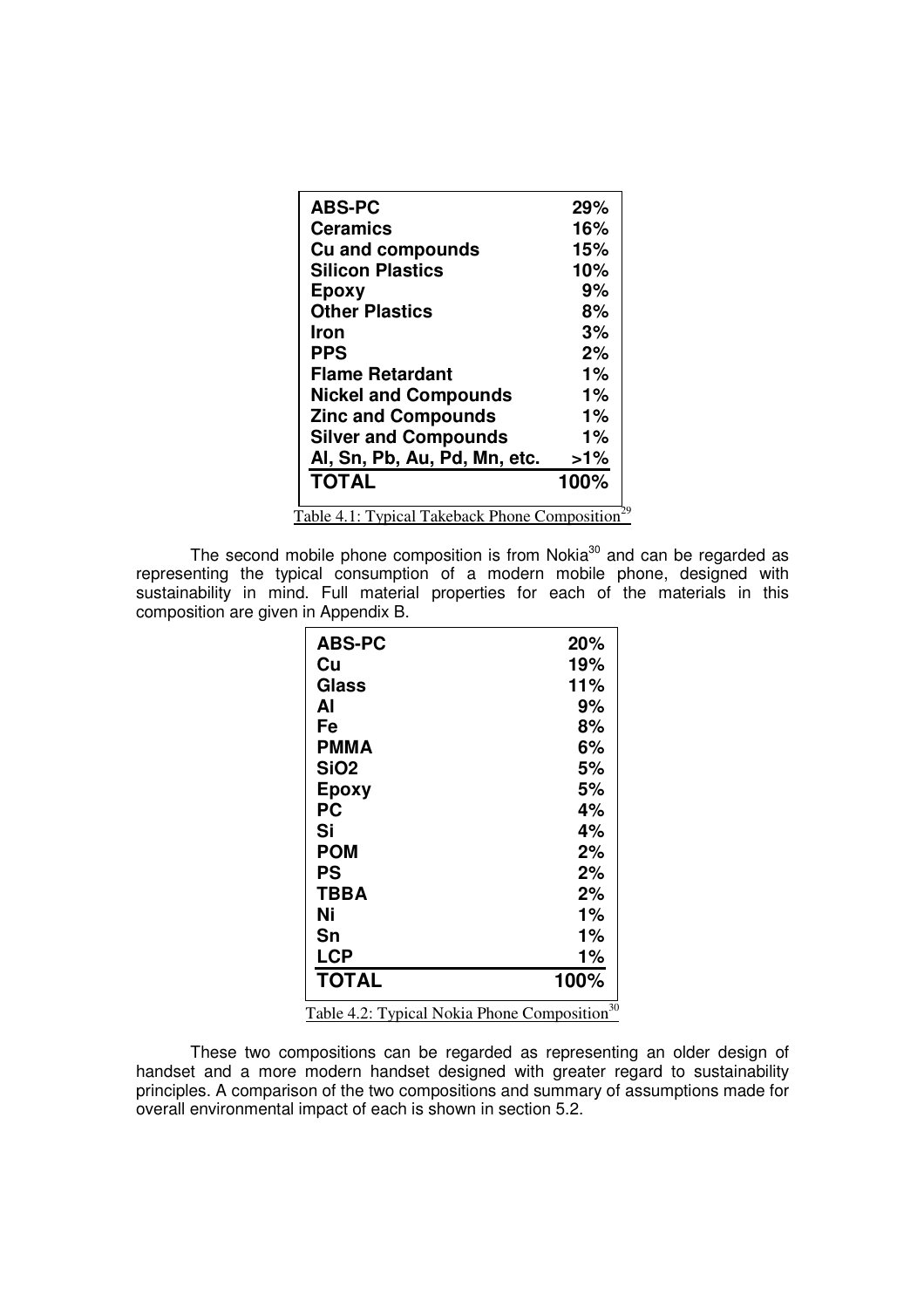### **4.1 Material Substitution**

 This is the process of substituting potentially harmful materials in the handsets for less harmful and/or more recyclable materials. This can involve identifying the most damaging substances involved, and then finding more environmentally sound alternatives or minimising the impact of the materials used by specifying a higher recycled content. For instance, 100% recycled copper has less environmental impact than virgin copper because the environmental damage involved in abstracting and purifying it is higher than the damage involved in recycling it. So specifying recycled copper can help to reduce the overall impact of the handset.

The effects of material substitution for environmental gain are shown using two examples; the first is the compulsory materials substitution to be brought in force by EU legislation, namely the RoHS Directive. The second example takes a more wide ranging view and shows how material substitution can reduce the environmental impact of a handset on a material by material basis.

#### **4.11 The Restriction of Hazardous Substances in Electrical and Electronic Equipment directive**

 The first case looks at the effect of the soon to be introduced Restriction of Hazardous Substances in Electrical and Electronic Equipment directive, which will require mobile handsets (in common with other EEE) to remove lead, mercury, cadmium, hexavalent chromium, polybrominated biphenyls or polybrominated diphenyl ethers from their composition by 2006. This is aimed at encouraging material substitution of the most environmentally damaging materials found in EEE for safer alternatives.

For mobile handsets the most significant of these materials is lead as it is used in solder and other electrical components that are not specifically excluded from the directive. Cadmium and traces of Chromium VI are also currently present in modern mobile phones. The remaining chemicals, polybrominated biphenyls and polybrominated diphenyl ethers are used as flame retardant additives.

In the case of the Takeback phone, lead is listed as a trace material at less than 1% of the total mass of the phone while the other restricted materials are not listed. While it is likely that some of these materials are present they are only at very low levels and without accurate data, cannot really be evaluated for their environmental impact. However the Proposal for The Restriction of Certain Hazardous Substances in Electrical and Electronic Equipment (2000) outlines the case for removing lead from EEE as follows:

"Lead can damage both the central and peripheral nervous systems of humans. Effects on the endocrine system have also been observed. In addition, lead can adversely affect the cardiovascular system and the kidneys. Lead accumulates in the environment and has high acute and chronic toxic effects on plants, animals and micro-organisms. Under Council Directive 67/548/EEC on the classification and labelling of dangerous substances, as amended, lead compounds are classified:

- R20/22 Harmful by inhalation and if swallowed,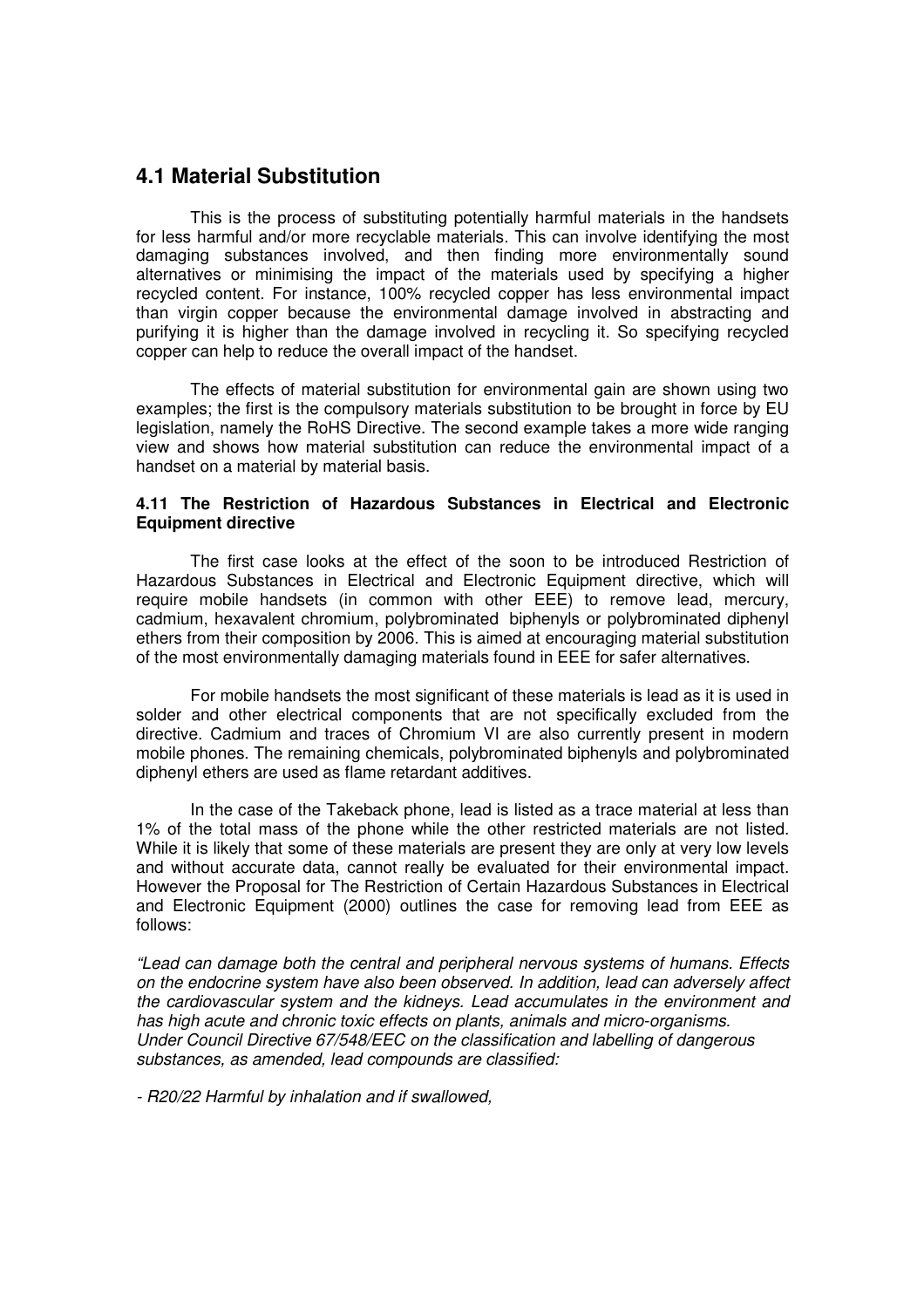#### - R33 Danger of cumulative effects.

The relative importance of any single source of exposure is difficult to predict and will vary with geographic location, climate and local geochemistry. In any case, consumer electronics constitute 40% of lead found in landfills. The main concern in regard to the presence of lead in landfills is the potential for the lead to leach and contaminate drinking water supplies.<sup>'81</sup>

In the Nokia phone none of the substances listed in the RoHS Directive are listed in the typical phone composition it provides, though in their environmental policy Nokia do state that Lead, Cadmium and traces of Chromium VI are still present in their phones<sup>32</sup>. Again, without data on the quantities involved it is not really possible to measure the change in overall environmental impact resulting from the implementation of the RoHS Directive.

#### **4.12 Material substitution to minimise environmental effects**

 The second case concentrates on replacing materials with high environmental cost with materials that carry less environmental impact. This may mean using materials that have a higher recycled content, are more recyclable or are less damaging to the environment in abstraction or disposal.

#### **Takeback Phone**

 Table 5.33 in section 5.3 shows the full material substitution options for the takeback phone composition. Materials such as steel and aluminium are listed as containing a typical percentage of recycled material for their application. As can be seen directly substituting the Copper, Steel and Aluminium used for entirely recycled materials greatly reduces the environmental burden caused by each material during the production phase. It is difficult however to find quality sources of entirely recycled metals and these may carry an economic penalty or involve environmental impact due to increased transportation distances from the few factories able to provide the materials.

 It is also possible to replace other materials with less environmentally damaging materials and this is shown for the use of the plastic ABS-PC in mobile phone casings. The process of material substitution in this case involved looking at the mechanical properties of plastics with lower environmental burdens to find any suitable replacements. Section 5.31 shows that the material properties of PP are similar enough to replace ABS-PC in mobile handset casings while reducing the environmental load at production.

#### **Nokia Phone**

 Table 5.31 in section 5.31 shows the material substitution options available for the Nokia phone composition. Again, materials such as steel, copper and aluminium are listed as containing typical percentages of recovered material for their application. As is the case with the Takeback phone composition, directly substituting these metals with wholly recycled alternatives give considerable environmental savings during the production phase, again however the same drawbacks of availability and possible increases in the environmental impact of distributing the recycled material increased distances apply.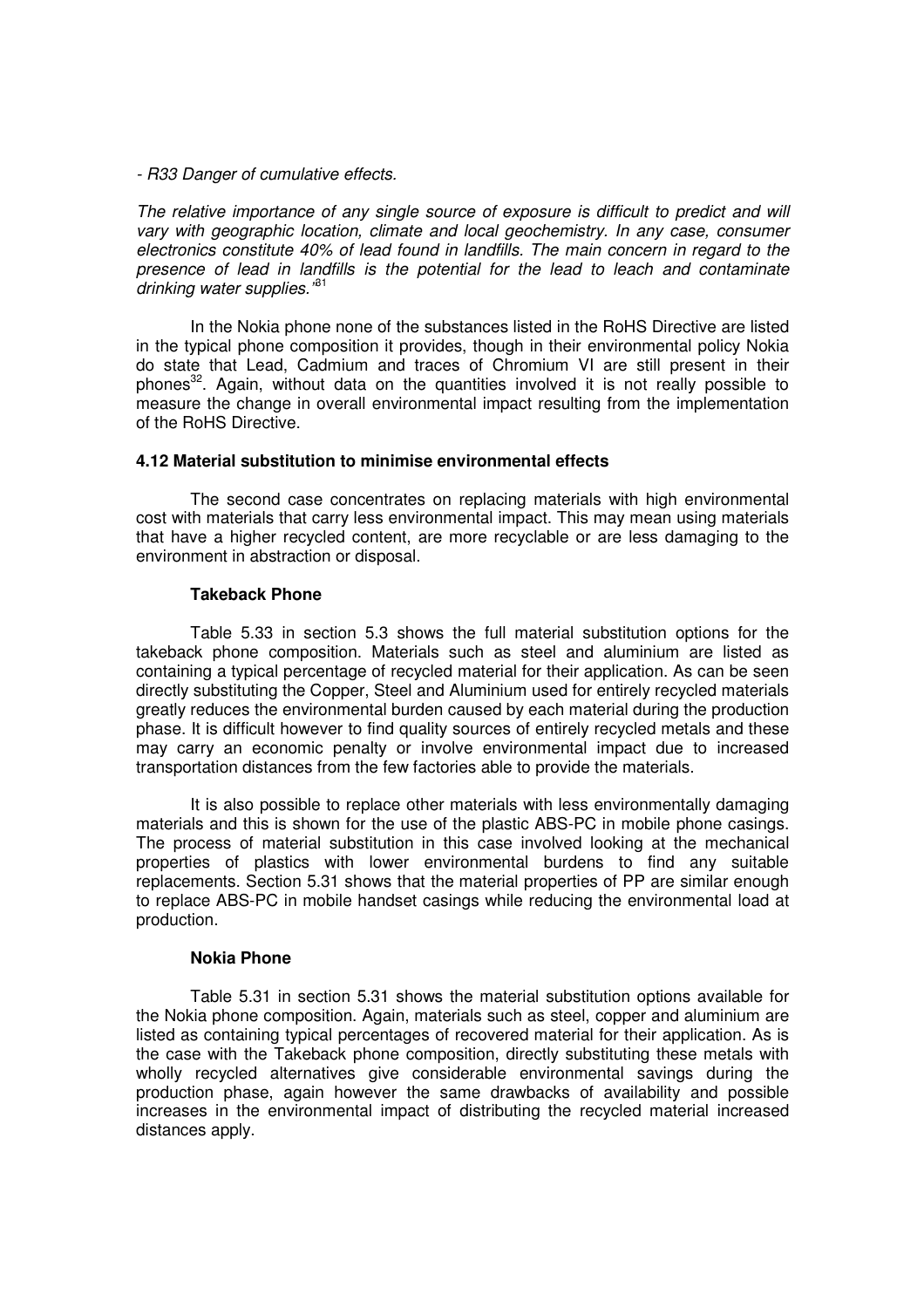Also in section 5.31 the case for replacing ABS-PC with the lower environmental impact PP is made using a comparison of material properties.

Tables 5.31 and 5.33 show the comparison between the overall and production specific environmental impacts for each mobile phone composition before and after material substitution have been performed.

A full list of the mechanical and environmental properties, as well as the nature of the individual environmental impacts of each of the materials in each mobile handset compositions is shown in appendices A and B.

### **4.2 Recyclability**

 The recyclability of mobile handsets affects the environmental impact at the end of their life. Other than re-use, which involves no energy or material losses, recycling is the best option for reducing the impact of a handset at EoL. The recyclability of mobile handsets is the degree to which they can be recycled. Currently recycling mobile handsets is hindered by the difficulty and time involved in disassembling and segregating the various materials. The plastics in mobile handsets are often too contaminated with flame retardants, paint and decals or bonded to dissimilar materials to allow them to be recycled for material recovery; instead they are burnt to recovery some of the energy invested in their manufacture. The number of materials involved in a mobile handset also affects the time and effort required to segregate all the materials so that they can be recycled. The fewer materials involved, the less separation is required. Recyclability is also hindered by the fact that some materials simply cannot be recycled.

 Increasing the recyclability of mobile handsets therefore involves increasing the ease of disassembly and segregation of materials in handsets, reducing the number of different materials involved and increasing the number of materials that can be recycled.

#### **4.21 Materials Reduction**

 The number of materials used in the mobile handset can have an effect on the recyclability of the handset at EoL. The more materials the handset contains, the more segregation is needed to maximise material recovery when it is recycled. Materials reduction looks for materials that have similar physical properties and aims to replace them with just one suitable material. In mobile handsets each of the materials involved performs a quite specific function and analysis for materials reduction has proved difficult. In each potential case the benefits of reducing the total number of materials in the handset were offset by increases in the environmental cost of the materials involved or by the unsuitability of the replacement material.

 Substituting materials in this way can increase the material recovery percentages for recycling mobile handsets at EoL but the overall benefits will still depend on the degree of material separation and nature of the recycling process.

#### **4.22 Ease of Disassembly**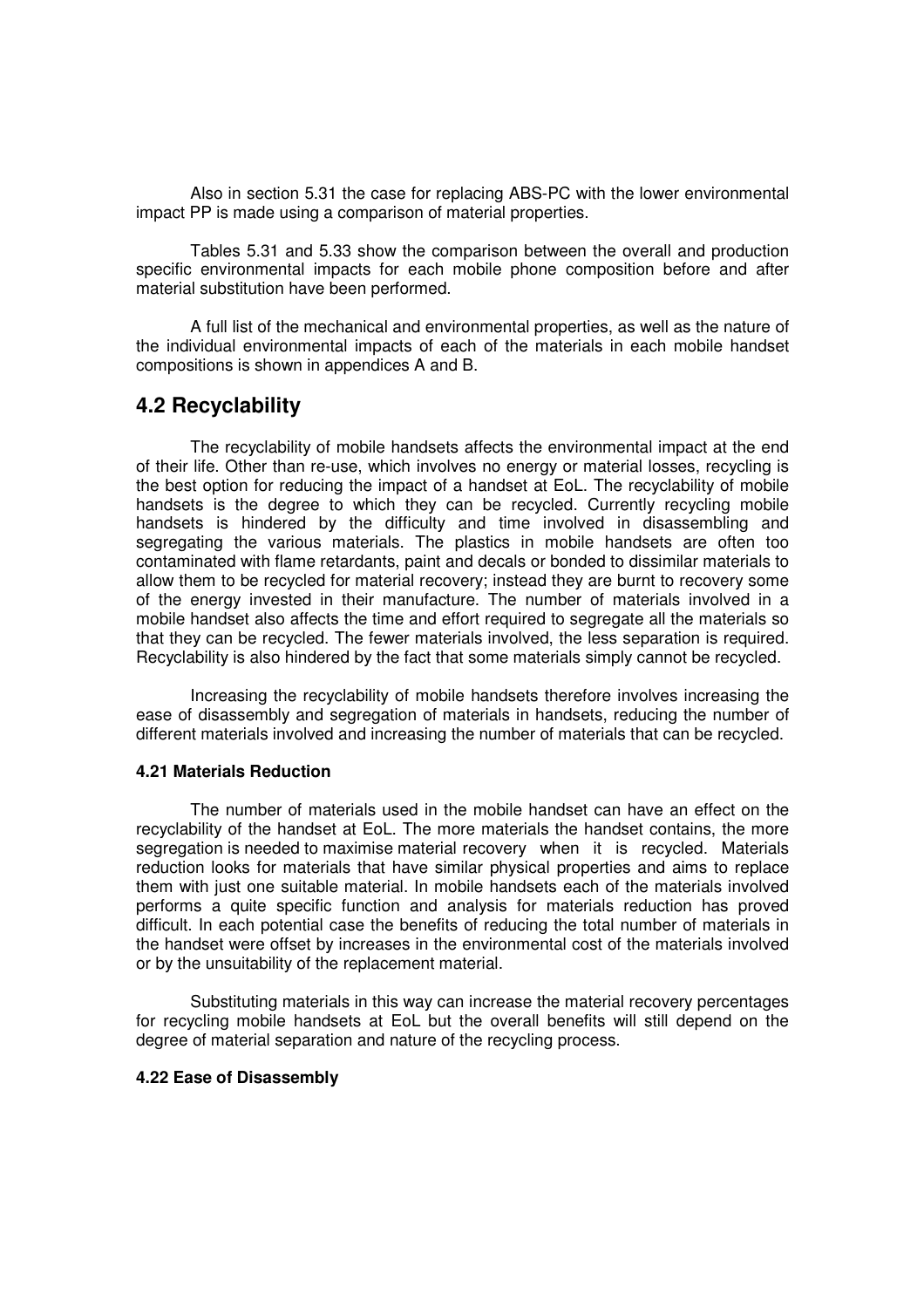The ease of disassembly of a mobile handset affects the amount of work required to segregate the different materials it contains. Currently, only limited disassembly is performed on mobile handsets as the complexity and time involved makes further disassembly uneconomical. Increasing the ease of disassembly would mean reducing the number and complexity of fastenings in the handset.

 Currently the limited disassembly performed on mobile phones is estimated to take a human operator on average 2 minutes per phone at a cost of 0.3-0.8 Euros<sup>33</sup>.

 New technology such as ADSM could allow great improvements in the speed and ease with which a phone is dismantled. It is estimated that ADSM could reduce disassembly times to just 2 seconds<sup>33</sup>, with the bulk of the cost borne in the initial investment in the new shape memory materials at production and modifications to the disassembly line. This would likely increase the overall material recovery fraction as it would remove the need for manual dismantling; where the cost and time involved limits the degree to which dismantling is performed.

 Again, this technology is still emerging and so precise details of the benefits cannot be analysed using LCA.

#### **4.23 Recyclability of materials**

 The recyclability of individual materials is the degree and ease with which they can be recycled. At EoL some materials simply cannot be recycled or a re very difficult to recycle and if these can be replaced with similar materials that are easier to recycle the overall material recovery percentage at EoL will be increased. This process is shown for each of the mobile phone compositions in section 5.4.

### **4.3 Recovery percentage (WEEE)**

 The EU WEEE Directive calls for targets for the recycling of EEE at EoL in order to reduce their environmental impact at EoL. For mobile phones the material recovery percentage is to be 65% by 2006. This not only involves incorporating design modifications like those outlined above to increase the recyclability of handsets but also separating them from the household waste stream towards specialised recycling companies. This is one of the primary aims of the WEEE directive which establishes producer responsibility for the recovery of their WEEE from the household waste stream for recycling. The effects of meeting the recycling targets outlined in the directive on the overall environmental performance of both handset compositions are shown in section 5.5. Here the 65% recycling target is compared with the worst case scenario of the entire handset going to landfill and a best case scenario of 100% material recovery by recycling to show the impact of these different disposal options on the overall environmental impact of the handset.

### **4.4 Energy Efficiency**

 For most household electronic products the greatest environmental impact occurs during the use phase of their life due to the electricity they consume. Recognising this, the EU has introduced the voluntary Code of Conduct on Efficiency of External Power Supplies  $(2000)^{15}$  which sets targets to minimise the standby power losses of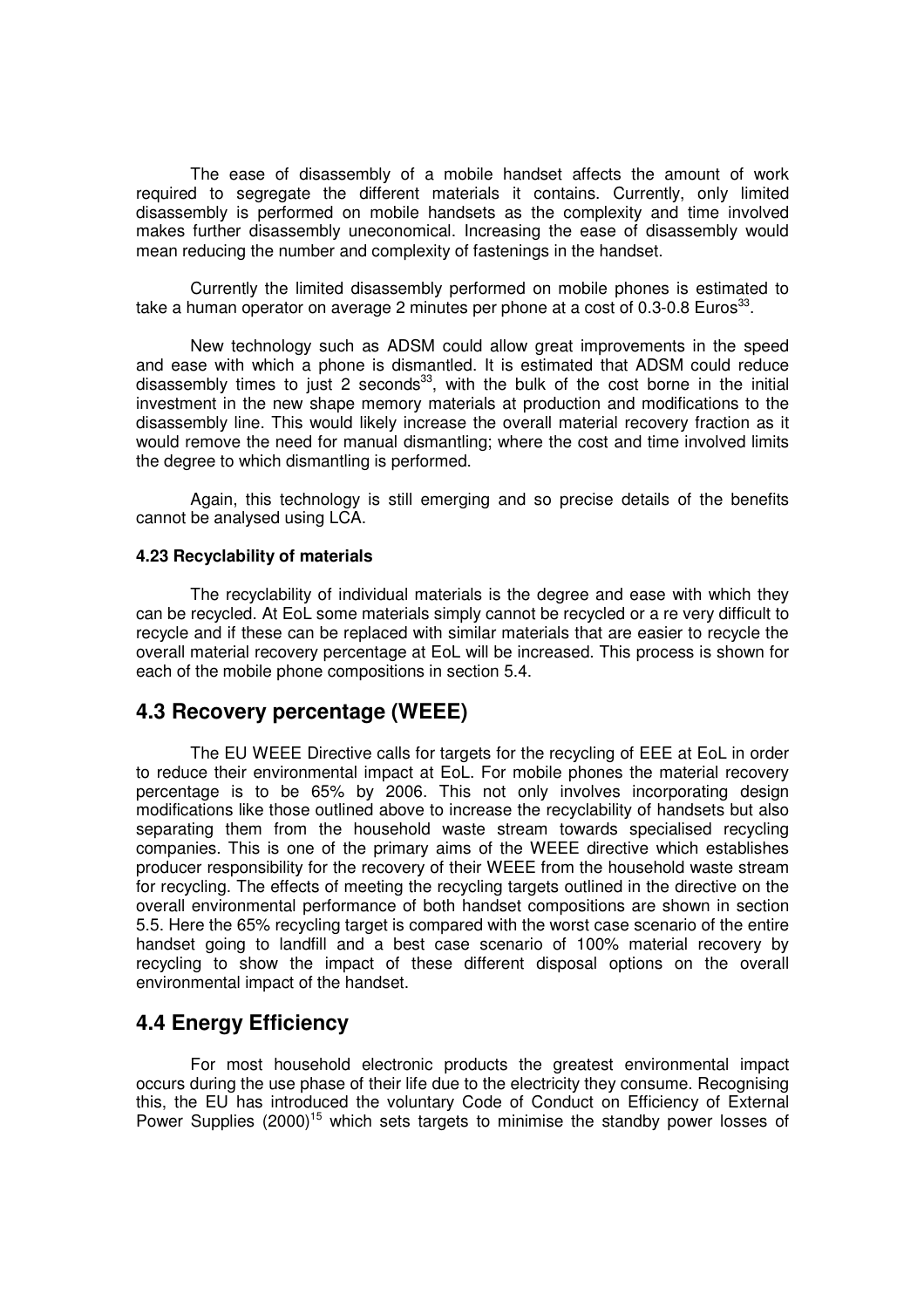EEE including mobile phone chargers. The standby power consumption of chargers is the amount of energy they consume, having charged the battery while still plugged in to the socket. As battery charge times fall to around 2 hours and many mobile phones are left on overnight charges the standby power consumption can be a significant factor in the overall power consumption. The Draft Commission Communication on Policy Instruments to Reduce Stand-By Losses of Consumer Electronic Equipment (1999) identifies cellular phone stand-by power consumption to be around 2W. The Voluntary Code of Conduct that followed sets out the following targets for the reduction of standby power consumption for the charger power range.

| <b>No load Power Consumption</b>                         |                |         |         |  |
|----------------------------------------------------------|----------------|---------|---------|--|
| Previous to agreement '                                  | <b>Phase 1</b> | Phase 2 | Phase 3 |  |
| 2003<br>2001<br>1999                                     |                |         | 3005    |  |
| $\sim$ 2.0W                                              | .0W            | 0.75W   | 0.3W    |  |
| 0.03111101<br>$m + 1 - 2 + m$<br>$\sim$<br>$\sim$ $\sim$ |                |         |         |  |

Table 3.41: Targets For Reduction In Stand-By Power Consumption Of Mobile Chargers Set By The Code Of Conduct On Efficiency Of External Power Supplies (2000)<sup>15</sup>

Currently mobile phones charger stand-by power consumption is between 0.6 and 0.3W which meets the targets the Code of Conduct sets out. The effect of these targets for reduction in stand-by power consumption on the overall environmental performance of the mobile handset using LCA is shown in section 5.6.

# **4.5 Refurbishment for Resale**

 Currently a popular EoL option for mobile handsets is to send them for refurbishment and resale abroad. Companies involved in schemes like these offer incentives like small donations to charity and discounts on new mobile handsets. The refurbishers emphasise their environmental credentials claiming that this reuse allows handsets that would previously have been discarded to aid communications in the developing world. In section 5.7 LCA is used to analyse the environmental effects of this.

The impact in the country of resale is modelled and compared with the manufacturers preferred solution of offering new 'cost optimised' products. The suspicion is that as for most electronic products the majority of the overall environmental impact is contributed by the use phase, the increases in energy efficiency in recent years will mean that for the country receiving the refurbished handsets the reduced impact from not having to manufacture the handsets will be offset by the increased power consumption of the older refurbished phones.

# **4.7 Discussion**

 The design ideas outlined above are all prompted by the increasing awareness of the environmental impacts of technology and the emergence of sustainable design philosophies that aim to minimise this. Sustainable design involves looking not only at the functionality of designs but also at their overall environmental impacts. Environmental impacts are becoming increasingly quantified as the understanding of the nature of the effects of substances and emissions on the environment increases. This allows the designer to more accurately predict the relative impacts of the materials and processes involved in each stage of the life of a product and work towards reducing this.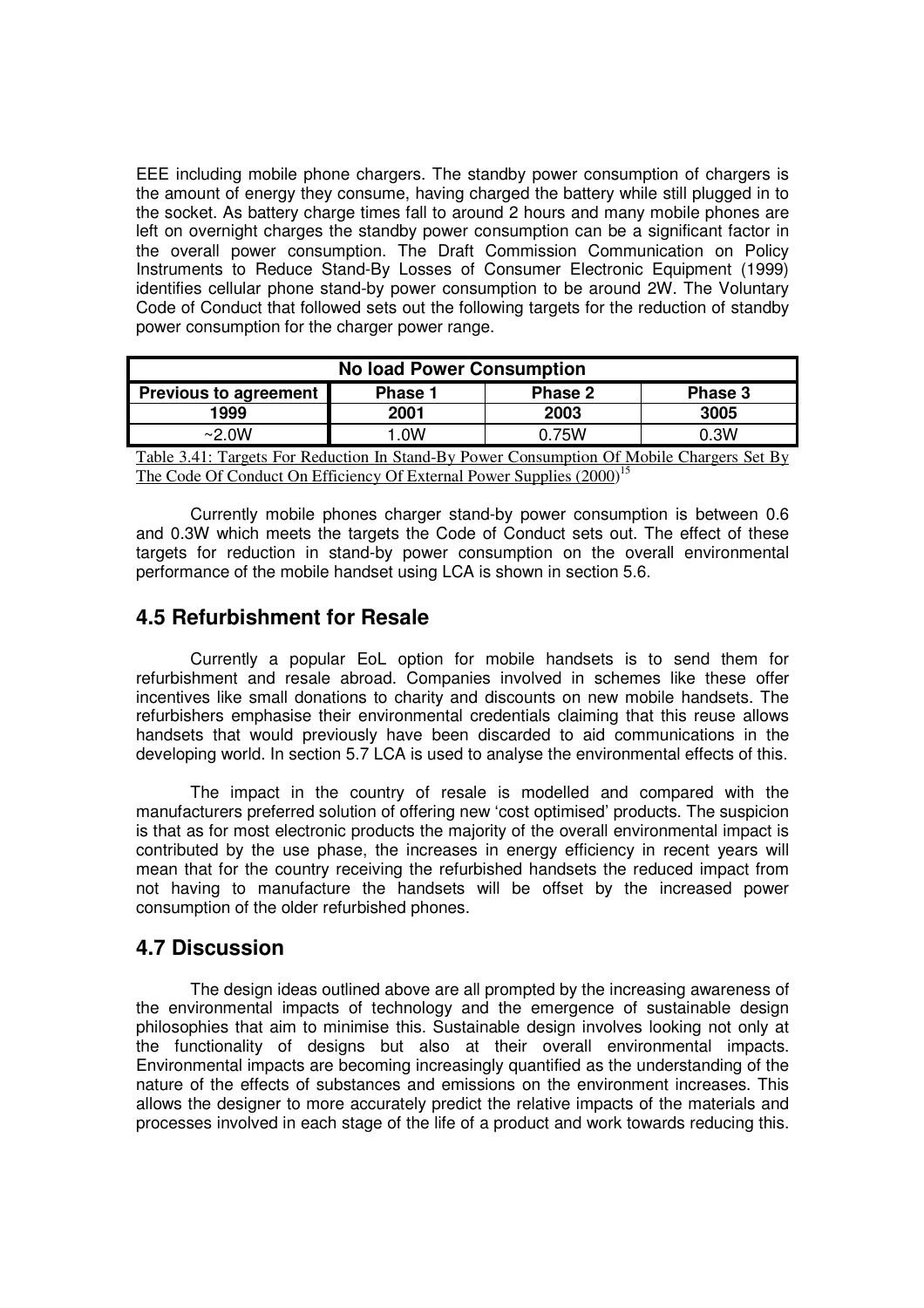Sustainable design philosophies involve developing an environmental accountability for products that allows continued technological development without damaging the environment we live in. Life Cycle Analysis (LCA) is one tool that enables designers to evaluate the overall impact of product throughout their life span. The process involves assigning values to each way in which a substance or process affects the environment. This allows the impact of a product at each stage in its life cycle to be evaluated for its overall effect on the environment. The nature of the assumptions involved in assigning values to the various environmental effects of products with LCA means that it is primarily useful as a tool for comparing design options rather that giving an absolute value of the impact of a product. The complexity of evaluating every possible environmental impact of a substance or process also means that a comprehensive LCA of a product is a long and laborious process and it is often the case that LCA results are subject to assumptions as to the nature of the products use, the materials involved and the impacts that go with these. Section 5 involves using LCA to evaluate the relative benefits of the design modifications mentioned above and also includes a more detailed description of the LCA process and the specific software used in this case.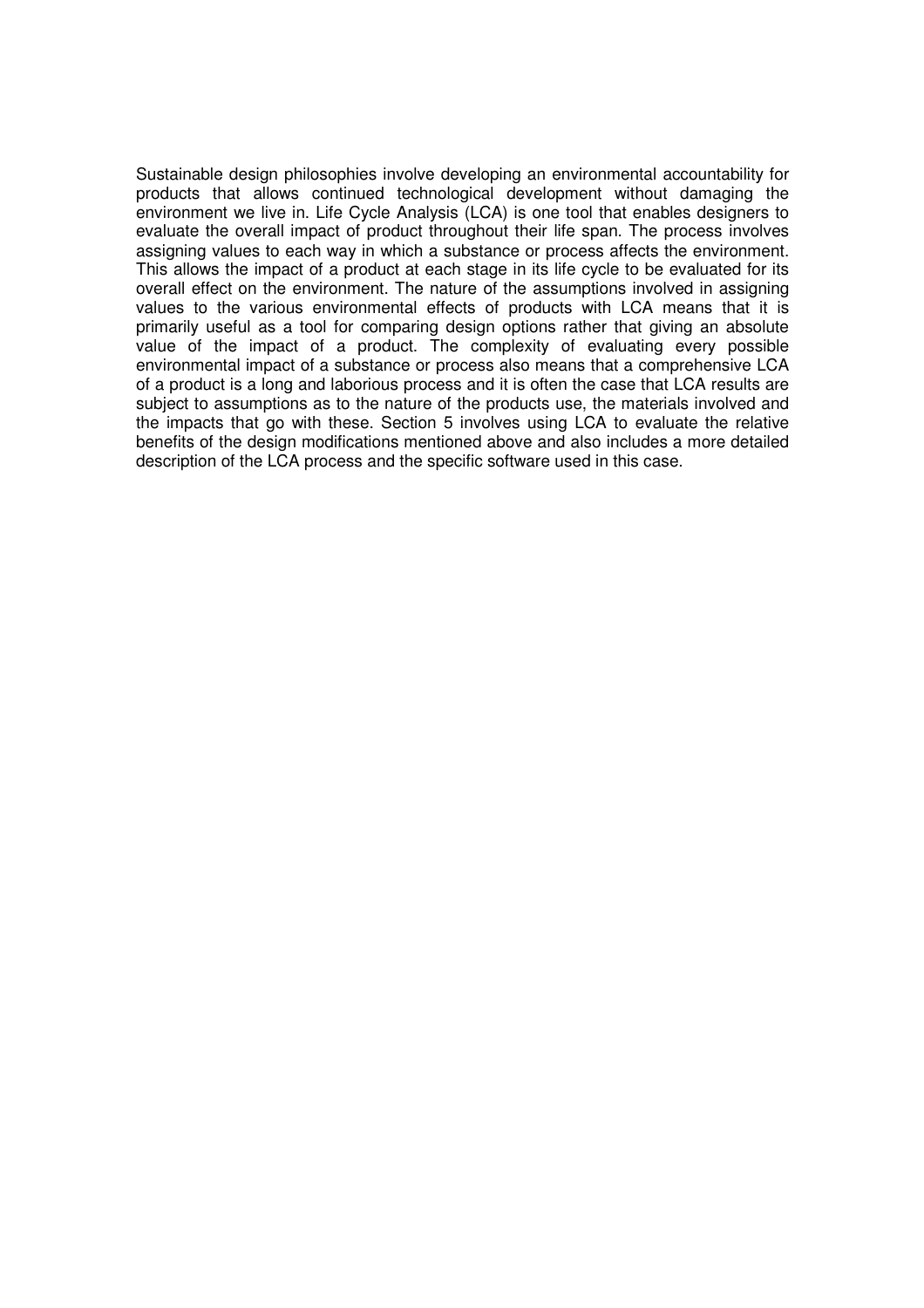# **5. Life Cycle Analysis**

Life Cycle Analysis (LCA) is a technique for evaluating the environmental impact of a product throughout its life cycle. Evaluating the full environmental effects of a product is a very difficult and time consuming process, it involves looking at the specific energy and materials used and wasted at every stage of its manufacture, distribution, use and disposal. Because of this it is very difficult to give an absolute value for the environmental impact of a product. LCA has been developed to simplify this process and to allow designers to compare similar products or test design modifications in comparison with the original design in terms of the environmental impact.

LCA software uses the processes, materials and energy used during a products life cycle to give an indicator as to the impact at each stage. This can help the designer to identify areas where the environmental impact is high and investigate ways of reducing this.

# **5.1 Methodology of LCA**

#### **5.11 Evaluating Environmental Impact**

 Every product impacts on the environment in some way, the materials involved must be abstracted, which involves energy use, the burning of fossil fuels, possible environmental damage e.t.c, then there is the material waste, energy use and fossil fuel emissions from the processes involved. The distribution of the material and the product also involves the burning of fossil fuels or the use of electricity, and then there are the materials, energy and emissions produced by the product during its life time. Finally there is the damage caused by the product at disposal, either from landfill, causing environmental damage and possibly allowing dangerous chemicals to leach into the surrounding water, incineration, and the emissions that may occur and any special treatment involved in preventing the waste product from harming any person or animal.

 This is by no means an exhaustive list of the potential impacts a product may have, so it can be seen that to itemise and identify each potential impact is extremely difficult and time consuming, but for a true evaluation of the environmental impact of a product over its life cycle it is necessary to take into account all these factors.

 LCA software relies on predefined databases that identify the environmental impacts of a material or process. The software used in this dissertation is Eco-It from Pré consultants $34$ , and the database used in called Eco-indicator  $95^{35}$ . In this database materials and processes are evaluated for environmental effects that damage ecosystems or human health on a European scale using the following criteria:

**Greenhouse effect:** The emissions of certain greenhouse gases, primarily Carbon Dioxide  $(CO<sub>2</sub>)$  from the burning of fossil fuels contribute to the 'greenhouse' effect by affecting the way the Suns energy is retained by the atmosphere. Increasing quantities of greenhouse gases from increasing industrialisation are acting to insulate the Earth, trapping more of the Suns energy and causing the Earth's climate to gradually warm. This climate change is likely to have far reaching consequences in the future, affecting global weather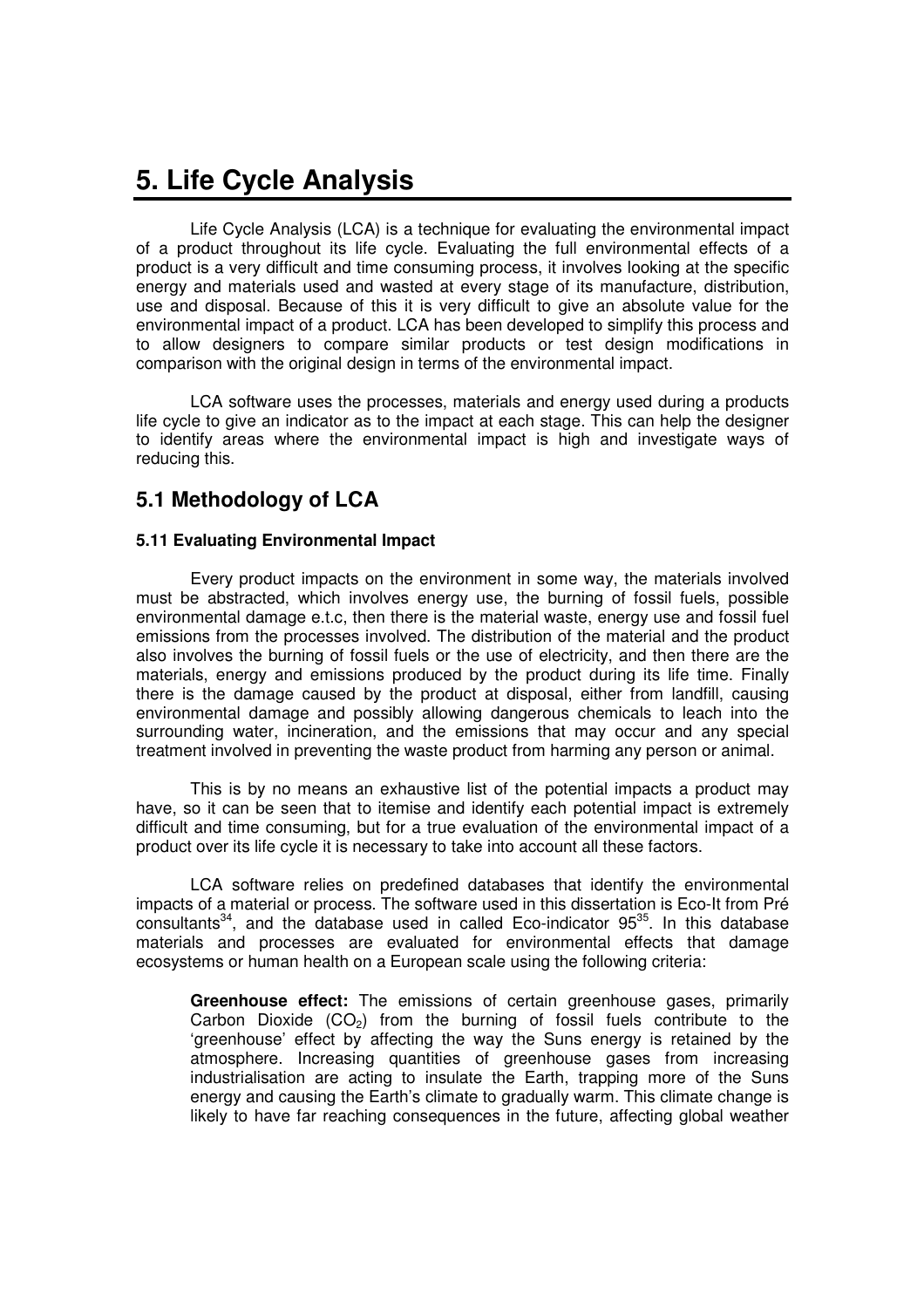patterns and causing unpredictable and potentially devastating weather conditions.

**Ozone layer depletion:** Certain gases, particularly Chlorofluorocarbons (CFC's), when emitted can reach the higher atmosphere can react with the ozone layer causing it to deplete. The ozone layer is important in shielding the Earth from the Sun's ultraviolet rays and depletion of the ozone layer will result in more of these rays reaching the surface of the Earth. This can cause damage to the eyes and skin resulting in quicker sun burning times and an increase in skin cancers. This effect is distinct from the climate change associated with 'greenhouse' gases, though many of the gases that cause ozone depletion, including CFC's also contribute to global warming.

**Acidification:** Certain emissions can cause an increase in the acidity of water resulting in conditions like acid rain, which can damage forests and ecosystems.

**Eutrophication:** The effects of certain substances on poor soils can act as fertilisers and change the aquatic ecosystem resulting in the disappearance of rare plants that depend on the poor soil conditions to grow.

**Smog:** The emission of sulphur compounds, low level ozone, dust and other particulates can result in smog, which can cause respiratory problems

**Toxic substances:** This includes substances that are toxic in ways other than those described above, for example heavy metals, carcinogens and pesticides<sup>36</sup>.

 These effects and their causes are evaluated to the best of the knowledge at the time. Materials and processes are evaluated as to their contributions to these environmental problems. These contributions may not be immediately obvious but may derive from the energy used and the greenhouse gases emitted during the generation of the energy for instance. A weighting system is used to assess the severity of the contributions to these effects as shown below in table 5.11. This weighting allows the overall impacts of materials to be collated into a single score called an Eco-Indicator. This allows the comparison of different materials and processes for their overall environmental impact.

| <b>Environmental Effect</b> | <b>Eco-Indicator weighting</b> |
|-----------------------------|--------------------------------|
| <b>Greenhouse Effect</b>    | 2.5                            |
| Ozone Depletion             | 100                            |
| Acidification               | 10                             |
| Eutrophication              | 5                              |
| Summer Smog                 | 2.5                            |
| <b>Winter Smog</b>          | 5                              |
| <b>Heavy Metals</b>         | 5                              |
| Carcinogenic Substances     |                                |

Table 5.11: Weighting System For Evaluating Environmental Impacts In Eco-Indicator 95<sup>36</sup>

Materials and processes are rated using this system and awarded Eco-Indicator points (Pt's) accordingly. The sum of the Points accumulated by a product during its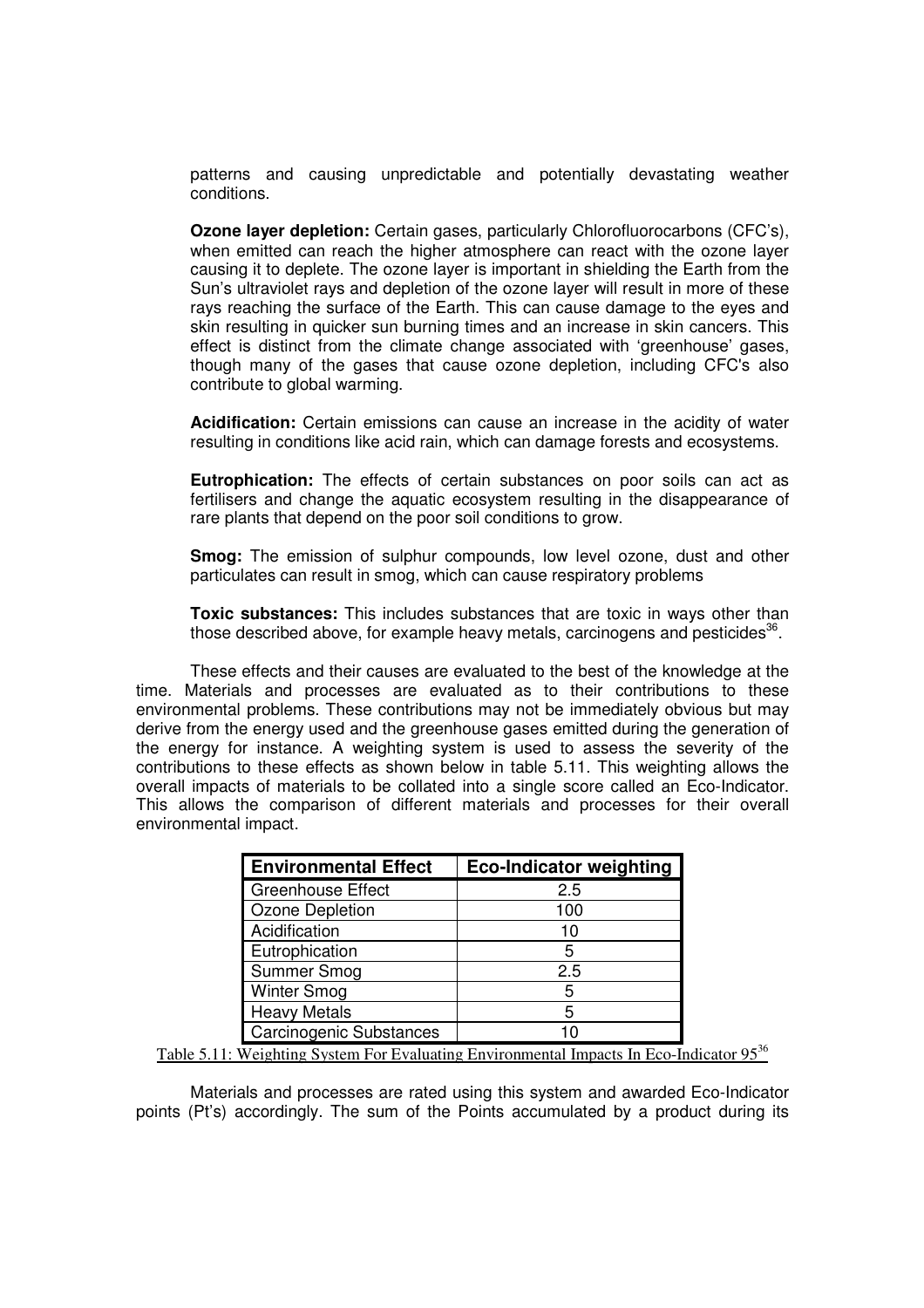manufacture, distribution, use and disposal gives a comparative indication of the overall environmental impact of the product.

#### **5.12 Using LCA software**

 The LCA software that has been used in this dissertation is a program called Eco-It by Pré Consultants<sup>34</sup>. It is a relatively straightforward program in terms of LCA software, but it allows comparisons between different products to be made quickly and easily. The database of materials and processes used is Eco-Indicator 95<sup>35</sup>, again a relatively basic database but sufficient for the scope of this dissertation.

 The first stage in using LCA software is to assess the level of precision required in describing the materials, processes and energy use during the life cycle. It is very difficult to get an entirely accurate picture of this so certain assumptions need to be made. This is called 'defining the functional unit', and outlines the assumptions made in production, distribution, use and disposal. For example in the case of the mobile phone, the impacts of the use phase are determined by assuming that the phone is charged overnight for 8 hours over a life of 2 years. This is only an approximation of the true usage but it is sufficient to allow the life cycle to be analysed. Also, in this case environmental costs due to distribution are ignored due to variability and lack of data, though these ought to be included in a more thorough life cycle analysis.

 The next stage is to determine the impacts at each stage of a products life cycle. Starting with the production phase a full analysis requires a complete breakdown of the materials, production processes (e.g. injection moulding) and energy used in making the product. These can then be listed by subassembly to give a total environmental loading for the production phase. In this case the full data for the processes and energy used during manufacture was not available so the data for the production phase consists of the environmental costs of the materials that comprise a mobile phone. The scores for each material and process at this stage can be used to determine areas of greater environmental impact which can be targeted for reduction.

 The same process is repeated for the use phase, in the case of the mobile phone the only consumption during use is the energy it consumes while charging. Having defined the functional unit (i.e. 8hr overnight charge and a life of 2 years) the impacts can be calculated.

 Finally the process is repeated for the disposal phase. Eco-It allows a number of different disposal scenarios to be modelled. In this case the materials comprising the phone are modelled as either being landfilled (in common with most household waste), incinerated (in a modern, low emission incinerator) or recycled. When the recycling model is used, the material recovery is compared with the cost of abstracting the original raw material. This can lead to negative values for environmental impacts where the impacts due to recycling are less than those caused by producing the original material.

 After the analysis for all these phases has been completed it is possible to compare them to find the areas of greatest environmental impact along the life cycle and thus target specific areas for reduction.

 The analysis that follows uses two distinct mobile phone compositions, one representing an older phone of the type currently being refurbished for resale modelled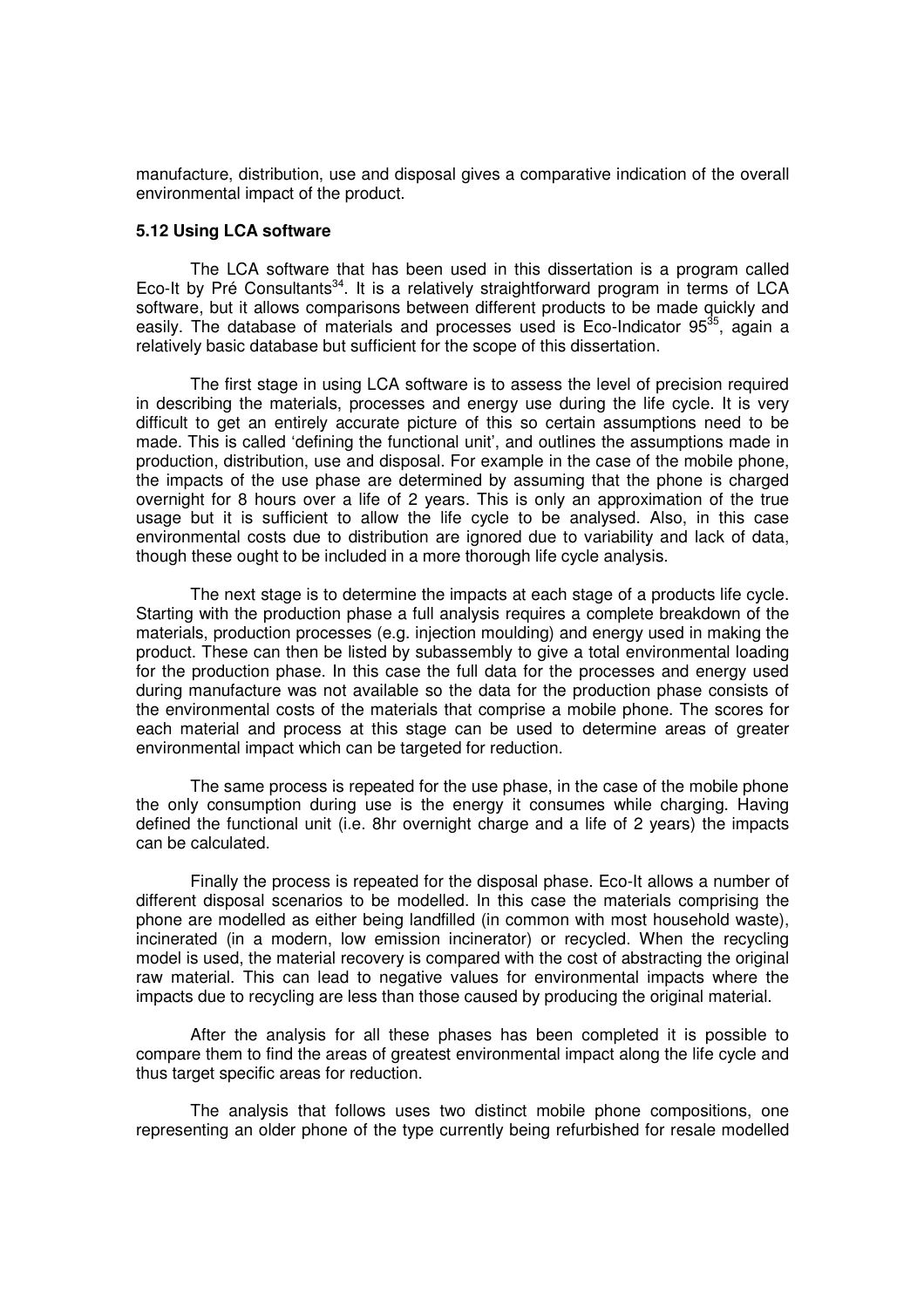from data provided by mobile takeback sites, and the other representing the composition of a modern mobile phone according to Nokia. These compositions are modelled for a number of different scenarios and for the design modifications indicated in section 4 as well as the likely impacts of impending EU environmental legislation.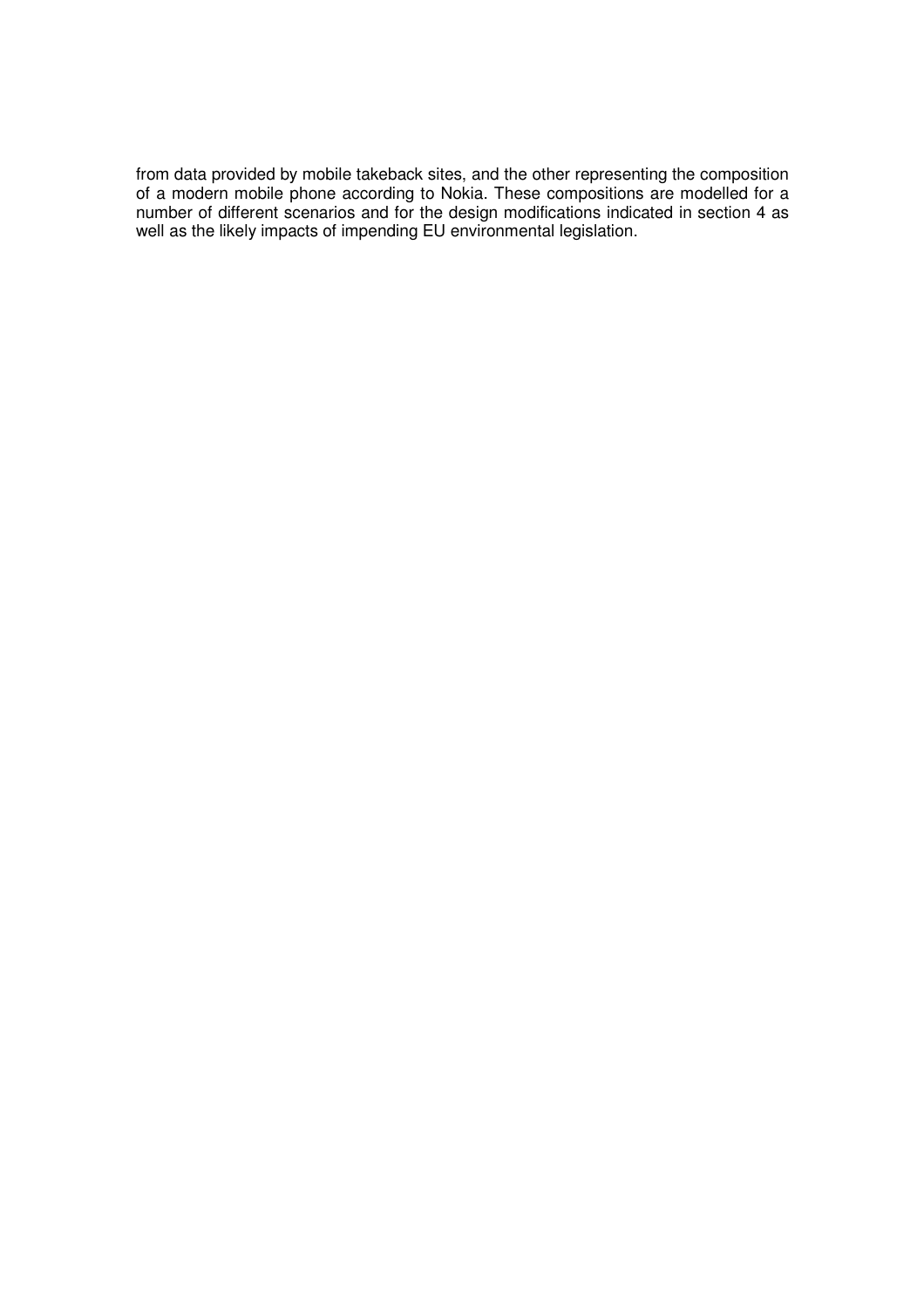### **5.2 LCA of typical mobile phone compositions**

 Two mobile phone compositions are available one of which represents a typical older phone from about 1999 and is based on data from mobile takeback sites<sup>29</sup>, the other represents a more modern phone and is based on data from Nokia's web site $30$  of the typical current composition of one of their phones.

 For these calculations the overall weight of the handset is assumed to be 100g for the modern phone, this is roughly the average weight for a standard modern mobile handset and for the older composition is assumed to be 130g based on data for the average weight of standard handsets around this time<sup>8</sup>. Energy consumption for the Nokia phone is based on average charging and standby data from Nokia's more recent mobile phone chargers and is modelled as a charging power consumption of 5.6W, a standby consumption of 0.3W and a charge time of 1.5 hours. The use phase is modelled as having a daily an 8 hour overnight charge and a use life of 2 years.

 For the Takeback phone, the energy consumption is based on data from the Draft Commission Communication on Policy Instruments to Reduce Stand-By Losses of Consumer Electronic Equipment (1999)<sup>37</sup> which estimates stand-by power as 2W, charging power consumption is taken from a typical charger of the time and is 11.5W. Charging time is estimated as 5 hours, again based on a typical charger of the time. The use phase power consumption is again modelled for a daily 8 hour overnight charge and a use life of 2 years.

In each case the environmental cost of manufacture is mainly the cost of abstracting the phones constituent materials, it does not include full data on the energy consumption of the manufacturing process as this data is unavailable. Environmental cost of disposal is based on a worst case scenario of the handset being discarded with household waste and ending up in landfill. Environmental impact data was unavailable for some materials, and in these cases materials with similar environmental impacts have been used.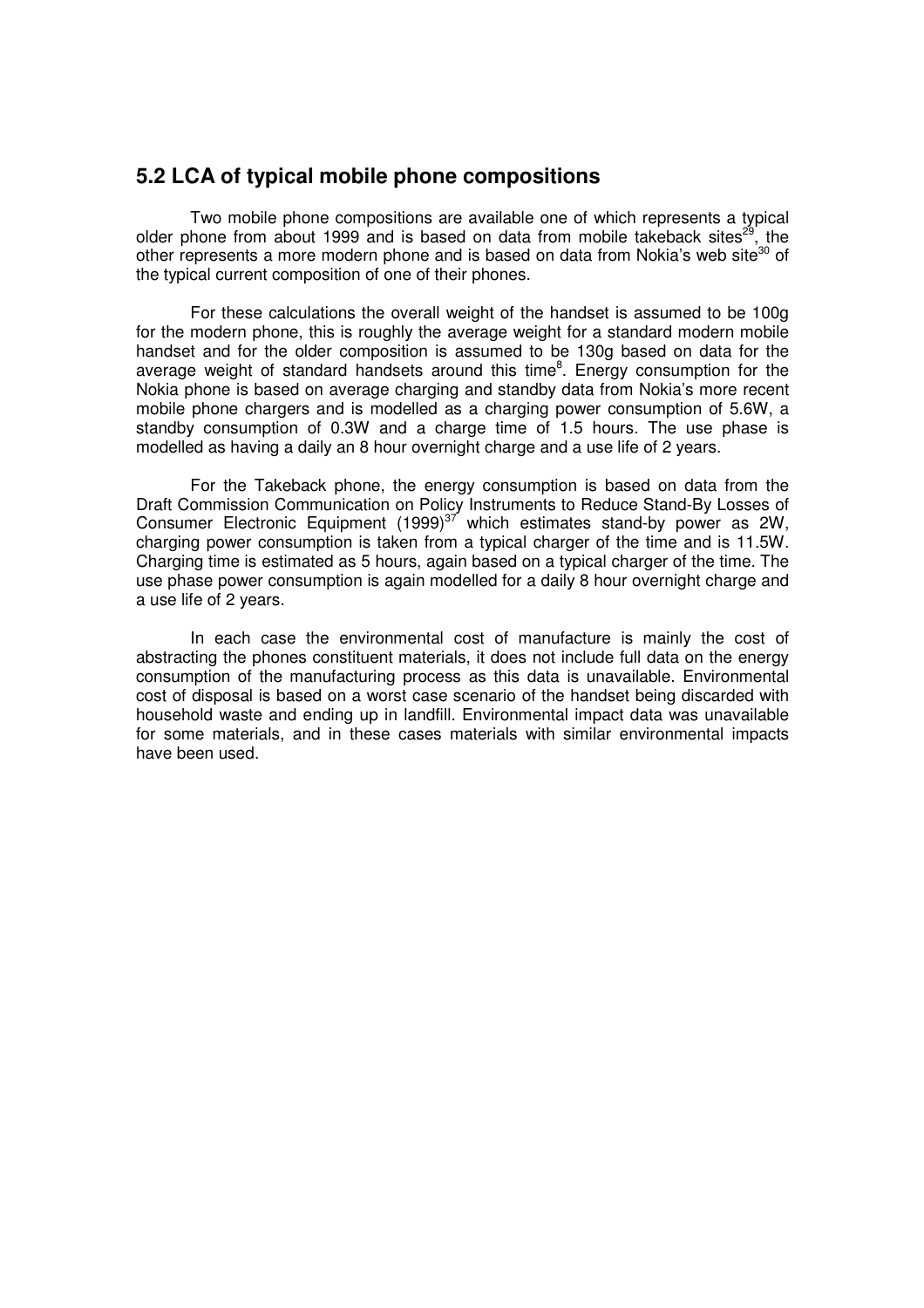#### **5.21 LCA analysis of the Takeback Phone Composition**

Given the assumptions outlined above, the environmental impacts at each phase of the takeback phone's life cycle are:



| <b>Life Cycle Phase</b>         | <b>Production</b> | Use   | <b>Disposal</b> | <b>Total</b> |
|---------------------------------|-------------------|-------|-----------------|--------------|
| <b>Environmental Cost (mPt)</b> |                   | 40    |                 | 42           |
| Percentage of total (%)         | 4.5%              | 95.2% | $0.24\%$        | 100%         |

(note; due to rounding, percentages may not add to 100%)

Table 5.21: Takeback Phone composition environmental impacts

As the chart above shows, by far the greatest impact is made during the use phase of the phone due to the electricity it consumes (it should again be noted here that data for the energy consumed during production was unavailable). The impacts of this use phase far out weigh the impacts during production, and particularly at disposal even though this LCA has modelled the disposal option as going to landfill, the worst case scenario. This analysis would seem to indicate that reduction in the power consumed during the use phase of the handset should be the priority for designers wishing to minimise the overall impact of the handset.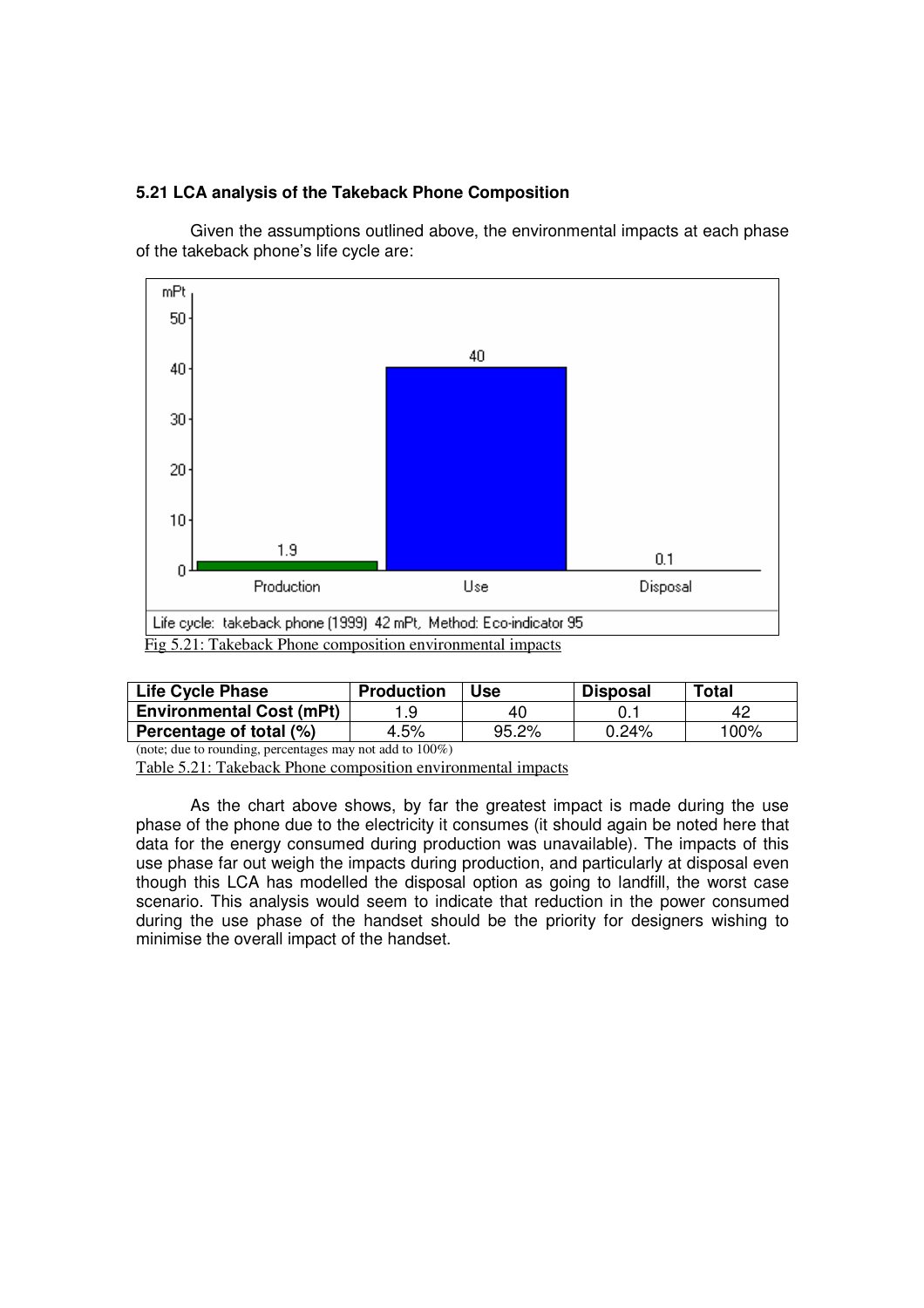#### **5.22 LCA analysis of the Nokia phone composition:**



Given the assumptions outlined above, the environmental impacts at each phase of the Nokia phone composition's life cycle are:

| <b>Life Cycle Phase</b>         | <b>Production</b> | Use   | <b>Disposal</b> | Total |
|---------------------------------|-------------------|-------|-----------------|-------|
| <b>Environmental Cost (mPt)</b> |                   |       |                 |       |
| Percentage of total (%)         | 26.8%             | 71.8% | $.4\%$          | 100%  |
| $(1, 1)$ $(1, 1)$ $(0, 0)$      |                   |       |                 |       |

<sup>(</sup>note, due to rounding, percentages may not add to 100%)

Again the chart shows the greatest impact occurs during the use phase of the phone, though advances in reducing charging time and standby power consumption have significantly reduced this in comparison to the Takeback phone composition (again, it should be noted here that data for the energy consumed during production was unavailable). The impacts of the use phase however still far out weigh the impacts during production, and particularly at disposal even though this LCA has modelled the disposal option as going to landfill, the worst case scenario. Despite the progress made in reducing the impacts during the use phase, this is still clearly the most significant impact and should remain the focus for designers looking to reduce the overall environmental impact of their phones.

#### **5.23 Comparison**

 As can be seen the environmental cost of production and disposal are almost the same for each phone, the only difference between them is the energy used during the use phase of their life. Comparing the two on the chart below it is clear that the improvements in energy consumption in recent years have had the most significant effect in reducing the overall environmental burden of mobile handsets though it is perhaps surprising that the environmental cost of manufacture and disposal has

Table 5.22: Nokia Phone composition environmental impacts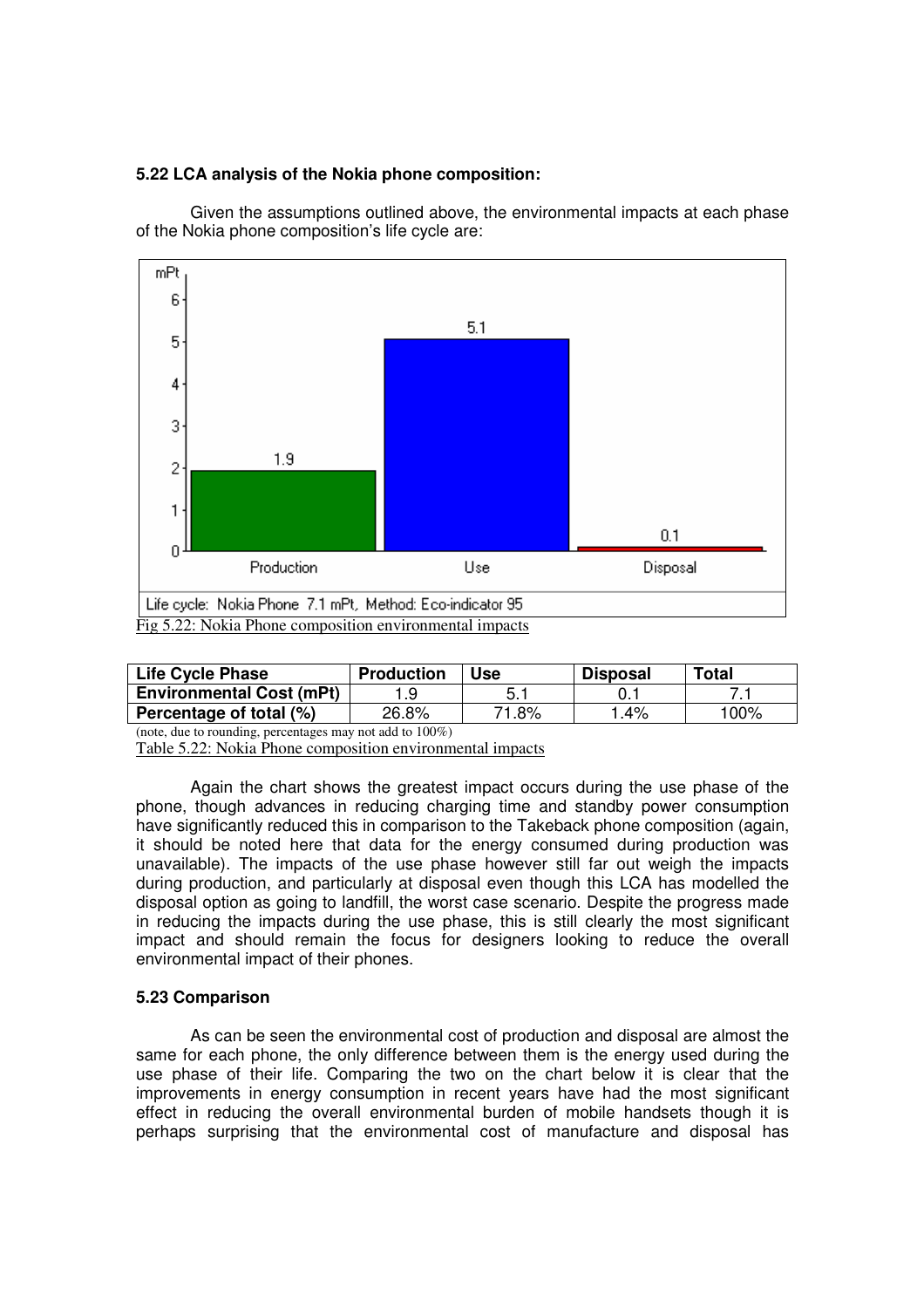remained the same. It should be noted however that significant improvements in the numbers of phones being recycled or reused at disposal have already been made so modelling the disposal scenario as going to landfill may be misleading. EU legislation in the form of the WEEE and RoHS directives are likely to further increase the recycling and recovery rate and reduce the impact at disposal in the coming years.



| Fig 5.23: LCA Comparison of Nokia and Takeback Phone Compositions |  |
|-------------------------------------------------------------------|--|
|                                                                   |  |

| <b>Phone</b>                                                                                                                      | <b>Environmental Impact (mPt)</b> |     |                 |             |
|-----------------------------------------------------------------------------------------------------------------------------------|-----------------------------------|-----|-----------------|-------------|
|                                                                                                                                   | <b>Production</b>                 | Jse | <b>Disposal</b> | $\tau$ otal |
| <b>Nokia Composition</b>                                                                                                          |                                   | b.  |                 |             |
| <b>Takeback Composition</b>                                                                                                       | .ყ                                | 40  |                 |             |
| $\bullet$ . $\bullet$<br>$\overline{m}$ ii $\overline{m}$ and $\overline{m}$ in $\overline{m}$<br>0.17.1<br>$\sim$<br>.<br>$\sim$ |                                   |     |                 |             |

Table 5.23: LCA Comparison of Nokia and Takeback Phone Compositions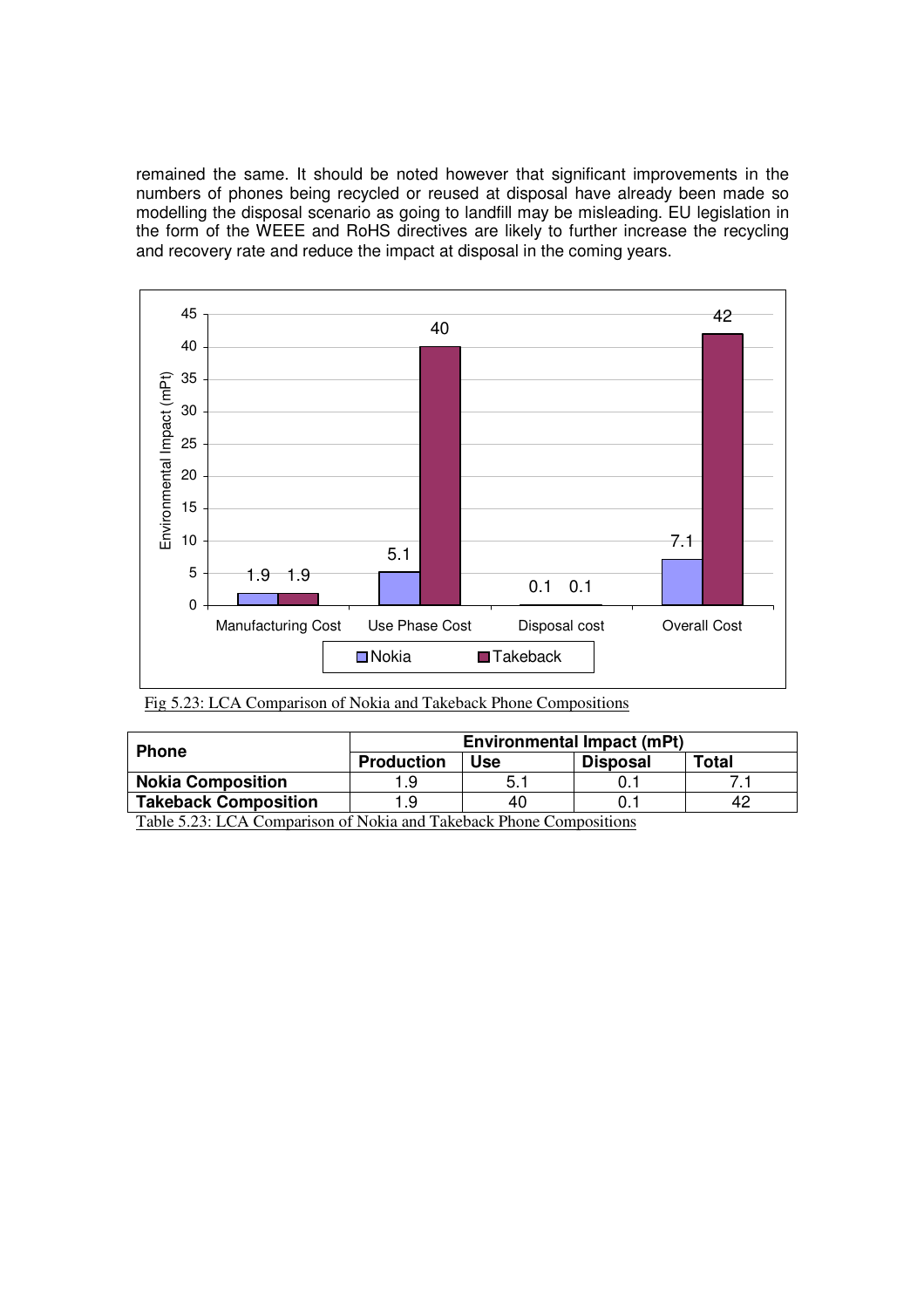### **5.3 LCA for Material substitution**

 Material substitution involves replacing environmentally damaging materials with less damaging materials. The first area to be investigated is the effects of the Restriction of Hazardous Substances in Electrical and Electronic Equipment directive which will mean eliminating certain substances from EEE by 2006. Of these substances only lead is listed the takeback composition of two mobile phone compositions here. However as it is a major component of solder it is likely the true Nokia composition also contains lead, Nokia even admits that lead has yet to be eliminated from its handsets on its website<sup>32</sup>. Because the quantities of lead in the phones composition are either unlisted or very low it is not possible to analyse the effects of removing this from the phone compositions. However section 4.11 shows the potential health risks associated with this material.

 It is also possible to reduce the environmental impact during the manufacturing and disposal phases of a mobile handset by replacing certain materials with more environmentally friendly ones. This can be as straightforward as selecting the same materials with higher recycled content but can also involve looking at the physical properties of materials and selecting materials with similar properties that have a lower environmental burden. With LCA it is possible to identify materials with a particularly high environmental cost and these can be targeted for substitution. Using the databases provided by LCA software, in this case Eco Indicator 95, the comparative environmental impact of different materials can be assessed, combined with material databases like Cambridge Engineering Selector (CES)<sup>38</sup>, these can be compared for their mechanical properties to find suitable replacement materials. This process is shown in tables 5.31 and 5.32 below for each mobile phone composition.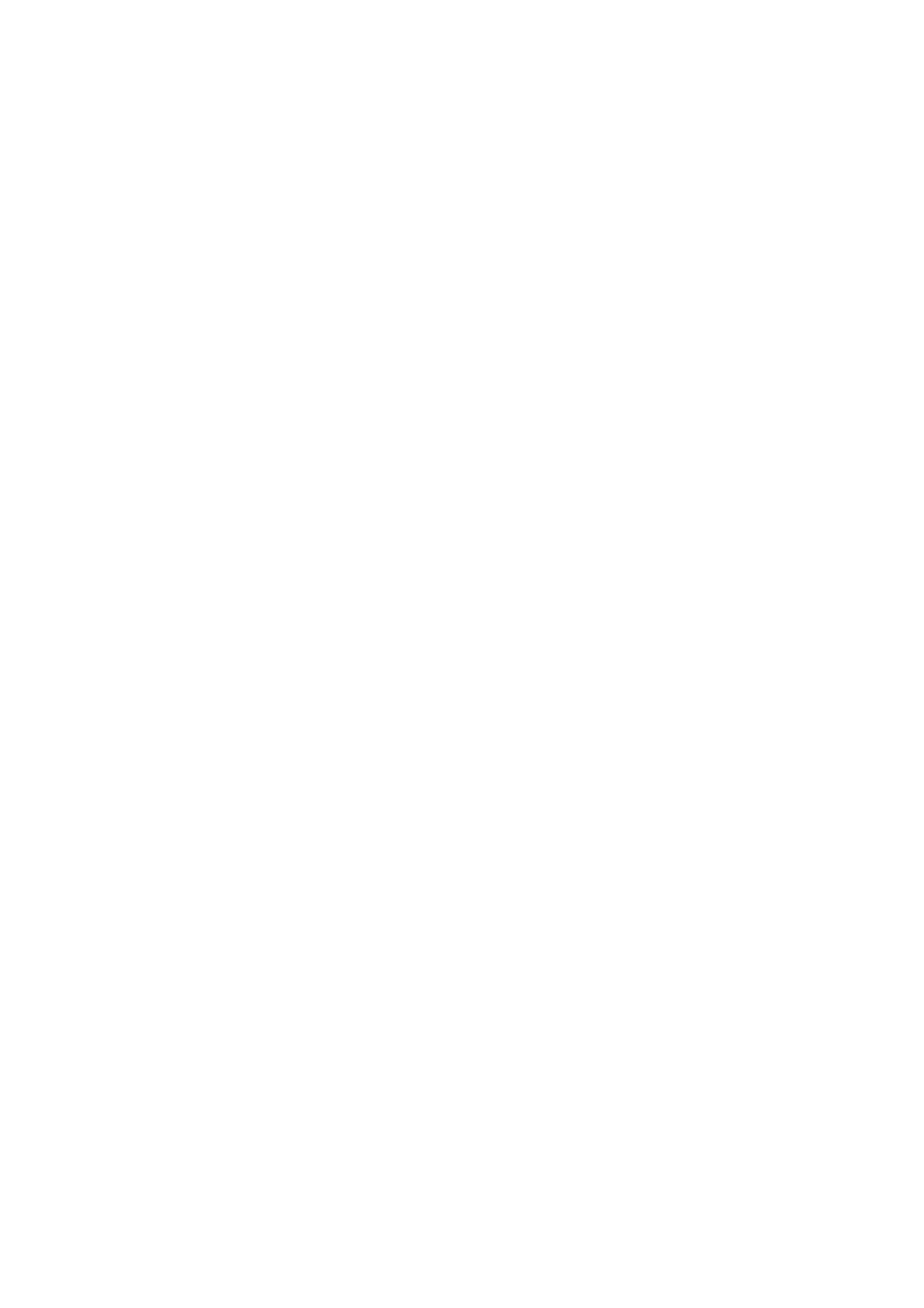#### **5.31 Material Substitution for Typical Nokia Handset**

**Material Properties** 

 In the Nokia handset copper, aluminium and steel have been modelled as containing typical amounts of recycled material for European suppliers according to Eco Indicator 95. In Europe copper is supplied containing 40% recycled material, aluminium is supplied containing 20% recycled material and steel is supplied containing 20% recycled material. Replacing these metal compositions with 100% recycled materials give significant reductions in the environmental impact of production as show in table 5.31. However it is difficult to obtain 100% secondary metals and this may involve an economic penalty.

 Other material substitutions for reducing the environmental impact of production include substituting the ABS-PC used in the casings of handsets for plastics with lower environmental production costs. ABS-PC is chosen as the casing for mobile handsets as it has the highest impact resistance of all polymers, is tough, resilient and accepts colour well. It can also be easily moulded and has good chemical and thermal resistance. As shown in table 5.31 below, substituting this with PP give significant reductions in environmental impact at production. PP was chosen as a likely replacement material as it has similar material properties. These are shown in table 5.33 below using data from CES.

|                                    | <b>ABS-PC</b>       | <b>PP</b>           | <b>Units</b> |
|------------------------------------|---------------------|---------------------|--------------|
| <b>General properties</b>          |                     |                     |              |
| Density                            | $1.01 - 1.21$       | $0.89 - 0.91$       | $Mg/m^3$     |
| Price                              | $1.05 - 1.97$       | $0.6008 - 0.8782$   | GBP/kg       |
| <b>Mechanical properties</b>       |                     |                     |              |
| Young's Modulus                    | $1.1 - 2.9$         | $0.89 - 1.55$       | GPa          |
| <b>Shear Modulus</b>               | $0.3189 - 1.032$    | $0.3158 - 0.5483$   | GPa          |
| <b>Bulk modulus</b>                | $3.8 - 4$           |                     | GPa          |
| Poisson's Ratio                    | $0.3908 - 0.422$    | $0.4052 - 0.4269$   |              |
| Hardness - Vickers                 | $5.6 - 15.3$        | $6.2 - 11.2$        | <b>HV</b>    |
| <b>Elastic Limit</b>               | $18.5 - 51$         | $20.7 - 37.2$       | <b>MPa</b>   |
| <b>Tensile Strength</b>            | $27.6 - 55.2$       | $27.6 - 41.4$       | <b>MPa</b>   |
| <b>Compressive Strength</b>        | $31 - 86.2$         | $25.1 - 55.2$       | <b>MPa</b>   |
| Elongation                         | $1.5 - 100$         | $100 - 600$         | $\%$         |
| <b>Endurance Limit</b>             | 11.04 - 22.08       | $11.04 - 16.56$     | <b>MPa</b>   |
| <b>Fracture Toughness</b>          | 1.186 - 4.289       | $3 - 4.5$           | $MPa.m^1/2$  |
| Loss Coefficient                   | $0.01379 - 0.04464$ | $0.02581 - 0.04464$ |              |
| <b>Thermal properties</b>          |                     |                     |              |
| Thermal conductor or insulator?    | Good insulator      |                     |              |
| <b>Thermal Conductivity</b>        | $0.188 - 0.335$     | $0.113 - 0.167$     | W/m.K        |
| <b>Thermal Expansion</b>           | $84.6 - 234$        | $122.4 - 180$       | ustrain/K    |
| Specific Heat                      | $1386 - 1919$       | $1870 - 1956$       | J/kg.K       |
| <b>Glass Temperature</b>           | 87.85 - 127.9       | $248 - 258$         | ℃            |
| Maximum Service Temperature        | 61.85 - 76.85       | $356 - 380$         | ℃            |
| Minimum Service Temperature        | $-123.2 - 73.15$    | $150 - 200$         | °C           |
| <b>Electrical properties</b>       |                     |                     |              |
| Electrical conductor or insulator? | Good insulator      | Good insulator      |              |
| Resistivity                        | 3.3e21-3e22         | $3.3e22 - 3e23$     | µohm.cm      |
| Dielectric Constant                | $2.8 - 3.2$         | $2.2 - 2.3$         |              |
| Power Factor                       | 3e-3 - 7e-3         | $5e-4-7e-4$         |              |
| <b>Breakdown Potential</b>         | $13.8 - 21.7$       | $22.7 - 24.6$       | 1000000*V/m  |
| <b>Optical properties</b>          |                     |                     |              |
| Transparent or opaque?             | Opaque              | Translucent         |              |
| <b>Eco properties</b>              |                     |                     |              |
| <b>Production Energy</b>           | *91 - 102           |                     | MJ/kg        |
| Carbon dioxide per kg of material  | $*3.27 - 3.62$      |                     | kg/kg        |
|                                    |                     |                     |              |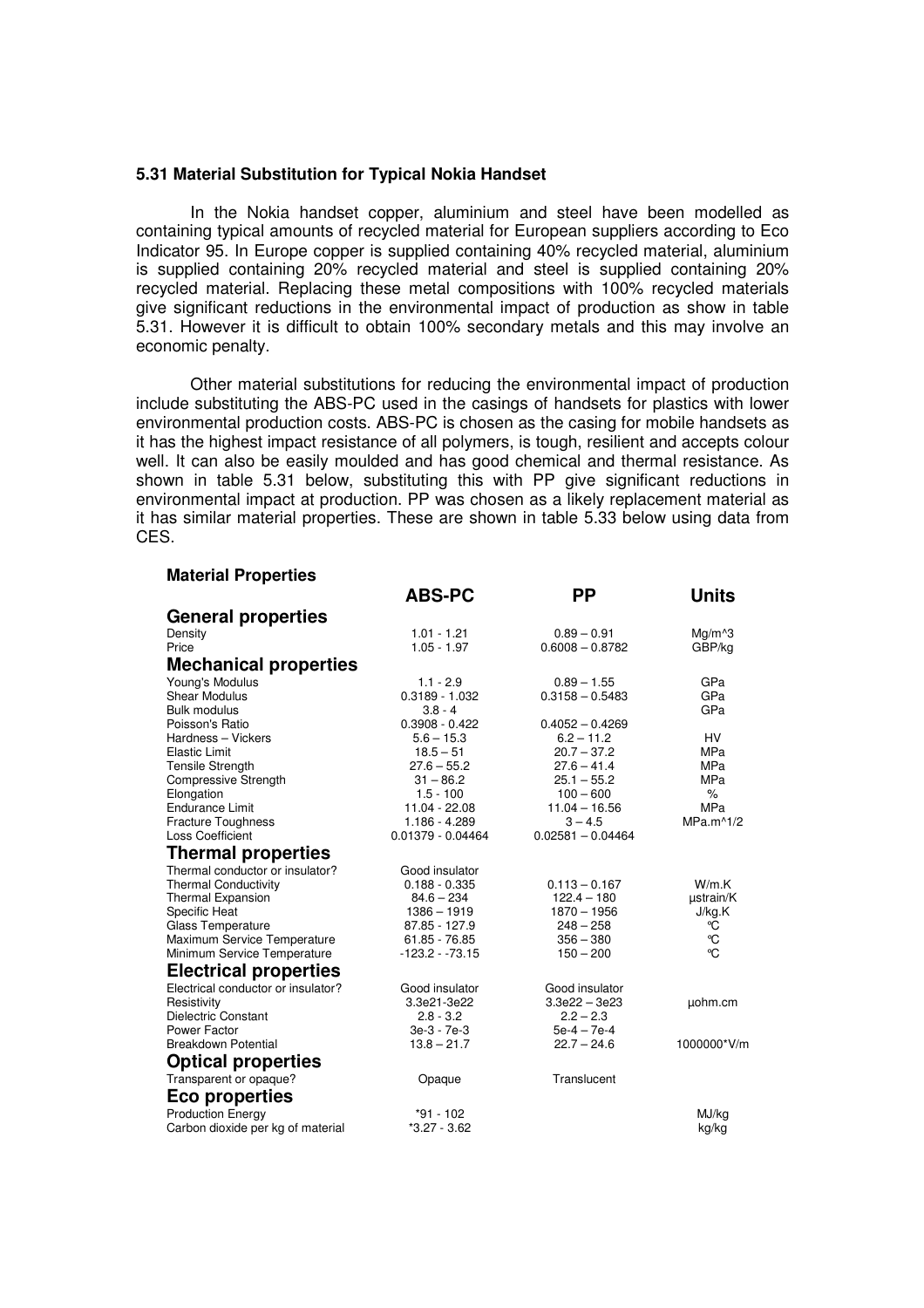| Recycle<br>Downcycle            | True<br>True                                                      |           |
|---------------------------------|-------------------------------------------------------------------|-----------|
| Biodegrade                      | False                                                             |           |
| Incinerate                      | True                                                              |           |
| Landfill                        | True                                                              |           |
| A renewable resource?           | False                                                             |           |
| <b>Environmental Resistance</b> |                                                                   |           |
| Flammability                    | Poor                                                              | Poor      |
| Fresh Water                     | Very Good                                                         | Very Good |
| Salt Water                      | Very Good                                                         | Very Good |
| Weak Acid                       | Good                                                              | Very Good |
| <b>Strong Acid</b>              | Average                                                           | Very Good |
| <b>Weak Alkalis</b>             | Good                                                              | Very Good |
| Strong Alkalis                  | Good                                                              | Very Good |
| <b>Organic Solvents</b>         | Poor                                                              | Average   |
| Sunlight (UV Radiation)         | Average                                                           | Poor      |
| Oxidation at 500C               | Very Poor                                                         | Very Poor |
| <b>Wear Resistance</b>          | Poor                                                              | Average   |
|                                 | Table 5.31: Comparison of ABS-PC and PP for material substitution |           |

PP can be modified by catalysis to give very precise control over the impact strength, it is easy to mould and the addition of fire retardants and stabilizers give it good environmental resistance. It can accept a wide range of vivid colours and is exceptionally easy to recycle.

 The use of ABS-PC in phone covers allows far greater control over aesthetic effects such as surface finishing and colouring than would be the case with PP. However, if the environmental impact of the phone is to be minimised some aesthetic compromise may be necessary. ABS is easy to recycle but not as easy as PP and it consumes far greater energy during production. The environmental impacts of this are modelled using power generated from modern European power stations and are likely to be greater for less modern, more polluting power stations such as those in the developing world. This would point to the substitution of PP for ABS-PC being particularly suitable for handsets manufactured in the developing markets where functionality rather than aesthetics are the primary concern.

When all the material substitutions for environmental gain are made the overall cost of production falls to 48% of the original cost and the overall environmental cost falls to 89%. This shows that materials substitution can play an important role in minimising the environmental impact of mobile handsets.

#### **5.32 Material Substitution for Typical Takeback Handset**

 The same process is performed on the typical takeback handset composition. Again, metals used are substituted for 100% recycled metals. PP is also substituted for ABS-PC again. The results of these material substitutions are shown in table 5.33 below.

 The case for substituting PP for ABS-PC in the handset housings is made in the Nokia material substitution section.

 When all of the material substitutions for environmental gain are made the production cost of the Takeback handset falls to 49% of its original value and the overall impact falls to 89%. Again material substitution allows significant savings in the environmental impact of production but it should again be emphasised that this is still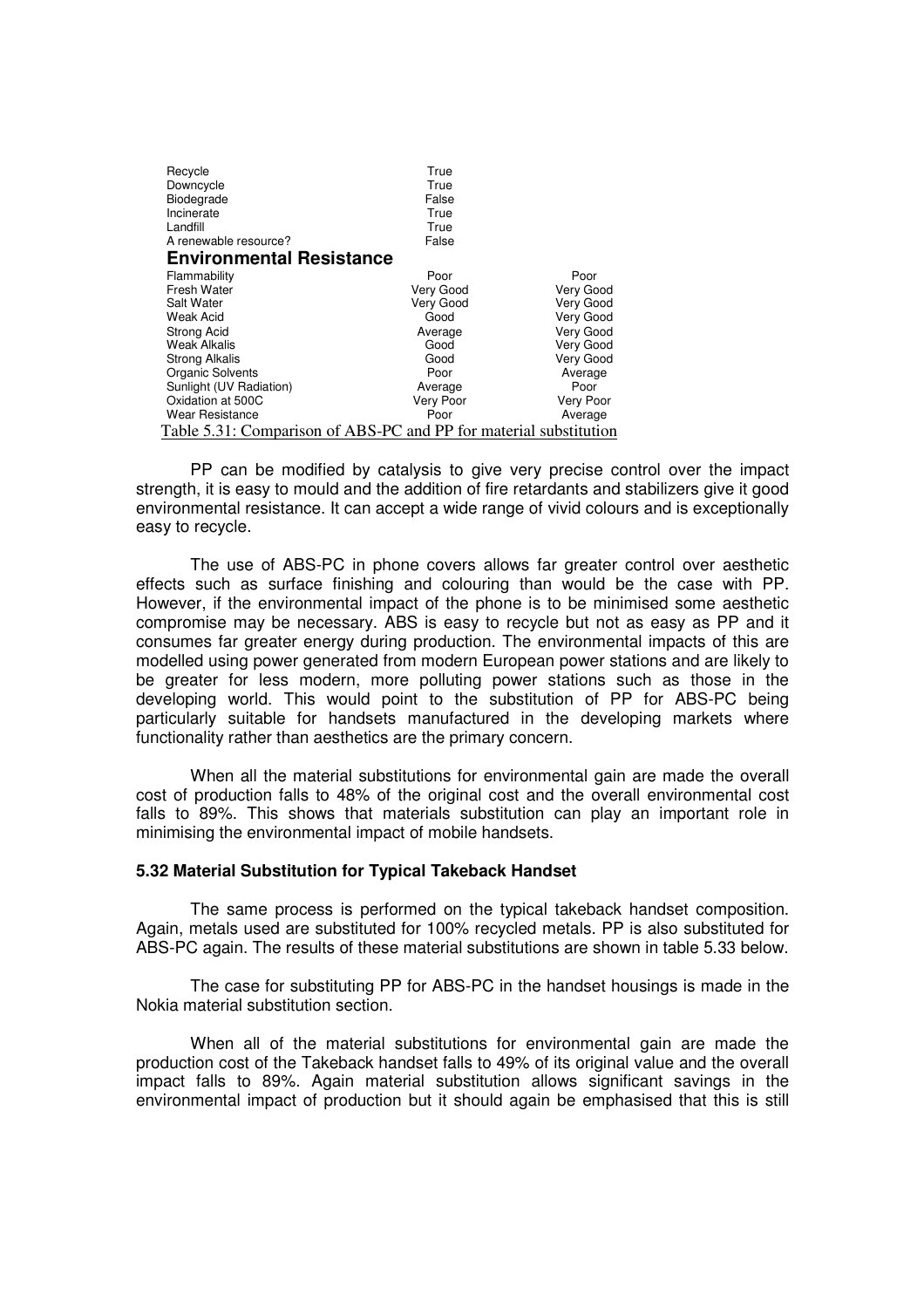small in comparison with the environmental impacts of the use phase of the handset due to its power consumption.

# **5.4 LCA for increased recyclability**

 Increasing the recyclability of mobile handsets involves replacing materials that cannot be recycled with materials that can. In the case of the two mobile phone compositions investigated here the only material that technically cannot be recycled is the epoxy adhesive used for bonding components. This can be seen in appendix A for the typical Nokia composition and appendix B for the typical takeback composition which list the material properties and environmental impacts of the materials involved.

 The Takeback phone composition contains 9% epoxy while the Nokia composition contains 4%. Replacing the epoxy in both handsets with a recyclable material would raise the theoretical recycling ratio for material recovery to 100%. Epoxy resins are thermosetting adhesives used to strongly bond dissimilar materials and as such have no simple material substitute. However, advances in the use of shape memory polymers and metals in forming fastenings that automatically disassemble with heat may allow the replacement of epoxy in some situations. The emergence of Active Disassembly using Smart Materials (ADSM) is discussed further in section 3.52. The application of this technology to replace the use of epoxies would not only increase the recyclability of handsets but would also make the entire process of material segregation for efficient recycling much simpler. The environmental benefits of increased recycling for material recovery are shown in section 5.5 below.

# **5.5 LCA for the effects of the WEEE directive**

 The WEEE directive will require all mobile handsets to be collected separately and recycled for material recovery of 65% of their mass by 2006. This is likely to have a significant economic impact on the mobile phone manufacturers. To determine the effects of this on the overall environmental impact of the phone LCA is performed on mobile phone recycling rates of 65%, 100% (representing a best case scenario) and 0% with the phone going to landfill as a worst case scenario.

#### **5.51 LCA for a handset without recycling**

 This LCA describes both the older 1999 takeback phone composition and the newer Nokia composition in a worst case scenario of being discarded by landfill.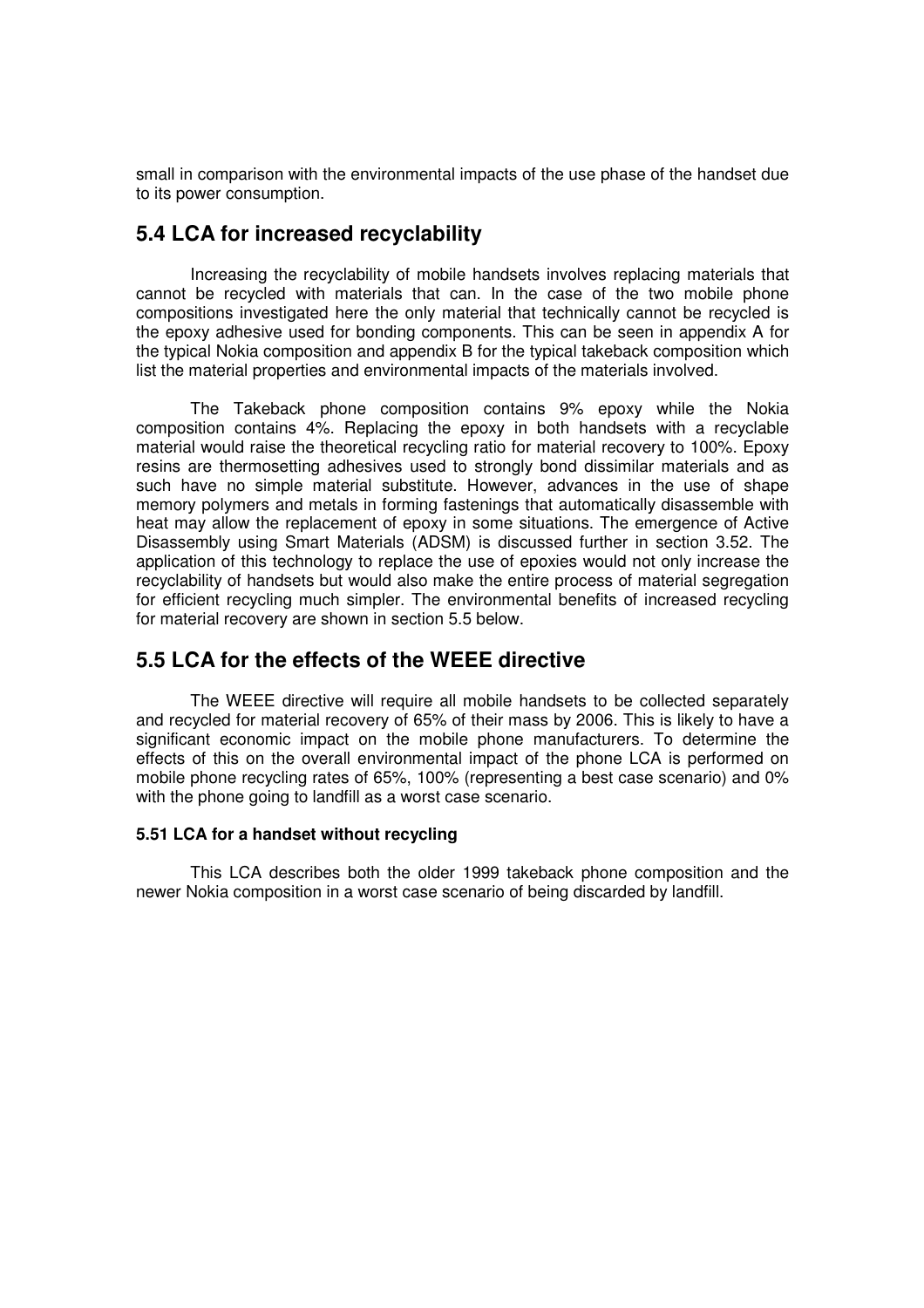

| 5.511 LCA for Takeback phone composition discarded by landfill |  |  |
|----------------------------------------------------------------|--|--|
|                                                                |  |  |

| <b>Life Cycle Phase</b>                                      | <b>Production</b> | Use   | <b>Disposal</b> | <b>Total</b> |
|--------------------------------------------------------------|-------------------|-------|-----------------|--------------|
| <b>Environmental Cost (mPt)</b>                              | . .9              | 40    |                 | 42           |
| Percentage of total (%)                                      | 4.5%              | 95.2% | 0.24%           | 100%         |
| (note, due to rounding, percentages may not add to $100\%$ ) |                   |       |                 |              |

Table 5.511: Takeback Phone environmental impacts discarded at landfill

#### **5.512 LCA for Nokia phone composition discarded by landfill**



Fig 5.512: Nokia Phone environmental impacts discarded at landfill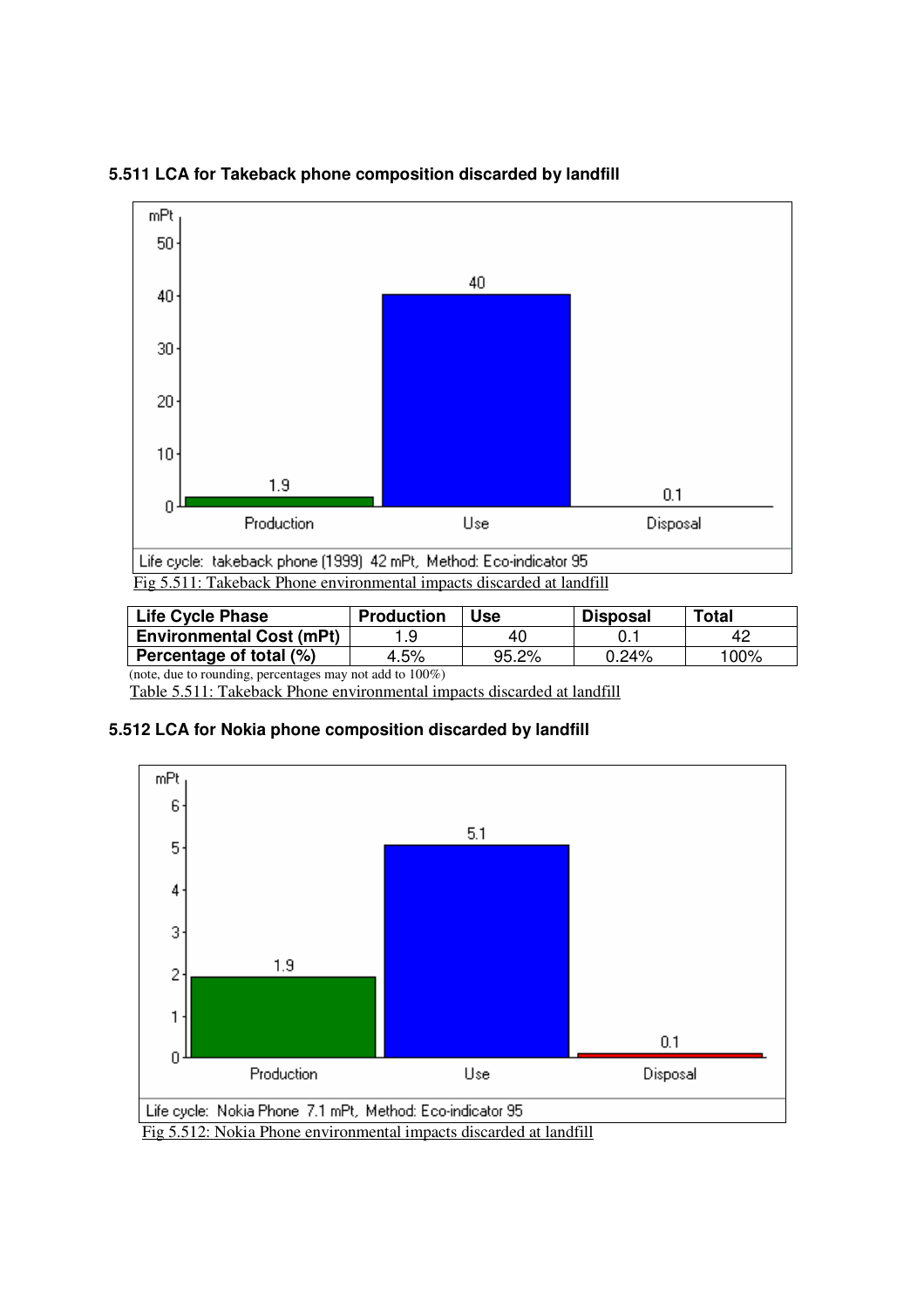| <b>Life Cycle Phase</b>         | <b>Production</b> | Use   | <b>Disposal</b> | Total |
|---------------------------------|-------------------|-------|-----------------|-------|
| <b>Environmental Cost (mPt)</b> |                   |       |                 |       |
| Percentage of total (%)         | 26.8%             | 71.8% | ່ 4%            | 100%  |

(note, due to rounding, percentages may not add to 100%)

Table 5.512: Nokia Phone environmental impacts discarded at landfill

 The impacts at disposal for both phone compositions are the same at 0.1mPt, this is a fraction of both the production cost (1.9mPt in both cases) and the use phase cost (40 for the older takeback phone, 5.1 for the newer Nokia phone).

#### **5.52 LCA for a Handset 65% recycled**

 The following sections analyse both the older Takeback and the newer Nokia compositions for their environmental impacts when recycled for 65% material recovery as required by the WEEE directive.

#### **5.521 LCA for Takeback phone composition 65% recycled**

 The following data is for the older composition of the typical Takeback mobile phone separated from the household waste stream and recycled for 65% material recovery:



Fig 5.521: Takeback Phone environmental impacts recycled for 65% material recovery

| <b>Life Cycle Phase</b>                                      | <b>Production</b> | <b>Use</b> | <b>Disposal</b> | <b>Total</b> |  |
|--------------------------------------------------------------|-------------------|------------|-----------------|--------------|--|
| <b>Environmental Cost (mPt)</b>                              | 1.9               | 40         | $-0.71$         | 41.19        |  |
| Percentage of total (%)                                      | 4.6%              | $97.1\%$   | $-1.7\%$        | 100%         |  |
| (note, due to rounding, percentages may not add to $100\%$ ) |                   |            |                 |              |  |

Table 5.521: Takeback Phone environmental impacts recycled for 65% material recovery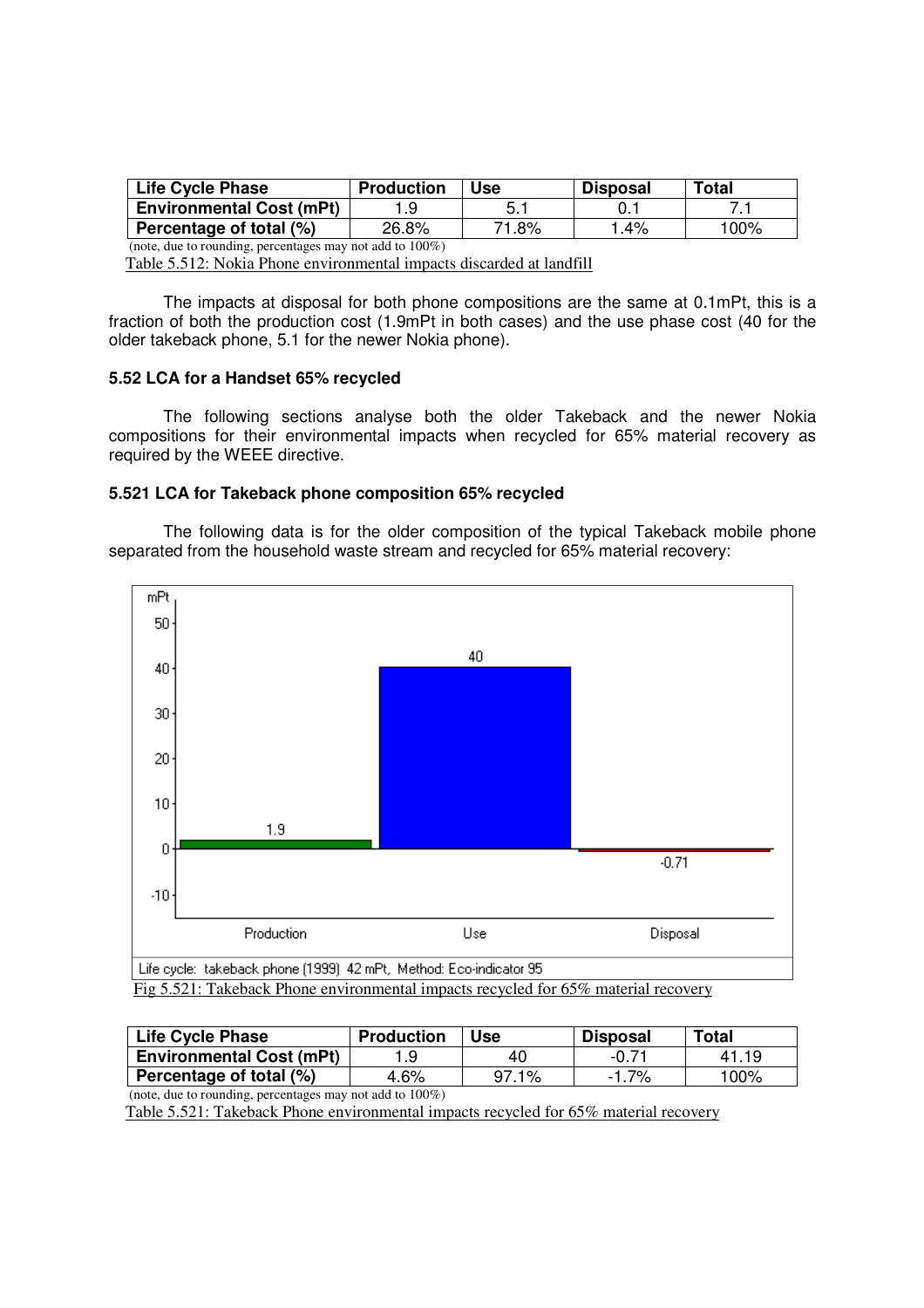For the takeback composition the recycling at the EoL does reduce the overall impact, but this is a very small contribution to the overall environmental impact, the majority of which still comes from the energy consumed during the use phase. Recycling the Takeback composition of mobile handsets to the targets of the WEEE directive reduces the overall environmental load of the handset over its life cycle by just 1.93%.

#### **5.522 LCA for Nokia phone composition 65% recycled**

 The following data is for the typical composition of a modern Nokia mobile phone separated from the household waste stream and recycled for 65% material recovery:



| <b>Life Cycle Phase</b>                                      | <b>Production</b> | <b>Use</b> | <b>Disposal</b> | Total |  |
|--------------------------------------------------------------|-------------------|------------|-----------------|-------|--|
| <b>Environmental Cost (mPt)</b>                              | 1.9               | 5.1        | $-0.73$         | 6.27  |  |
| Percentage of total (%)                                      | 30.3%             | 81.3%      | -11.6%          | 100%  |  |
| (note, due to rounding, percentages may not add to $100\%$ ) |                   |            |                 |       |  |

Table 5.522: Nokia Phone environmental impacts recycled for 65% material recovery

 Recycling this phone composition has a far greater relative environmental effect than the Takeback phone, thought still smaller than the impacts during production and use. Recycling at EoL to the targets of the WEEE directive reduces the overall impact of the Nokia phone composition by 11.7% compared with disposal at landfill.

#### **5.53 LCA for Handset 100% recycled**

 The following sections analyse both the older Takeback and the newer Nokia compositions for their environmental impacts when recycled for 100% material recovery to illustrate a best case scenario.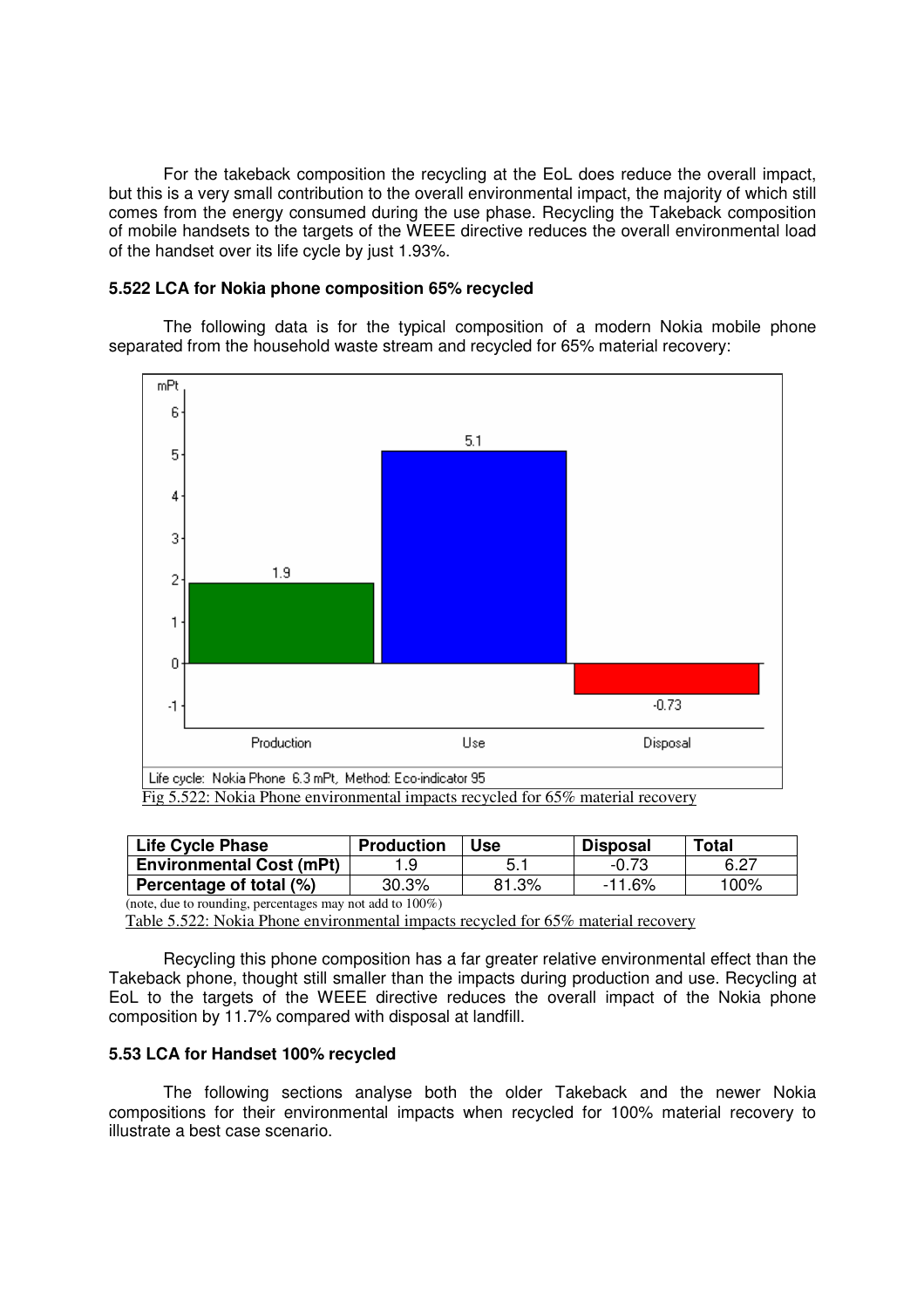#### **5.531 LCA for Takeback phone composition 100% recycled**

 The following data is for the older composition of the typical Takeback mobile phone separated from the household waste stream and recycled for 100% material recovery. This is a best case scenario and unlikely to be achievable in practice, but serves to illustrate the effect recycling at EoL has on the overall environmental impact of the phone:



Fig 5.531: Takeback Phone environmental impacts recycled for 100% material recovery

| <b>Life Cycle Phase</b>         | <b>Production</b> | Use   | <b>Disposal</b> | <b>Total</b> |
|---------------------------------|-------------------|-------|-----------------|--------------|
| <b>Environmental Cost (mPt)</b> |                   | 40    |                 | 40.8         |
| Percentage of total (%)         | 4.7%              | 98.0% | $-2.7%$         | 100%         |

(note, due to rounding, percentages may not add to 100%)

Table 5.531: Takeback Phone environmental impacts recycled for 100% material recovery

 Despite this best case scenario of recycling for 100% material recovery the benefits compared to the overall environmental impact of the phone are small. The electricity consumed during use still remains the overriding impact and even 100% material recovery at EoL only reduces the total environmental impact of the phone by 2.9% compared to the same composition disposed by landfill.

#### **5.532 LCA for Nokia phone composition 100% recycled**

 The following data is for the typical composition of a modern Nokia mobile phone separated from the household waste stream and recycled for 100% material recovery. This is a best case scenario and unlikely to be achievable in practice, but serves to illustrate the effect recycling at EoL has on the overall environmental impact of the phone: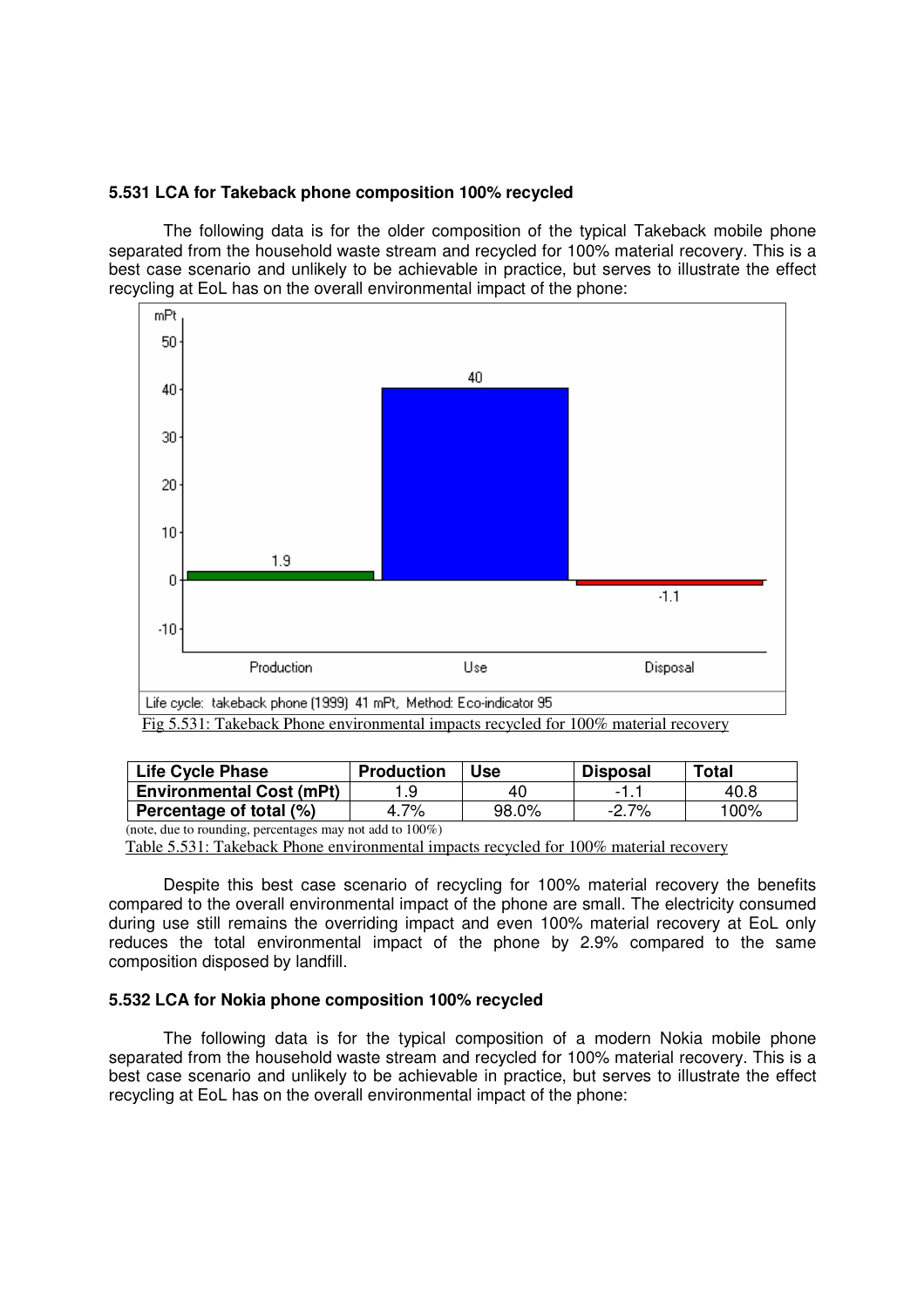

Fig 5.532: Nokia Phone environmental impacts recycled for 100% material recovery

| Life Cycle Phase                | <b>Production</b> | Use   | <b>Disposal</b> | Total |
|---------------------------------|-------------------|-------|-----------------|-------|
| <b>Environmental Cost (mPt)</b> |                   |       | $-1.2$          | 5.8   |
| Percentage of total (%)         | 32.8%             | 87.9% | $-20.7%$        | 100%  |

(note, due to rounding, percentages may not add to 100%)

Table 5.532: Nokia Phone environmental impacts recycled for 100% material recovery

Despite this being a best case scenario that is unlikely to be achieved, it does show that high levels of recycling at EoL can have a significant effect on the overall impact of a modern Nokia phone. Here, recycling the phone for 100% material recovery gives an 18.3% reduction in the phone environmental impact over its life cycle.

#### **5.54 Discussion**

 The two models used for this investigation give very different responses as to the effectiveness of recycling mobile handsets at EoL. For the older, Takeback phone, the environmental impacts during the use phase far outweigh the impacts during production and disposal, so any environmental gains made by recycling the phone at EoL are slight compared with the overall impact. For handsets similar to this model the focus should be on reducing the energy consumption during the use phase by reducing standby power losses for chargers and improving battery efficiency. In this case a 2% reduction in the use phase power consumption over the lifetime of the handset would match the environmental gain from recycling the handset to the WEEE directive's 65% target. This would have the same overall change in environmental impact without the difficulty of separate collection schemes to separate the handset from the municipal waste stream and the disassembly and segregation of materials that is required for effective recycling.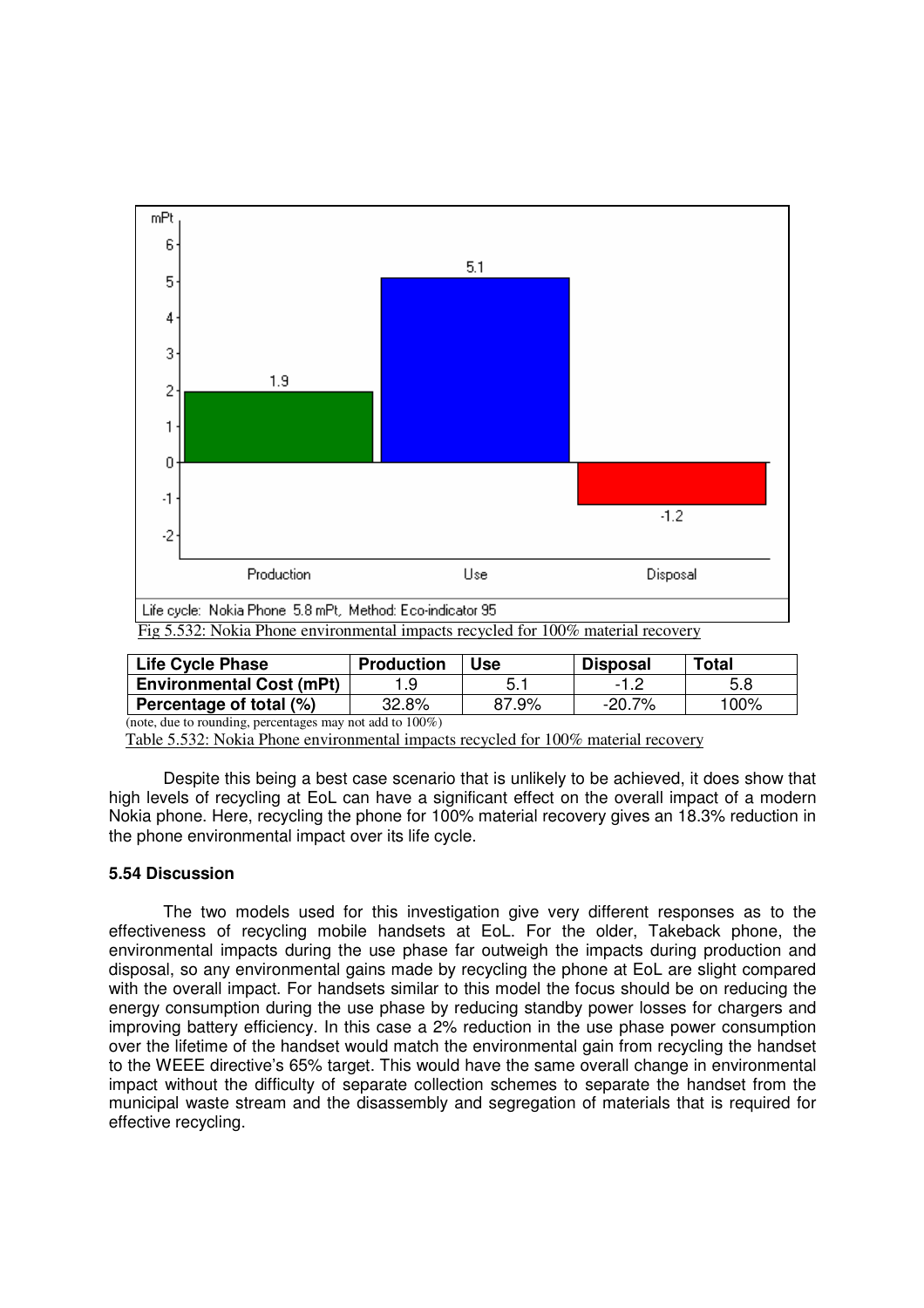For the Nokia phone the benefits of recycling are more defined. The greatest contribution to the overall environmental impact is still the use phase, though reductions in charging times and in particular, stand-by power losses of chargers have significantly reduced this. This means the environmental benefits of recycling at EoL are much more significant in reducing the overall environmental impact of the handset. Further targets for reducing stand-by power consumption in the coming years are outlined in the voluntary Code of Conduct on Reduction of Stand-by Power Losses. This will mean that as the environmental impacts of the use phase are reduced, the relative importance of the environmental benefits of recycling at EoL will increase.

# **5.6 Energy Efficiency**

 The energy consumed during the use phase of a mobile handset is the largest contributor to the overall environmental cost of the phone. The voluntary Code of Conduct on Efficiency of External Power Supplies commits signatories to reduce the energy consumed by power supplies in stand-by mode. For the mobile phone industry the stand-by power consumption targets are shown in table 5.61 below.

| Year                              | 1999* | $200^+$ | 2003         | 2005 |
|-----------------------------------|-------|---------|--------------|------|
| <b>Standby Consumption</b><br>(W) |       |         | フド<br>v. 1 J | υ.u  |

(\* Estimated average consumption before introduction of targets<sup>37</sup>)

 Table 5.61: Stand-by Power Consumption Targets as specified by the voluntary Code of Conduct on Efficiency of External Power Supplies

LCA is used to analyse the effects of these targets on the overall environmental impact of the handset. Here, the composition of a typical, modern Nokia mobile phone is used and energy use is modelled for an 8 hour overnight charge, battery charging time of  $1\frac{1}{2}$  hours and charging power consumption of 5.6W. These figures are for a modern Nokia charger. Stand-by power consumption follows the targets outlined in the Code of Conduct. The chart below shows the impact of the Code of Conduct targets on the overall energy consumption of mobile handsets.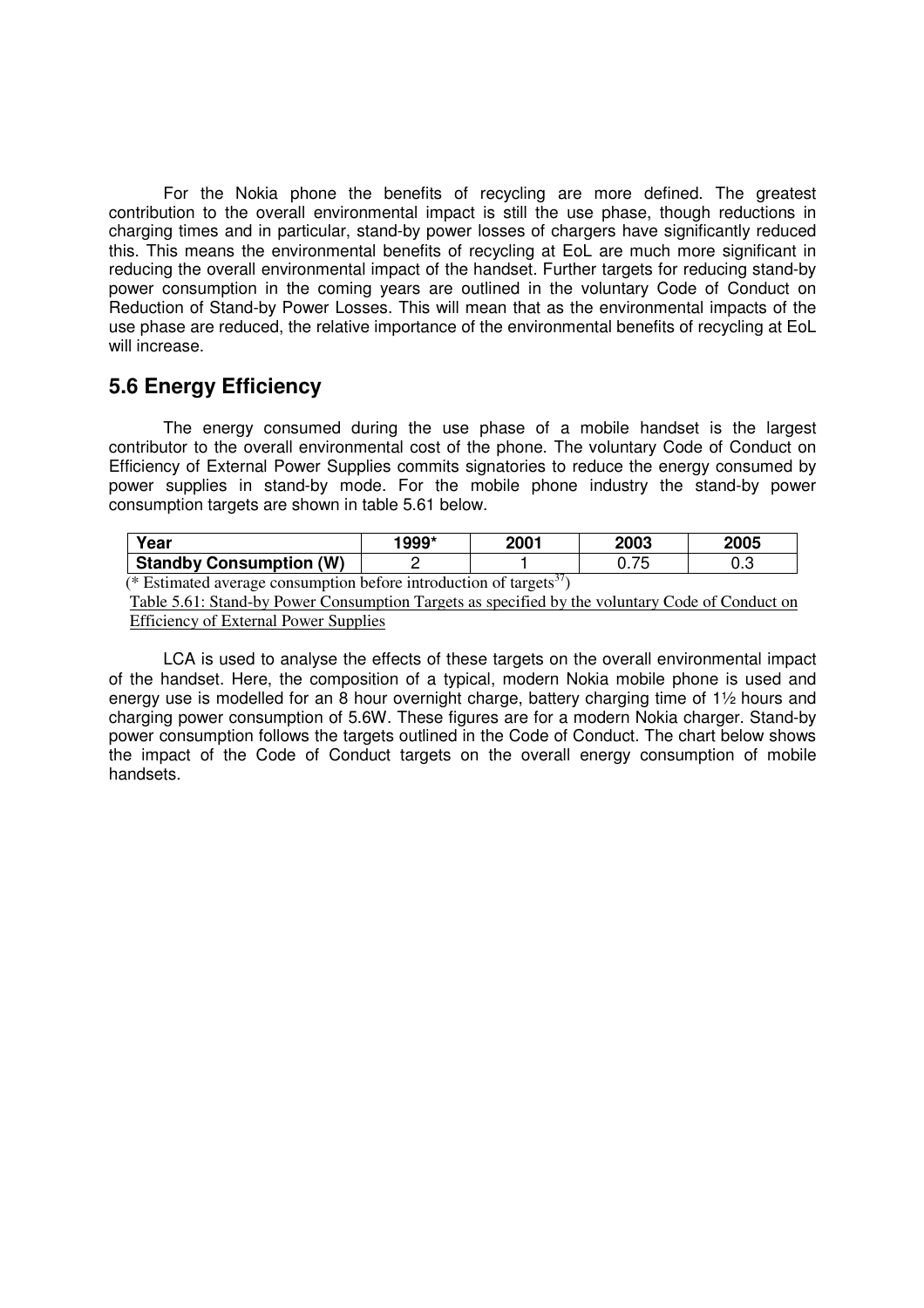

 (Code of Conduct applies 2001-2005, figures for 1999 are typical for the year) Fig 5.61: Nokia Phone energy consumption with Code of Conduct Stand-by power consumption targets

As can be seen from the chart, stand-by power consumption can have a very significant effect on the overall power consumption of the handset. As the LCA in section 5.2 shows, the use phase of a handsets life cycle has the greatest environmental impact due to the energy it consumes. This was the main difference in the overall environmental impact of the older Takeback phone and the newer Nokia model. Reducing the energy consumed during the use phase of the phone is the simplest way to reduce the overall impact as the chart below shows. Here, the environmental impact during the use phase and the overall environmental impact of the handset are shown for the same conditions as above for the stand-by power consumption targets outlined in the Code of Conduct. The overall impact is measured assuming the 65% recycling for material recovery required by the WEEE directive.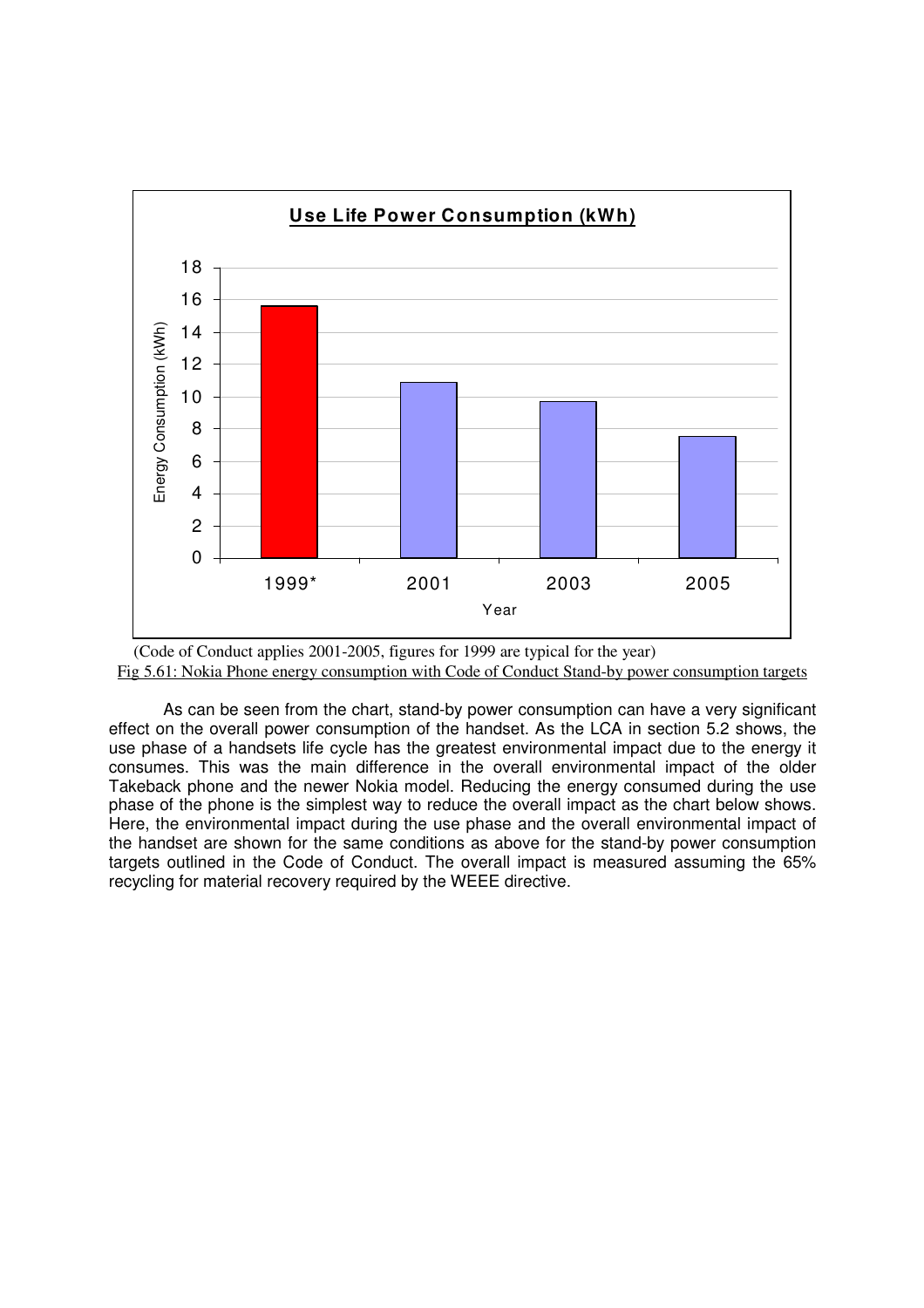



As the chart shows the voluntary Code of Conduct on Efficiency of External Power Supplies will lead to significant reductions in the overall environmental impact of mobile handsets. The reduction in environmental impact from the Code of Conduct is far greater than the reductions from the WEEE directive and the RoHS directive. It seems strange that a voluntary Code of Conduct has a greater effect in reducing the impact of mobile phones than the forthcoming EU legislation.

# **5.7 Refurbishment**

 At EoL many phones are collected by companies such as FoneBak, who then refurbish the phones for resale abroad in the developing world. This practice is not supported by mobile manufacturers who point out that this could be considered to be the industrialised world dumping old technology on the third world. Manufacturers would prefer to take advantage of advances in the efficiency and overall environmental impact of phones in recent years to develop mobiles specifically targeted for the third world (this would of course allow them to sell more phones and generate more profit). The following LCA compares the environmental impact of a refurbished phone with the Nokia 2100, which has been designed to be a 'cost optimised product' for developing markets.

 This LCA assumes that both mobiles are sold in a country where there is no waste collection infrastructure to segregate electronic waste for recycling, so both are modelled as being discarded by landfill. The refurbished phone is modelled using the older takeback phone composition though as it has been refurbished to continue its life the environmental cost of production in the country of sale is zero. Energy usage is modelled in the same way as in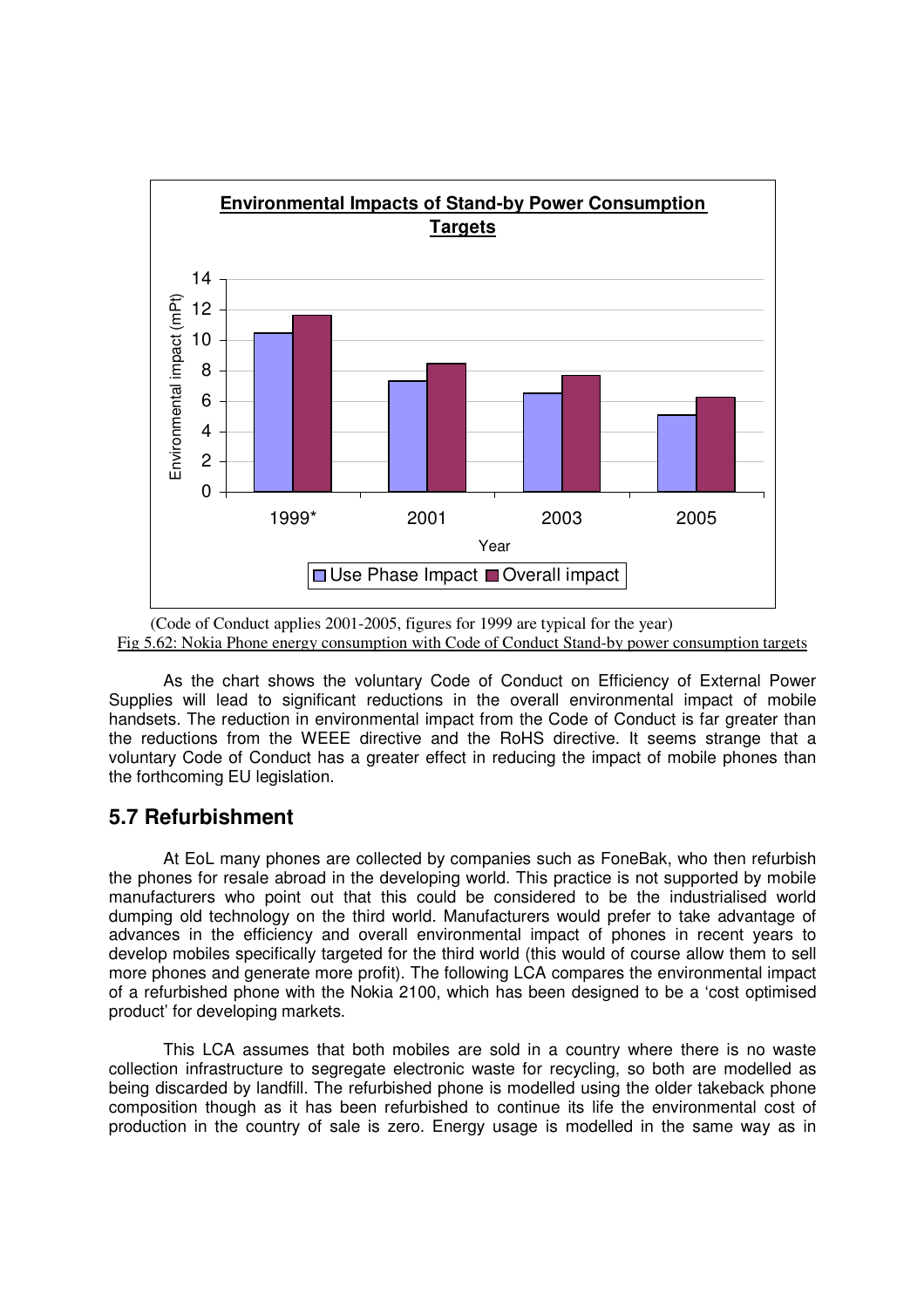section 4.2, i.e. an 8 hour overnight charge, power consumption of 11.5W, charge time of 5 hours, standby power consumption of 2W and a use life of 2 years.

 The Nokia 2100 phone is modelled using data from Nokia's environmental declaration for the product. Charging power consumption is 3W, charging time is 1 hour 45 minutes and standby power consumption is 0.39W. Again energy use is modelled for an 8 hour overnight charge and use life of 2 years.

 The chart below shows the overall environmental impacts of each phone at each stage in its life cycle.



Fig 5.71: Comparison of Environmental Impacts of Refurbished and Nokia 2100 Handsets

This chart shows that despite there being no production costs for the refurbished phone, the overall environmental impact is still far higher due to the less efficient charger and far higher energy consumption in the use phase. The chart below shows the overall environmental impacts of both phones over time.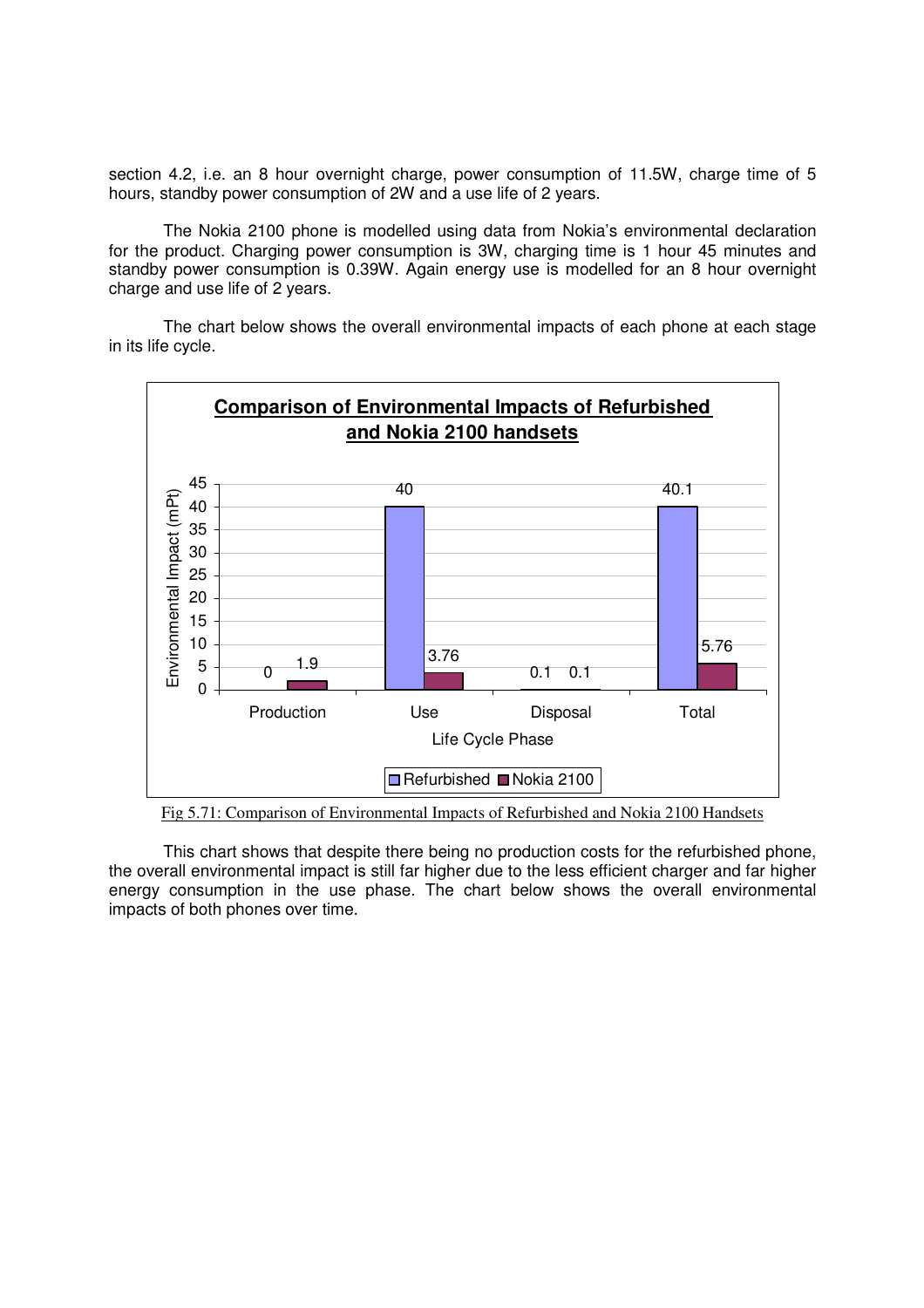

Fig 5.72: Comparison of Environmental Impacts of Refurbished and Nokia 2100 Handsets Over Time

As the chart shows, the environmental impact of manufacturing the Nokia 2100 is soon offset by the benefits of its increased energy efficiency compared to the refurbished phone. The saving in manufacturing impact for the refurbished phone ceases to give reduced environmental impact after just 5 weeks of use. These results would seem to indicate that the practice of refurbishing mobile handsets for resale abroad has very little environmental justification. This is even without the higher levels of potentially dangerous substances in older phones. The disposal scenario used here represents a modern European landfill site where potential leaching of dangerous chemicals into surrounding groundwater has been minimised. In many of the countries where these refurbished phones are sold this is not the case and the environmental impact at disposal is likely to be far higher. Electricity usage in this model is also based on modern European power stations where pollution and emissions are likely to be lower than in the developing world. This would make the difference in energy efficiency between the refurbished phone and the Nokia 2100 even more environmentally damaging.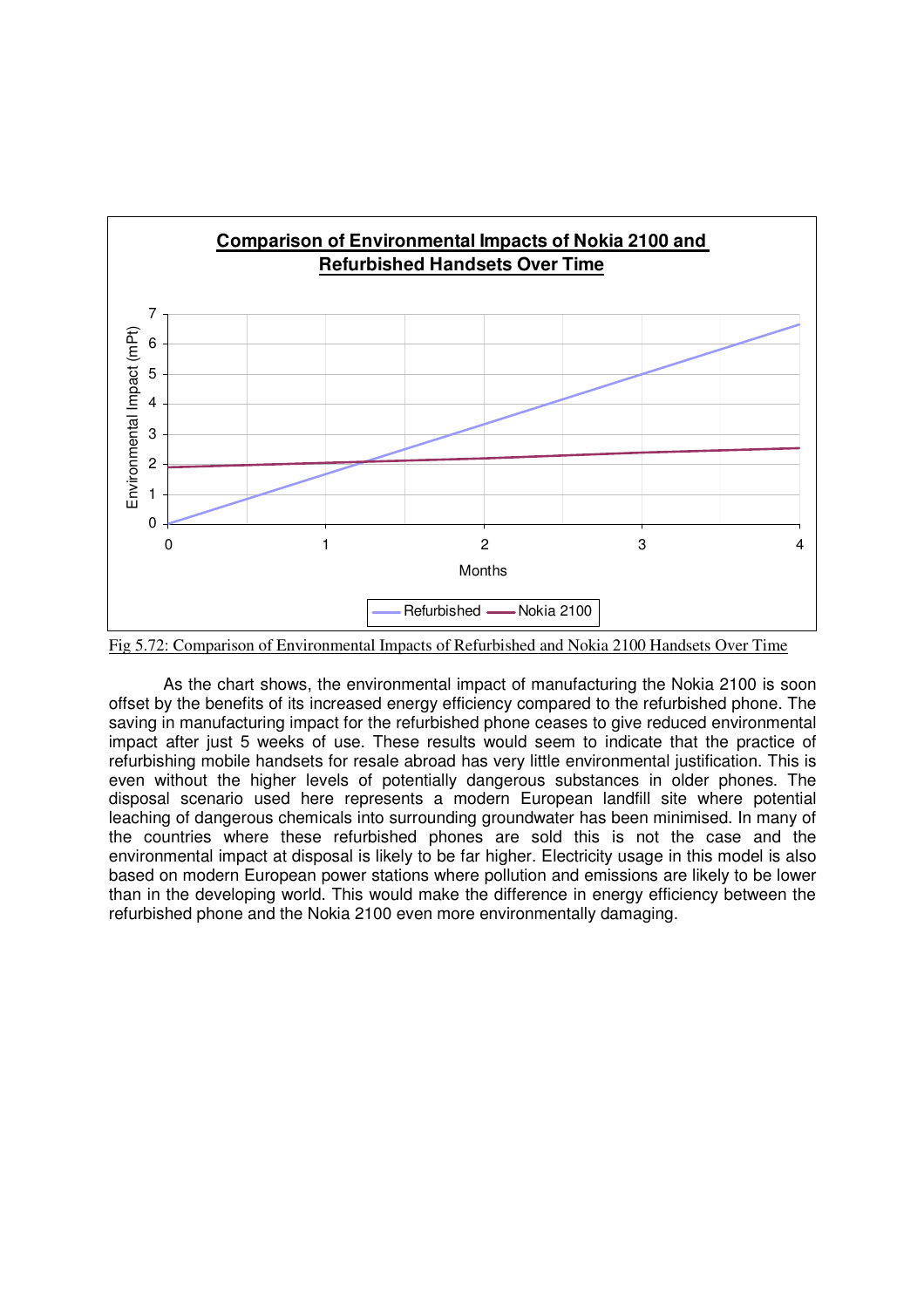# **6. Conclusions**

 The analysis above shows how LCA can be used to evaluate a wide range of design variables, legislation and disposal options to minimise the environmental impacts of mobile handsets over their life cycle. From the analysis above it can be seen that:

- The greatest impact of EEE over its life cycle is from the energy consumed during the use phase.
- The gains in overall environmental performance in more recent mobile handsets compared to older models are due to the reduction in energy usage during this use phase.
- The gains in energy efficiency that have resulted in this reduction in overall impact have been prompted not by Legislation, but by the Voluntary Code of Conduct on the Efficiency of External Power Supplies.
- Material substitution can significantly reduce the environmental impact during the production phase of mobile handsets.
- This can involve simply replacing materials such as metals with the same material with higher recycled content with no compromise to the material qualities required, though sourcing these materials may involve some economic penalty.
- Further reductions in production costs can be achieved by the selection of materials using environmental impact rather than aesthetic considerations as the primary driver e.g. replacing ABS-PC with PP for the mobile handset housing.
- Theoretically, almost all the materials in am mobile handset are recyclable. Only the epoxy adhesives used are not.
- Replacing these adhesives with shape memory fasteners may be possible but it is the ease and energy involved in disassembly rather than the recyclability of the materials involved that limit the economic recycling of mobile handsets for material recovery.
- The effects of the WEEE directive on the overall environmental impact of mobile handsets are significant but only once the use phase energy consumption has been reduced. For the higher energy consumption of the Takeback phone model the gains were small compared with even a slight percentage increase in energy efficiency.
- The gains in overall environmental performance resulting from the targets to reduce the stand-by power consumption of chargers outlined in the Voluntary Code of Conduct on the Efficiency of External Power Supplies are significant and will increase the environmental gains of recycling at EoL in relation to the overall environmental impact.
- The targets set for the reduction of charger stand-by power consumption by the Voluntary Code of Conduct on the Efficiency of External Power Supplies mean that the refurbishing of mobile handsets for resale abroad is likely to result in higher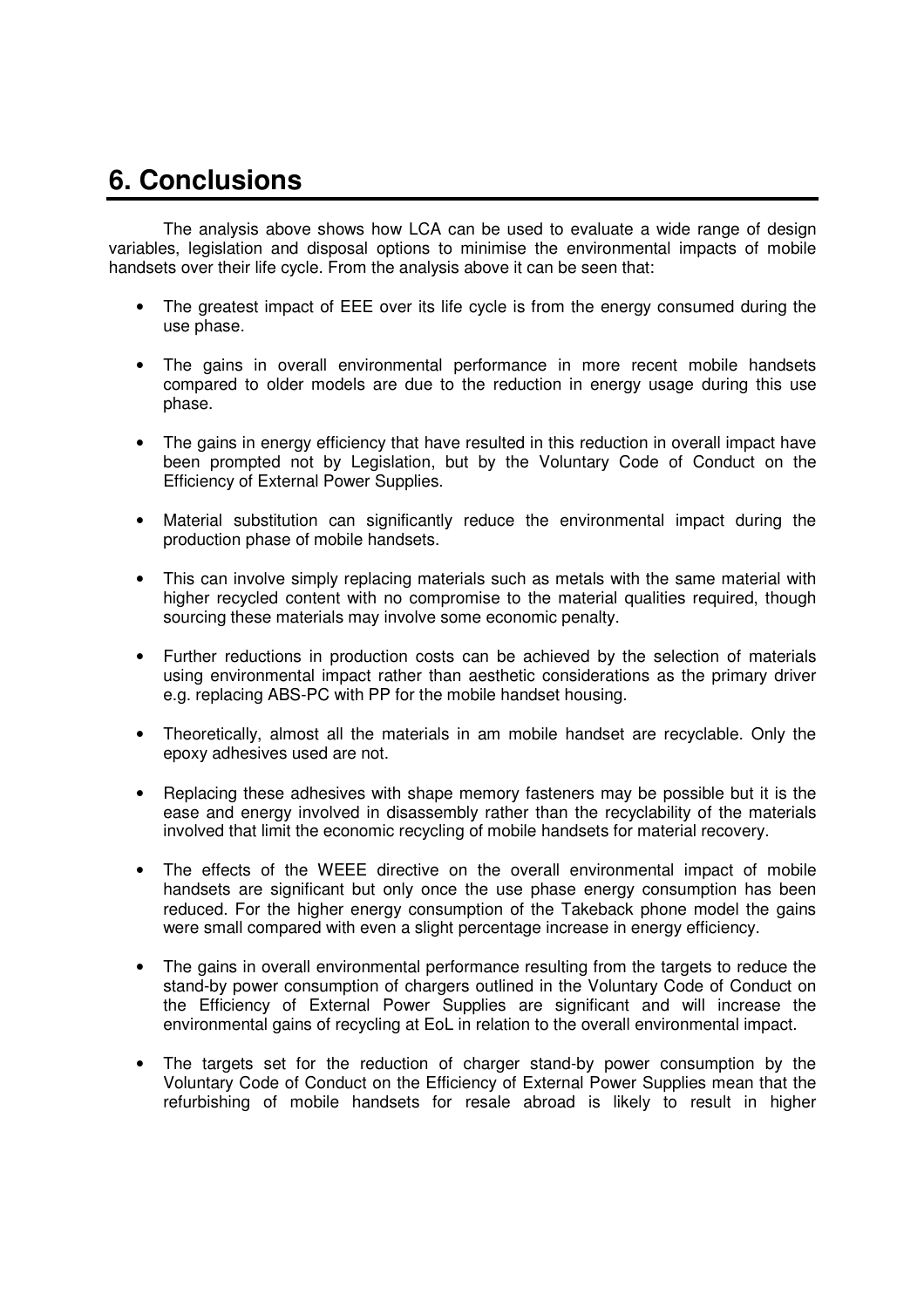environmental impact than the sale of a new phone due to the energy consumed during the use phase.

The next section outlines recommendations developed from these conclusions for minimising the environmental impacts of mobile handsets.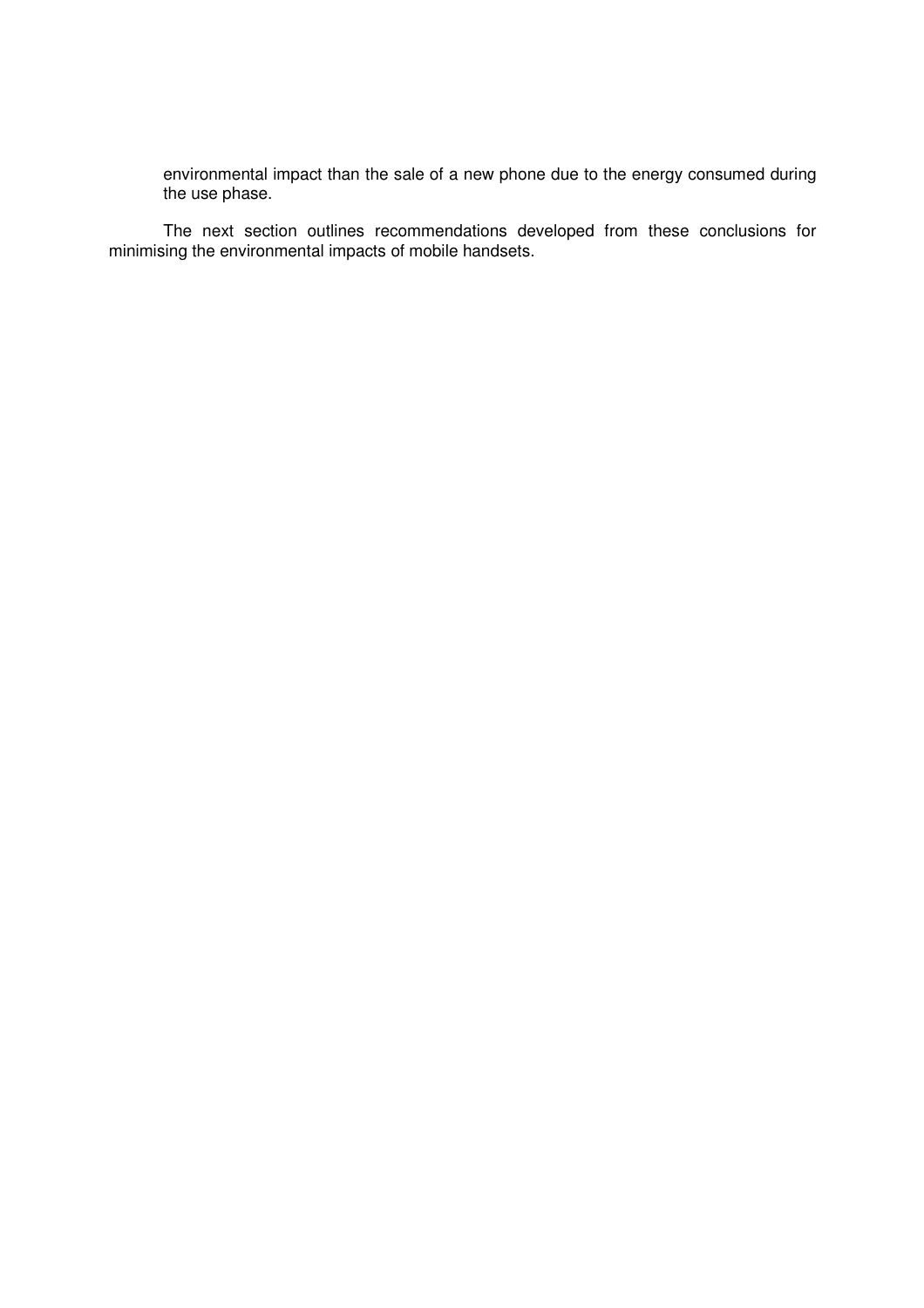# **7. Recommendations**

 The following recommendations are made based on the conclusions made in section 6, which follow the analysis of the design proposals in section 4 using LCA in section 5.

- The greatest reduction in environmental impact was made by mobile manufacturers adhering to the targets set out in the Voluntary Code of Conduct on the Efficiency of External Power Supplies. There seems no real reason for this code of conduct to remain voluntary, significant manufacturers from all areas of the EEE manufacturing industry have already signed up and establishing this as legislation would provide a more comprehensive and effective legal precedent for truly reducing the overall impact of mobile handsets.
- The effects of the WEEE and RoHS directives on reducing the impact of mobile handsets at disposal are significant but from the point of view of the overall environmental impact of handsets is small. The cost of setting up mobile collection schemes and producer responsibility for the EoL recycling of their products is however going to be very high. The implications of LCA to evaluated designs for environmental performance should be used in evaluating the likely environmental and economic implications of future legislation.
- Establishing a comprehensive and legally supported database for evaluating environmental impacts could allow legislation to provide a far more cohesive framework for reducing the environmental impact of mobile handsets. For instance, if a database establishing absolute rather than relative environmental impacts could be established products could be evaluated for their absolute environmental impacts throughout their life cycle and targets for reduction in environmental impacts set accordingly.
- The effectiveness of environmental legislation historically has been mixed, and success has largely been dependant on the economic as much as environmental impact of such legislation. A system allowing the absolute evaluation of products for their environmental impacts could allow a shift in managing the environmental impacts of products from legislation towards taxation. For instance if a tax on products exceeding overall environmental impacts for their class was introduced it may give companies greater incentive to evaluate their products for whole life impacts rather than simply following the letter of the law outlined in environmental legislation. The ability to vary the weighting systems already in place in LCA materials and processes environmental impacts databases would still allow the targeting of particular environmental problems and allow flexibility in the face of new scientific evidence.
- Finally, in the case of refurbishing phones for resale abroad, the environmental impacts could be reduced to compete with new handsets by fitting the phones with modern batteries and chargers. In this way not only would the environmental cost of producing new mobile handsets be avoided but the far lower overall impact of new phones due to the lower energy use during their use life could be applied to refurbished phones. As the comparison between the older Takeback handset and the newer Nokia handset composition in section 4.2 indicates the environmental cost of disposal is similar for both leaving only the energy consumption to differentiate their overall environmental impacts. With the absence of new production costs for refurbished handsets this could allow them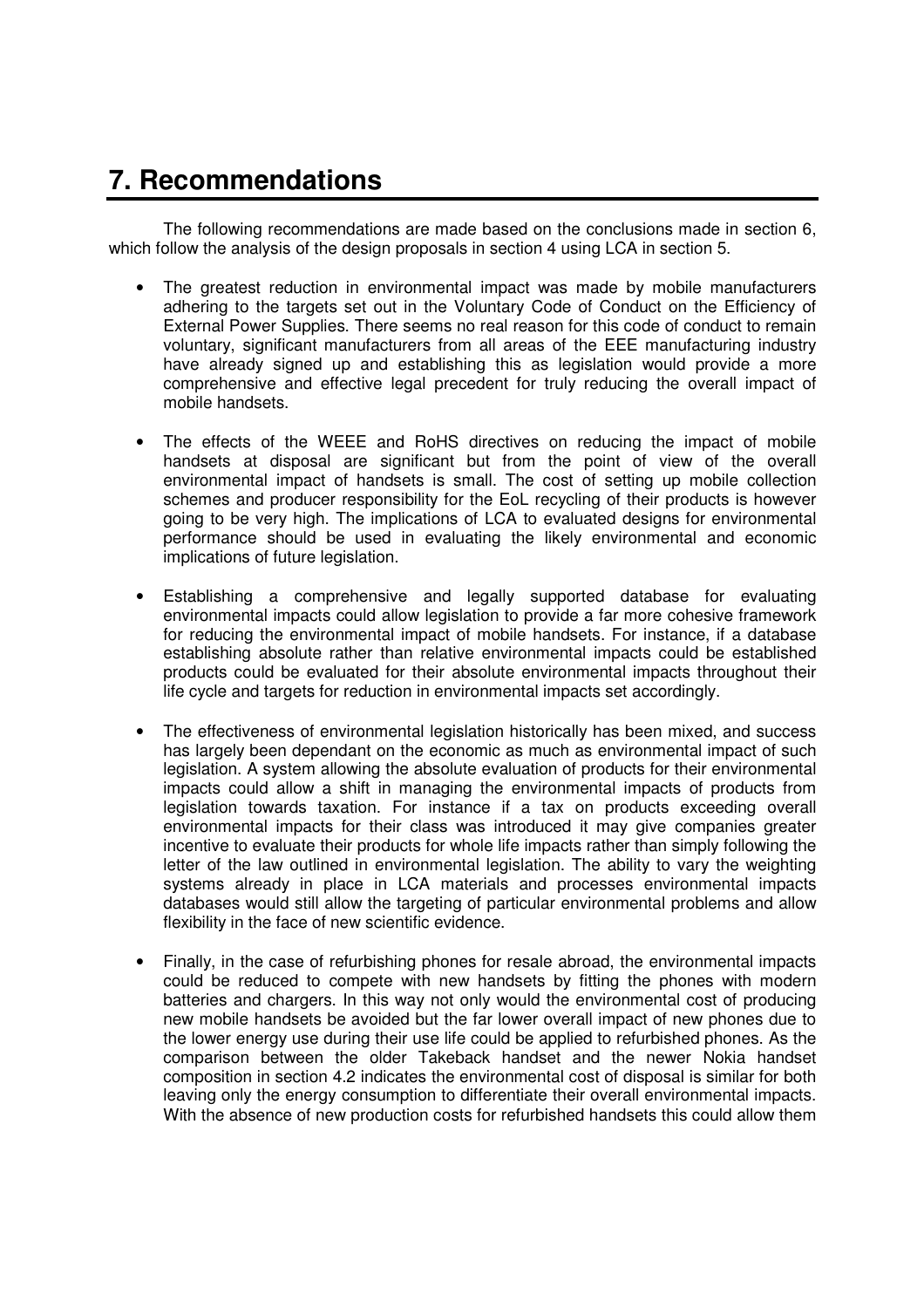to compete with new handsets in the developing world on an environmental as well as an economic basis.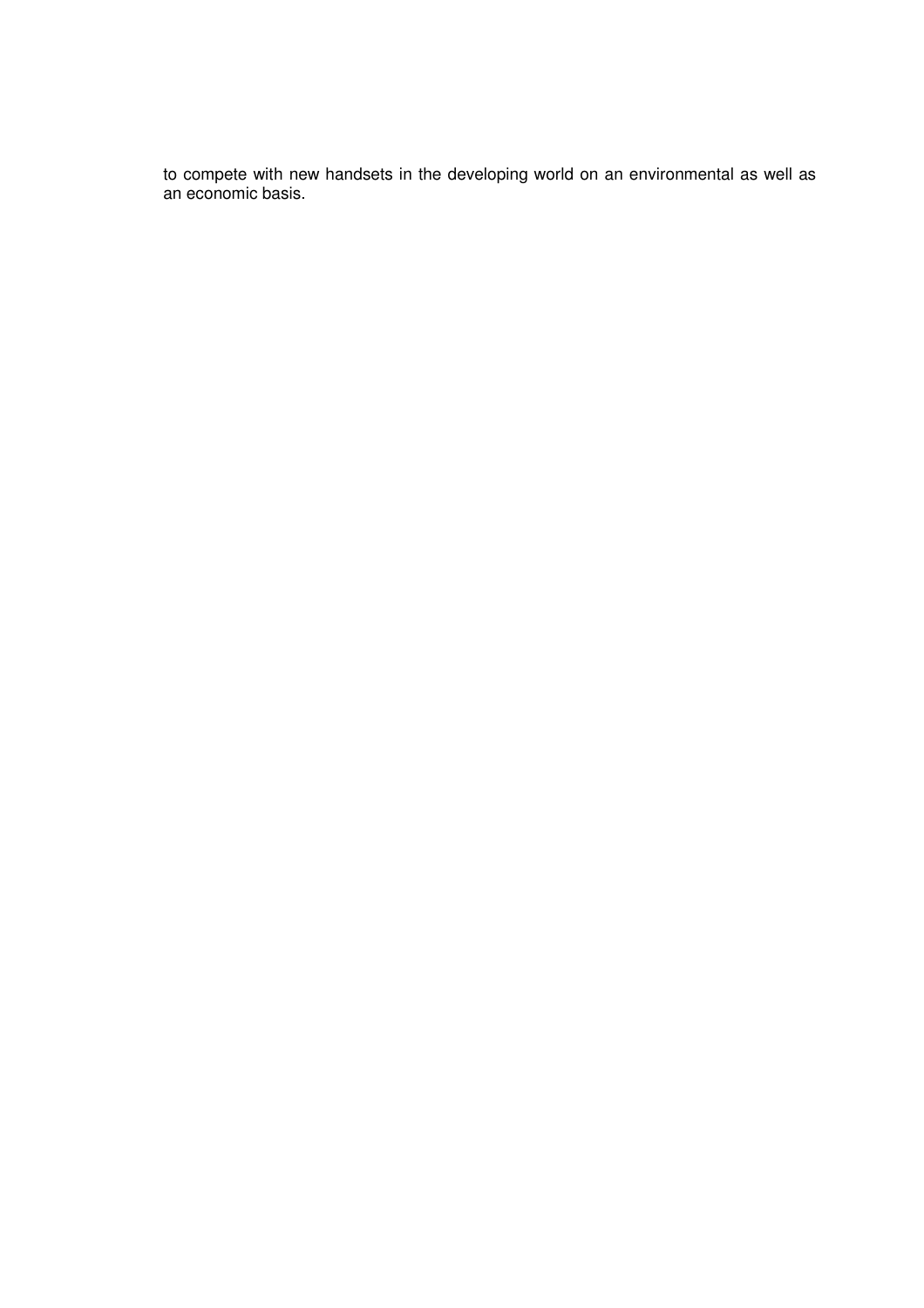# **8. References**

- 1. **Oftel**, Market Information Mobile Update, Office of Telecommunications, (2003)
- 2. **FoneBak**, Frequently Asked Questions, Shields Environmental (2003)
- 3. **EC Council Regulation No. 1420/1999**, Establishing Common Rules and Procedures to Apply to Shipments to Certain Non-OECD Countries of Certain Types of Waste (1999)
- 4. **EC 2000/0158 (COD) and 2000/159 (COD)**, Proposal for a DIRECTIVE OF THE EUROPEAN PARLIAMENT AND OF THE COUNCIL on waste electrical and electronic equipment, Proposal for a DIRECTIVE OF THE EUROPEAN PARLIAMENT AND OF THE COUNCIL on the restriction of the use of certain hazardous substances in electrical and electronic equipment (2000)
- 5. **EU Press Release IP/00/62**, Commission tackles growing problem of electrical and electronic waste (2000)
- 6. **Farley, T**, Mobile Telephone History, http://www.privateline.com/PCS/history.htm
- 7. **Mobile phone penetration in OECD countries: 1990–99**, National Science Foundation, http://www.nsf.gov/sbe/srs/seind02/append/c8/at08-03.xls
- 8. **Nokia Environmental Data**, Mobile Weight and Efficiency Trends, http://www.nokia.com/nokia/0,8764,27477,00.html
- 9. **Oftel**, Market Information Mobile Update, Office of Telecommunications, Fig:1, Page 1 (2003)
- 10. **Queller F,** Umweltverträgliche Productgestaltung, MCD Verlag (1998)
- 11. **Natalie Pawelski**, Discarded Cell Phones Piling up, CNN (05/06/2002), http://www.cnn.com/2002/TECH/ptech/06/05/toxic.cell.phones/index.html
- 12. **Basel Action Network**, Exporting Harm: The High Tech Trashing of Asia, Basel Action Network (2002)
- 13. **Outi Mikkonen**, Senior manager, environmental affairs,Nokia, (2004), See Appendix C for correspondence.
- 14. **Nokia Environmental Policy**, External stakeholders, http://www.nokia.com/nokia/0,8764,28311,00.html
- 15. **EC Directorate-General Energy and Transport**, Code of Conduct on Efficiency of External Power Supplies, (2000)
- 16. **Mobile Phone Shops UK**, Siemens now number two in UK mobile market (2003) http://www.mobile-phone-shops-uk.com/news/siemens-mobile-uk-130203.html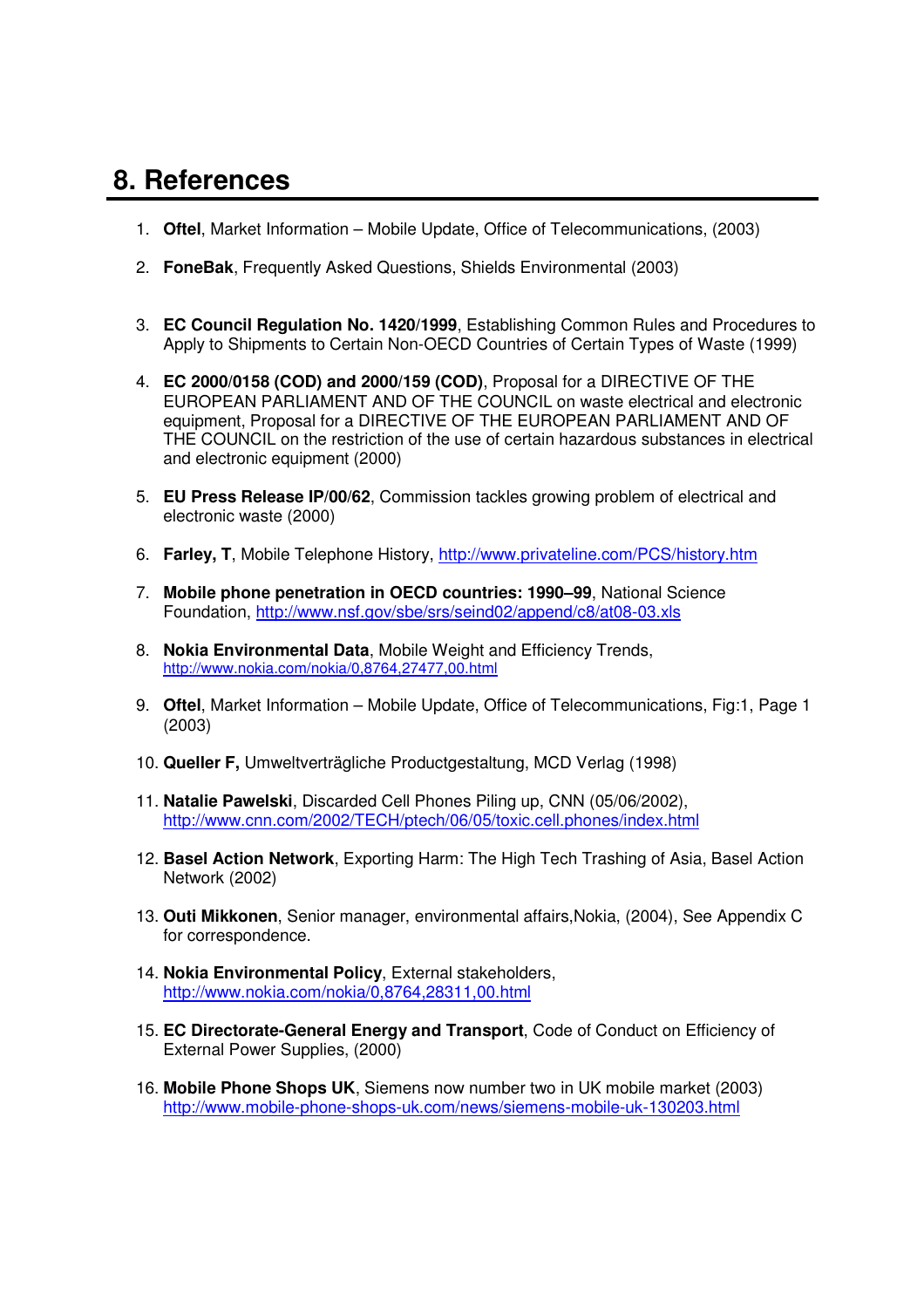- 17. **Dominic Wing**, Shields Environmental Plc, (2004) See Appendix C for full correspondence.
- 18. **EU Directive 2002/96/EC**, Directive on Waste Electrical and Electronic Equipment (2003)
- 19. **EC 2000/0158 (COD) and 2000/159 (COD)**, Proposal for a DIRECTIVE OF THE EUROPEAN PARLIAMENT AND OF THE COUNCIL on waste electrical and electronic equipment, Proposal for a DIRECTIVE OF THE EUROPEAN PARLIAMENT AND OF THE COUNCIL on the restriction of the use of certain hazardous substances in electrical and electronic equipment, Page 30 (2000)
- 20. **EU Directive 2002/96/EC**, Directive on Waste Electrical and Electronic Equipment, Page 1(1), (2003)
- 21. **EU Directive 2002/96/EC**, Directive on Waste Electrical and Electronic Equipment, Page 2(12), (2003)
- 22. **EU Directive 2002/96/EC**, Directive on Waste Electrical and Electronic Equipment, Page 2(18), (2003)
- 23. **EU Directive 2002/95/EC**, Directive on the restriction of the Use of Certain Hazardous Substances in Electrical and Electronic Equipment, (2003)
- 24. **Brenton, T**, The Greening of Machiavelli, Earthscan, (1994)
- 25. **EU Directive 200/53/EC**, Directive on End of Life Vehicles, (2003)
- 26. **Smart Materials Disassemble Nokia 5510**, www.nokia.com/pics/aboutnokia/research/ADSM.gif
- 27. **Nokia Phone Environmental Declarations**, used to calculate average charge time (2004) http://www.nokia.com/nokia/0,4879,4220,00.html
- 28. **Nokia Environmental Policy**, Recycling Electronic Waste (2004) http://www.nokia.com/nokia/0,6771,27575,00.html
- 29. **Typical Takeback Phone Composition**, BT Cellnet & Mobile Takeback Sites (2001)
- 30. **Typical Nokia Phone Composition**, Nokia Environmental Information (2004) http://www.nokia.com/nokia/0,6771,27742,00.html
- 31. **EC 2000/0158 (COD) and 2000/159 (COD)**, Proposal for a DIRECTIVE OF THE EUROPEAN PARLIAMENT AND OF THE COUNCIL on waste electrical and electronic equipment, Proposal for a DIRECTIVE OF THE EUROPEAN PARLIAMENT AND OF THE COUNCIL on the restriction of the use of certain hazardous substances in electrical and electronic equipment, Page 13, section 5.2 (2000)
- 32. **Nokia Environmental Information**, Directive From The EU (2004) http://www.nokia.com/nokia/0,6771,27567,00.html